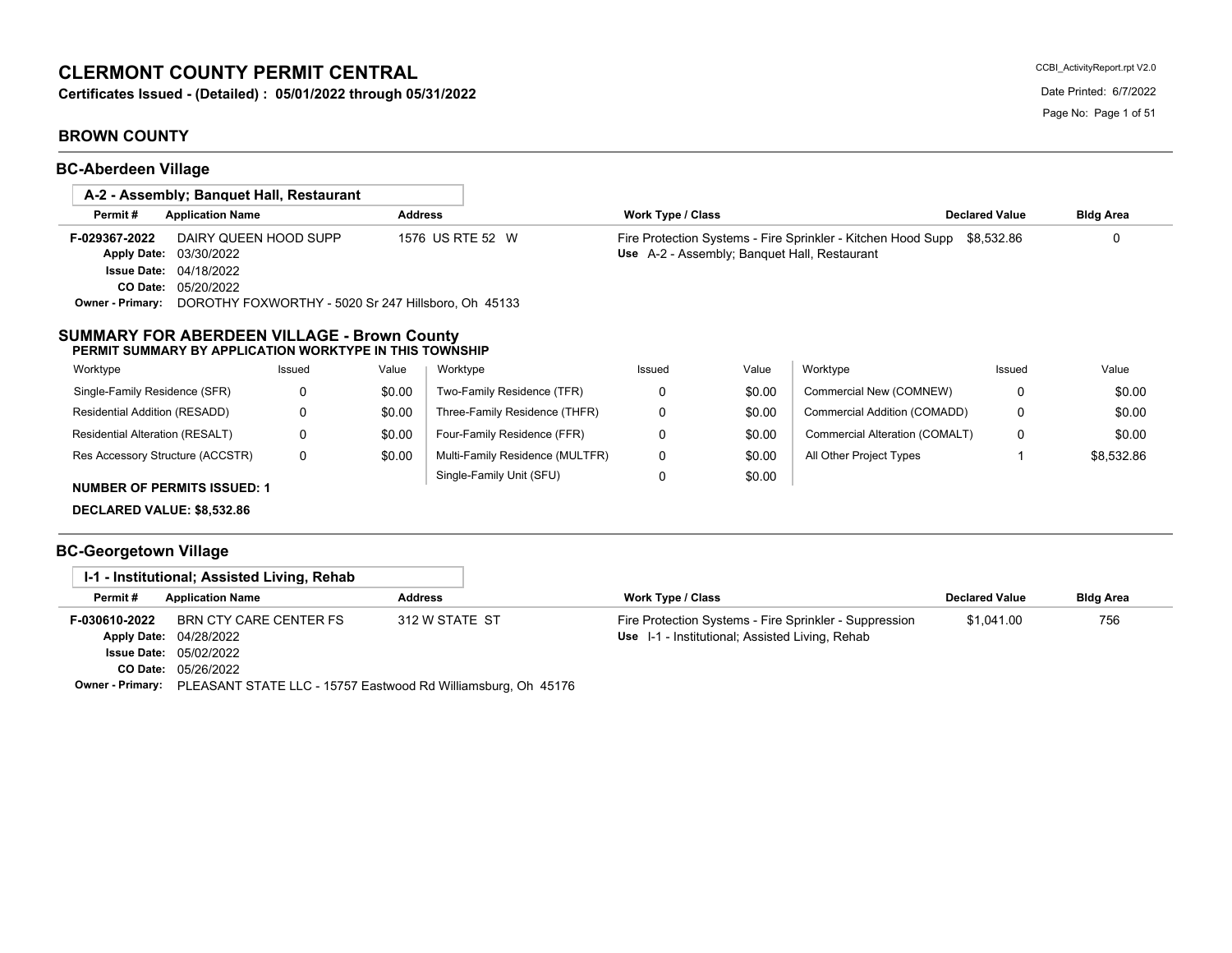### **SUMMARY FOR Georgetown Village - Brown County PERMIT SUMMARY BY APPLICATION WORKTYPE IN THIS TOWNSHIP**

| Worktype                               | Issued | Value  | Worktype                        | Issued | Value  | Worktype                       | Issued | Value      |
|----------------------------------------|--------|--------|---------------------------------|--------|--------|--------------------------------|--------|------------|
| Single-Family Residence (SFR)          |        | \$0.00 | Two-Family Residence (TFR)      |        | \$0.00 | Commercial New (COMNEW)        | 0      | \$0.00     |
| Residential Addition (RESADD)          |        | \$0.00 | Three-Family Residence (THFR)   |        | \$0.00 | Commercial Addition (COMADD)   | 0      | \$0.00     |
| <b>Residential Alteration (RESALT)</b> |        | \$0.00 | Four-Family Residence (FFR)     |        | \$0.00 | Commercial Alteration (COMALT) | 0      | \$0.00     |
| Res Accessory Structure (ACCSTR)       | 0      | \$0.00 | Multi-Family Residence (MULTFR) |        | \$0.00 | All Other Project Types        |        | \$1.041.00 |
| <b>NUMBER OF PERMITS ISSUED: 1</b>     |        |        | Single-Family Unit (SFU)        |        | \$0.00 |                                |        |            |

**DECLARED VALUE: \$1,041.00**

### **BC-Sterling Township**

|               | S-1 - Storage; Moderate Hazard                                                   |                |                                    |                       |                  |
|---------------|----------------------------------------------------------------------------------|----------------|------------------------------------|-----------------------|------------------|
| Permit#       | <b>Application Name</b>                                                          | <b>Address</b> | <b>Work Type / Class</b>           | <b>Declared Value</b> | <b>Bldg Area</b> |
| B-023002-2021 | CRE8TIVE SOLUTIONS POLE BARN 15256 KARAMPAS LN                                   |                | Commercial - New Structure         | \$164.874.00          | 10,800           |
|               | Apply Date: 07/07/2021                                                           |                | Use S-1 - Storage; Moderate Hazard |                       |                  |
|               | <b>Issue Date: 08/05/2021</b>                                                    |                |                                    |                       |                  |
|               | <b>CO Date: 05/18/2022</b>                                                       |                |                                    |                       |                  |
|               | <b>Owner - Primary:</b> CRE8TIVE SOLUTIONS LLC - 9917 Us 68 Georgetown, Oh 45121 |                |                                    |                       |                  |

#### **SUMMARY FOR Sterling Township - Brown County PERMIT SUMMARY BY APPLICATION WORKTYPE IN THIS TOWNSHIP**

| Worktype                         | Issued | Value  | Worktype                        | Issued | Value  | Worktype                       | Issued | Value        |
|----------------------------------|--------|--------|---------------------------------|--------|--------|--------------------------------|--------|--------------|
| Single-Family Residence (SFR)    |        | \$0.00 | Two-Family Residence (TFR)      |        | \$0.00 | Commercial New (COMNEW)        |        | \$164.874.00 |
| Residential Addition (RESADD)    |        | \$0.00 | Three-Family Residence (THFR)   |        | \$0.00 | Commercial Addition (COMADD)   |        | \$0.00       |
| Residential Alteration (RESALT)  |        | \$0.00 | Four-Family Residence (FFR)     |        | \$0.00 | Commercial Alteration (COMALT) | 0      | \$0.00       |
| Res Accessory Structure (ACCSTR) |        | \$0.00 | Multi-Family Residence (MULTFR) |        | \$0.00 | All Other Project Types        |        | \$0.00       |
|                                  |        |        | Single-Family Unit (SFU)        |        | \$0.00 |                                |        |              |

**NUMBER OF PERMITS ISSUED: 1**

**DECLARED VALUE: \$164,874.00**

#### **Summary For BROWN COUNTY PERMIT SUMMARY BY APPLICATION WORKTYPE IN THIS COUNTY**

| Worktype                               | Issued | Value  | Worktype                        | Issued | Value  | Worktype                       | Issued | Value        |
|----------------------------------------|--------|--------|---------------------------------|--------|--------|--------------------------------|--------|--------------|
| Single-Family Residence (SFR)          |        | \$0.00 | Two-Family Residence (TFR)      |        | \$0.00 | Commercial New (COMNEW)        |        | \$164,874.00 |
| Residential Addition (RESADD)          |        | \$0.00 | Three-Family Residence (THFR)   |        | \$0.00 | Commercial Addition (COMADD)   | 0      | \$0.00       |
| <b>Residential Alteration (RESALT)</b> |        | \$0.00 | Four-Family Residence (FFR)     |        | \$0.00 | Commercial Alteration (COMALT) | 0      | \$0.00       |
| Res Accessory Structure (ACCSTR)       |        | \$0.00 | Multi-Family Residence (MULTFR) |        | \$0.00 | All Other Project Types        |        | \$9.573.86   |
|                                        |        |        | Single-Family Unit (SFU)        |        | \$0.00 |                                |        |              |

**NUMBER OF PERMITS ISSUED: 3**

**DECLARED VALUE: \$174,447.86**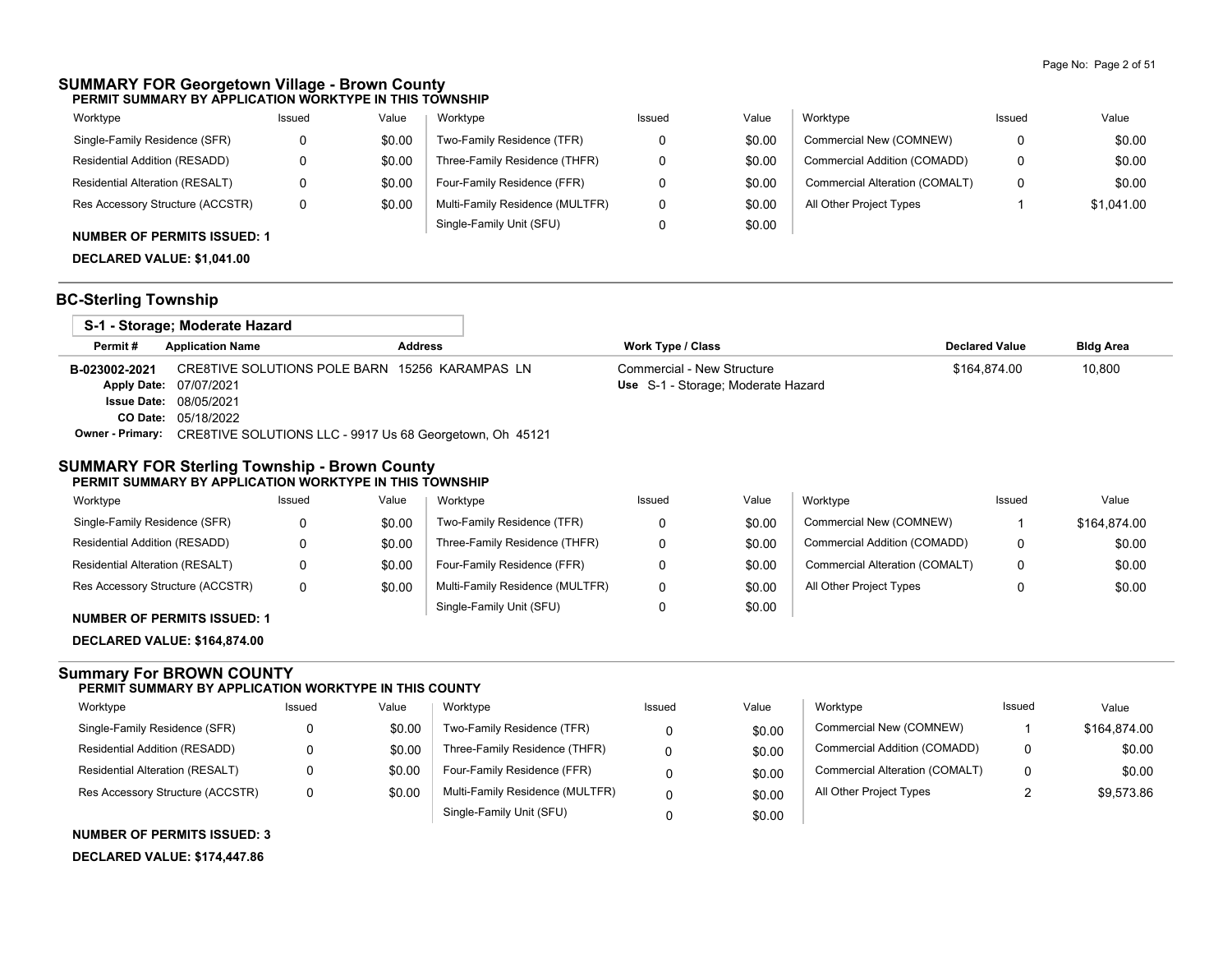## **CLERMONT COUNTY**

# **Amelia Village**

| R - Residential RCO                      |                                                                                                                                                                                    |                                                                                           |                                                                  |                       |                  |
|------------------------------------------|------------------------------------------------------------------------------------------------------------------------------------------------------------------------------------|-------------------------------------------------------------------------------------------|------------------------------------------------------------------|-----------------------|------------------|
| Permit#                                  | <b>Application Name</b>                                                                                                                                                            | <b>Address</b>                                                                            | Work Type / Class                                                | <b>Declared Value</b> | <b>Bldg Area</b> |
| B-021057-2021<br><b>Owner - Primary:</b> | DR HORTON<br>Apply Date: 04/22/2021<br><b>Issue Date: 04/26/2021</b><br>CO Date: 05/31/2022<br>BRIAN D & REBECCA N KALEMBA - 74 Glen Mary Dr Amelia, Oh 45102                      | 74 GLEN MARY DR                                                                           | Residential - Single Family Residence<br>Use R - Residential RCO | \$123,180.00          | 3,457            |
| B-021141-2021<br><b>Owner - Primary:</b> | DR HORTON<br>Apply Date: 04/26/2021<br><b>Issue Date: 04/27/2021</b><br>CO Date: 05/31/2022                                                                                        | 50 GOLDFISH LN<br>KATELYNN M NICHOLS & DEREK T SINCLAIR - 50 Goldfish Ln Amelia, Oh 45102 | Residential - Single Family Residence<br>Use R - Residential RCO | \$98,100.00           | 3,912            |
| B-021649-2021<br><b>Owner - Primary:</b> | DR HORTON<br>Apply Date: 05/14/2021<br><b>Issue Date: 05/17/2021</b><br>CO Date: 05/31/2022<br>PRANAY BHARDWAJ - 62 Glen Mary Dr Amelia, Oh 45102                                  | 62 GLEN MARY DR                                                                           | Residential - Single Family Residence<br>Use R - Residential RCO | \$123,180.00          | 3,457            |
| B-021650-2021<br><b>Owner - Primary:</b> | DR HORTON<br>Apply Date: 05/14/2021<br><b>Issue Date: 05/17/2021</b><br>CO Date: 05/31/2022<br>CAMERON & LACEY KAELA BEIN - 60 Glen Mary Dr Amelia, Oh 45102                       | 60 GLEN MARY DR                                                                           | Residential - Single Family Residence<br>Use R - Residential RCO | \$141.360.00          | 3,903            |
| B-021651-2021<br><b>Owner - Primary:</b> | DR HORTON<br>Apply Date: 05/14/2021<br><b>Issue Date: 05/17/2021</b><br>CO Date: 05/31/2022<br>STEPHEN E & CYNTHIA S COLLINS - 58 Glen Mary Dr Amelia, Oh 45102                    | 58 GLEN MARY DR                                                                           | Residential - Single Family Residence<br>Use R - Residential RCO | \$89,880.00           | 3,621            |
| B-021652-2021<br>Owner - Primary:        | DR HORTON<br>Apply Date: 05/14/2021<br><b>Issue Date: 05/18/2021</b><br>CO Date: 05/31/2022<br>JASON J & AMANDA E ST CLAIR - 66 Glen Mary Dr Amelia, Oh 45102                      | 66 GLEN MARY DR                                                                           | Residential - Single Family Residence<br>Use R - Residential RCO | \$141,360.00          | 3,903            |
| B-021654-2021<br><b>Owner - Primary:</b> | DR HORTON<br>Apply Date: 05/14/2021<br><b>Issue Date: 05/17/2021</b><br>CO Date: 05/31/2022<br>CHARLES LEE PIEPER - 64 Glen Mary Dr Amelia, Oh 45102                               | 64 GLEN MARY DR                                                                           | Residential - Single Family Residence<br>Use R - Residential RCO | \$98,100.00           | 3,816            |
| B-021656-2021                            | DR HORTON<br>Apply Date: 05/14/2021<br><b>Issue Date: 05/17/2021</b><br><b>CO Date: 05/31/2022</b><br>Owner - Primary: GREGORY T & JOAN SHEARER - 70 Glen Mary Dr Amelia, Oh 45102 | 70 GLEN MARY DR                                                                           | Residential - Single Family Residence<br>Use R - Residential RCO | \$109,080.00          | 3,125            |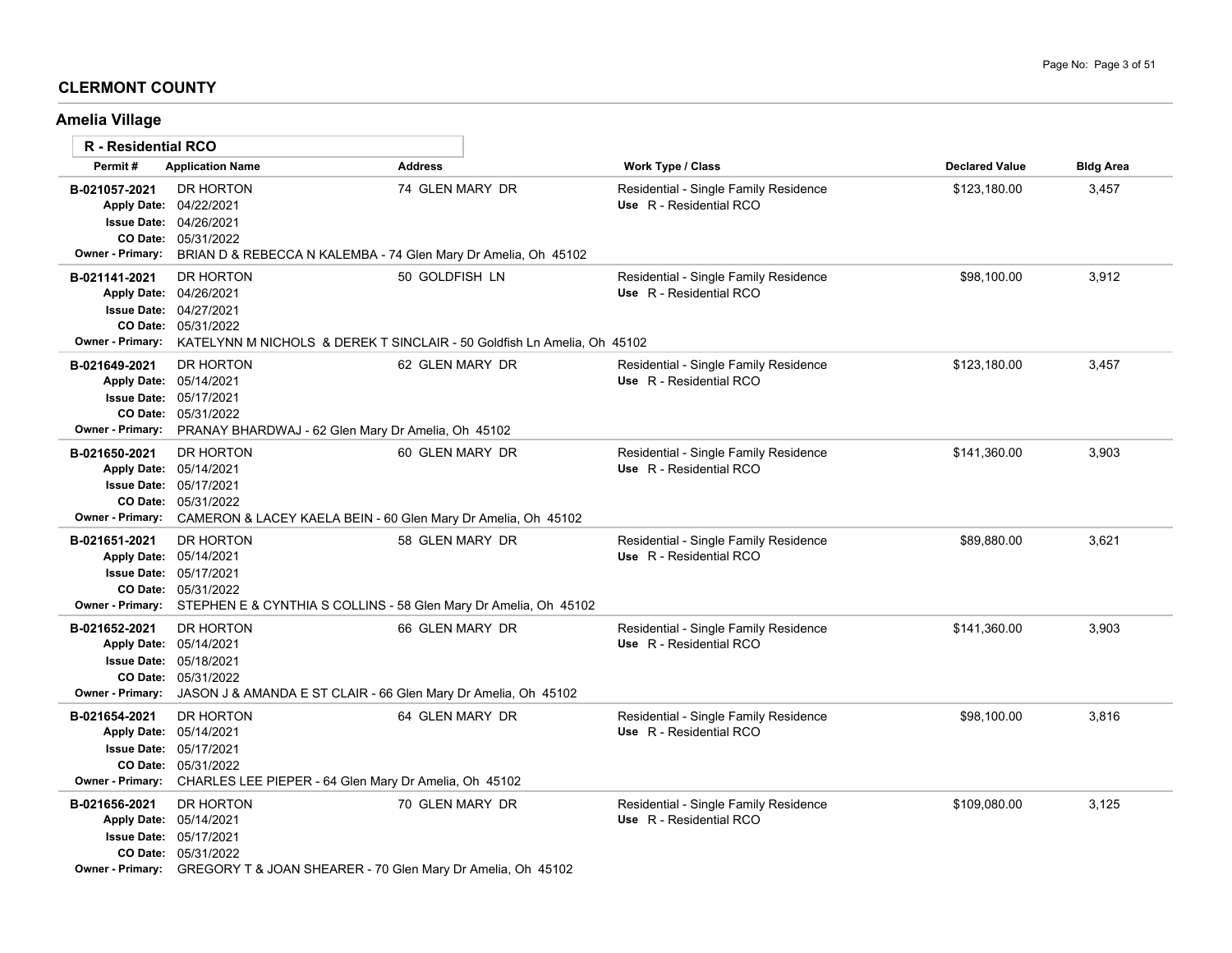|                                                                    |                                                                                                                                                                              |                                                                                         |                                                                  |              | Page No: Page 4 of 51 |
|--------------------------------------------------------------------|------------------------------------------------------------------------------------------------------------------------------------------------------------------------------|-----------------------------------------------------------------------------------------|------------------------------------------------------------------|--------------|-----------------------|
| B-021657-2021<br>Apply Date: 05/14/2021<br><b>Owner - Primary:</b> | DR HORTON<br><b>Issue Date: 05/17/2021</b><br>CO Date: 05/31/2022<br>EVELYN F & MARK S OSTOICH - 68 Glen Mary Dr Amelia, Oh 45102                                            | 68 GLEN MARY DR                                                                         | Residential - Single Family Residence<br>Use R - Residential RCO | \$123,180.00 | 3,457                 |
| B-023064-2021<br>Apply Date: 07/09/2021<br><b>Owner - Primary:</b> | DR HORTON<br><b>Issue Date: 07/14/2021</b><br>CO Date: 05/31/2022<br>ANGIE BERNERTDR HORTON - 8180 Corporate Park Dr, Ste 100 Cincinnati, Oh 45242                           | 56 GOLDFISH LN                                                                          | Residential - Single Family Residence<br>Use R - Residential RCO | \$89,880.00  | 3,493                 |
| B-023065-2021<br><b>Owner - Primary:</b>                           | DR HORTON<br>Apply Date: 07/09/2021<br><b>Issue Date: 07/14/2021</b><br>CO Date: 05/31/2022<br>ANGIE BERNERTDR HORTON - 8180 Corporate Park Dr, Ste 100 Cincinnati, Oh 45242 | 54 GOLDFISH LN                                                                          | Residential - Single Family Residence<br>Use R - Residential RCO | \$123,180.00 | 3,337                 |
| B-023066-2021<br>Apply Date: 07/09/2021<br><b>Owner - Primary:</b> | DR HORTON<br><b>Issue Date: 07/14/2021</b><br>CO Date: 05/31/2022<br>ANGIE BERNERTDR HORTON - 8180 Corporate Park Dr, Ste 100 Cincinnati, Oh 45242                           | 52 GOLDFISH LN                                                                          | Residential - Single Family Residence<br>Use R - Residential RCO | \$141,360.00 | 3,783                 |
| B-023795-2021<br><b>Owner - Primary:</b>                           | <b>DR HORTON</b><br>Apply Date: 08/04/2021<br><b>Issue Date: 08/09/2021</b><br>CO Date: 05/31/2022<br>MATTHEW L & TRACI ANN BIAGINI - 60 Goldfish Ln Amelia, Oh 45102        | 60 GOLDFISH LN                                                                          | Residential - Single Family Residence<br>Use R - Residential RCO | \$141,360.00 | 4,123                 |
| B-023796-2021<br>Owner - Primary:                                  | DR HORTON<br>Apply Date: 08/04/2021<br><b>Issue Date: 08/05/2021</b><br>CO Date: 05/31/2022<br>SAVANNAH JEWEL BAURICHTER - 58 Goldfish Ln Amelia, Oh 45102                   | 58 GOLDFISH LN                                                                          | Residential - Single Family Residence<br>Use R - Residential RCO | \$123,180.00 | 3,677                 |
| B-023805-2021<br>Apply Date: 08/04/2021<br><b>Owner - Primary:</b> | DR HORTON<br><b>Issue Date: 08/07/2021</b><br>CO Date: 05/31/2022<br>ANGIE BERNERTDR HORTON - 8180 Corporate Park Dr, Ste 100 Cincinnati, Oh 45242                           | 59 GOLDFISH LN                                                                          | Residential - Single Family Residence<br>Use R - Residential RCO | \$109,080.00 | 1,818                 |
| B-023846-2021<br>Apply Date: 08/05/2021<br><b>Owner - Primary:</b> | DR HORTON<br><b>Issue Date: 08/07/2021</b><br>CO Date: 05/31/2022                                                                                                            | 62 GOLDFISH LN<br>MARTIN & JOSEPH B IV SMITH ROCHELLE - 62 Goldfish Ln Amelia, Oh 45102 | Residential - Single Family Residence<br>Use R - Residential RCO | \$123,180.00 | 2,053                 |
| B-023848-2021<br>Apply Date: 08/05/2021                            | DR HORTON<br><b>Issue Date: 08/07/2021</b><br>CO Date: 05/31/2022<br>Owner - Primary: ANGIE BERNERTDR HORTON - 8180 Corporate Park Dr, Ste 100 Cincinnati, Oh 45242          | 57 GOLDFISH LN                                                                          | Residential - Single Family Residence<br>Use R - Residential RCO | \$123,180.00 | 2,053                 |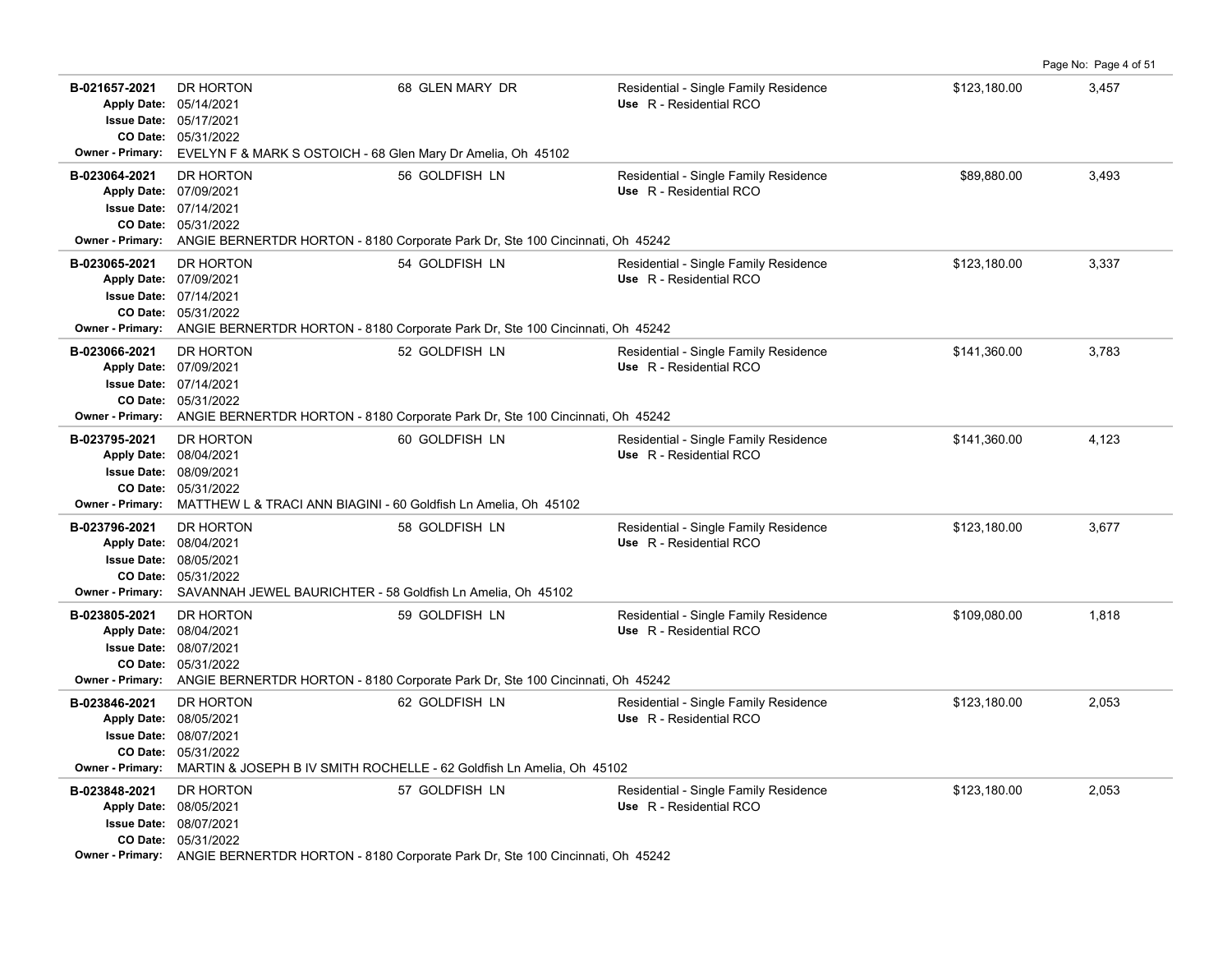|                         |                                                                    |                                                                |                                       |              | Page No: Page 5 of 51 |  |  |  |  |  |
|-------------------------|--------------------------------------------------------------------|----------------------------------------------------------------|---------------------------------------|--------------|-----------------------|--|--|--|--|--|
| B-026580-2021           | DR HORTON                                                          | 54 GLEN MARY DR                                                | Residential - Single Family Residence | \$123,180.00 | 3,337                 |  |  |  |  |  |
|                         | Apply Date: 11/20/2021                                             |                                                                | Use R - Residential RCO               |              |                       |  |  |  |  |  |
|                         | <b>Issue Date: 11/29/2021</b>                                      |                                                                |                                       |              |                       |  |  |  |  |  |
|                         | CO Date: 05/31/2022                                                |                                                                |                                       |              |                       |  |  |  |  |  |
| <b>Owner - Primary:</b> | DR HORTON CINCINNATI - 8180 Corporate Park Dr Cincinnati, Oh 45242 |                                                                |                                       |              |                       |  |  |  |  |  |
| B-027985-2022           | POOL ABOVE GROUND                                                  | 15 SANDPIPER CT                                                | Residential - Alteration              | \$7,000.00   | 0                     |  |  |  |  |  |
|                         | Apply Date: 02/09/2022                                             |                                                                | Use R - Residential RCO               |              |                       |  |  |  |  |  |
| <b>Issue Date:</b>      | 02/09/2022                                                         |                                                                |                                       |              |                       |  |  |  |  |  |
|                         | CO Date: 05/17/2022                                                |                                                                |                                       |              |                       |  |  |  |  |  |
| <b>Owner - Primary:</b> |                                                                    | JOSHUA & SARAH BUERGERMEIER - 15 Sandpiper Ct Amelia, Oh 45102 |                                       |              |                       |  |  |  |  |  |
| B-028209-2022           | <b>SOLAR PANELS</b>                                                | 150 WOODED RIDGE DR                                            | Residential - Solar Panels            | \$9,100.00   | 0                     |  |  |  |  |  |
|                         | Apply Date: 02/18/2022                                             |                                                                | Use R - Residential RCO               |              |                       |  |  |  |  |  |
| <b>Issue Date:</b>      | 02/24/2022                                                         |                                                                |                                       |              |                       |  |  |  |  |  |
|                         | <b>CO Date: 05/11/2022</b>                                         |                                                                |                                       |              |                       |  |  |  |  |  |
| <b>Owner - Primary:</b> | DONALD & PAULA MORRIS - 150 Wooded Ridge Dr Amelia, Oh 45102       |                                                                |                                       |              |                       |  |  |  |  |  |

### **SUMMARY FOR Amelia Village**

**PERMIT SUMMARY BY APPLICATION WORKTYPE IN THIS TOWNSHIP**

| Worktype                               | Issued | Value          | Worktype                        | Issued | Value  | Worktype                       | Issued | Value      |
|----------------------------------------|--------|----------------|---------------------------------|--------|--------|--------------------------------|--------|------------|
| Single-Family Residence (SFR)          | 18     | \$2.145.000.00 | Two-Family Residence (TFR)      |        | \$0.00 | Commercial New (COMNEW)        |        | \$0.00     |
| Residential Addition (RESADD)          | 0      | \$0.00         | Three-Family Residence (THFR)   |        | \$0.00 | Commercial Addition (COMADD)   |        | \$0.00     |
| <b>Residential Alteration (RESALT)</b> |        | \$16.100.00    | Four-Family Residence (FFR)     |        | \$0.00 | Commercial Alteration (COMALT) |        | \$0.00     |
| Res Accessory Structure (ACCSTR)       | 0      | \$0.00         | Multi-Family Residence (MULTFR) |        | \$0.00 | All Other Project Types        |        | \$9,100.00 |
| <b>NUMBER OF PERMITS ISSUED: 20</b>    |        |                | Single-Family Unit (SFU)        |        | \$0.00 |                                |        |            |

**DECLARED VALUE: \$2,161,100.00**

# **Batavia Township**

| <b>B</b> - Business |                                                                               |                |                         |                       |                  |
|---------------------|-------------------------------------------------------------------------------|----------------|-------------------------|-----------------------|------------------|
| Permit#             | <b>Application Name</b>                                                       | <b>Address</b> | Work Type / Class       | <b>Declared Value</b> | <b>Bldg Area</b> |
| B-030896-2022       | <b>HOLD FAST TATTOOS</b>                                                      | 1794 SR 125    | Commercial - Alteration | \$0.00                | 0                |
|                     | Apply Date: 05/03/2022                                                        |                | Use B - Business        |                       |                  |
|                     | <b>Issue Date: 05/02/2022</b>                                                 |                |                         |                       |                  |
|                     | CO Date: 05/06/2022                                                           |                |                         |                       |                  |
|                     | <b>Owner - Primary:</b> MSGR GERDES HOME CO - 1800 Ohio Pike Amelia, Oh 45102 |                |                         |                       |                  |
|                     |                                                                               |                |                         |                       |                  |
| N/A                 |                                                                               |                |                         |                       |                  |
| Permit#             | <b>Application Name</b>                                                       | <b>Address</b> | Work Type / Class       | <b>Declared Value</b> | <b>Bldg Area</b> |

| B-005995-2019                 | FRONTAGE                      | 2022 CRISTATA CT                                                                                                                                                                              | Residential - Site Development | \$1,000.00 |  |
|-------------------------------|-------------------------------|-----------------------------------------------------------------------------------------------------------------------------------------------------------------------------------------------|--------------------------------|------------|--|
| <b>Apply Date: 06/21/2019</b> |                               |                                                                                                                                                                                               | Use N/A                        |            |  |
|                               | <b>Issue Date: 06/24/2019</b> |                                                                                                                                                                                               |                                |            |  |
|                               | CO Date: 05/23/2022           |                                                                                                                                                                                               |                                |            |  |
|                               |                               | $Q_{\text{total}}$ $Q_{\text{total}}$ $Q_{\text{total}}$ $Q_{\text{total}}$ $Q_{\text{total}}$ $Q_{\text{total}}$ $Q_{\text{total}}$ $Q_{\text{total}}$ $Q_{\text{total}}$ $Q_{\text{total}}$ |                                |            |  |

**Owner - Primary:** BRANDON D GABLE - 2022 Cristata Ct Amelia, Oh 45102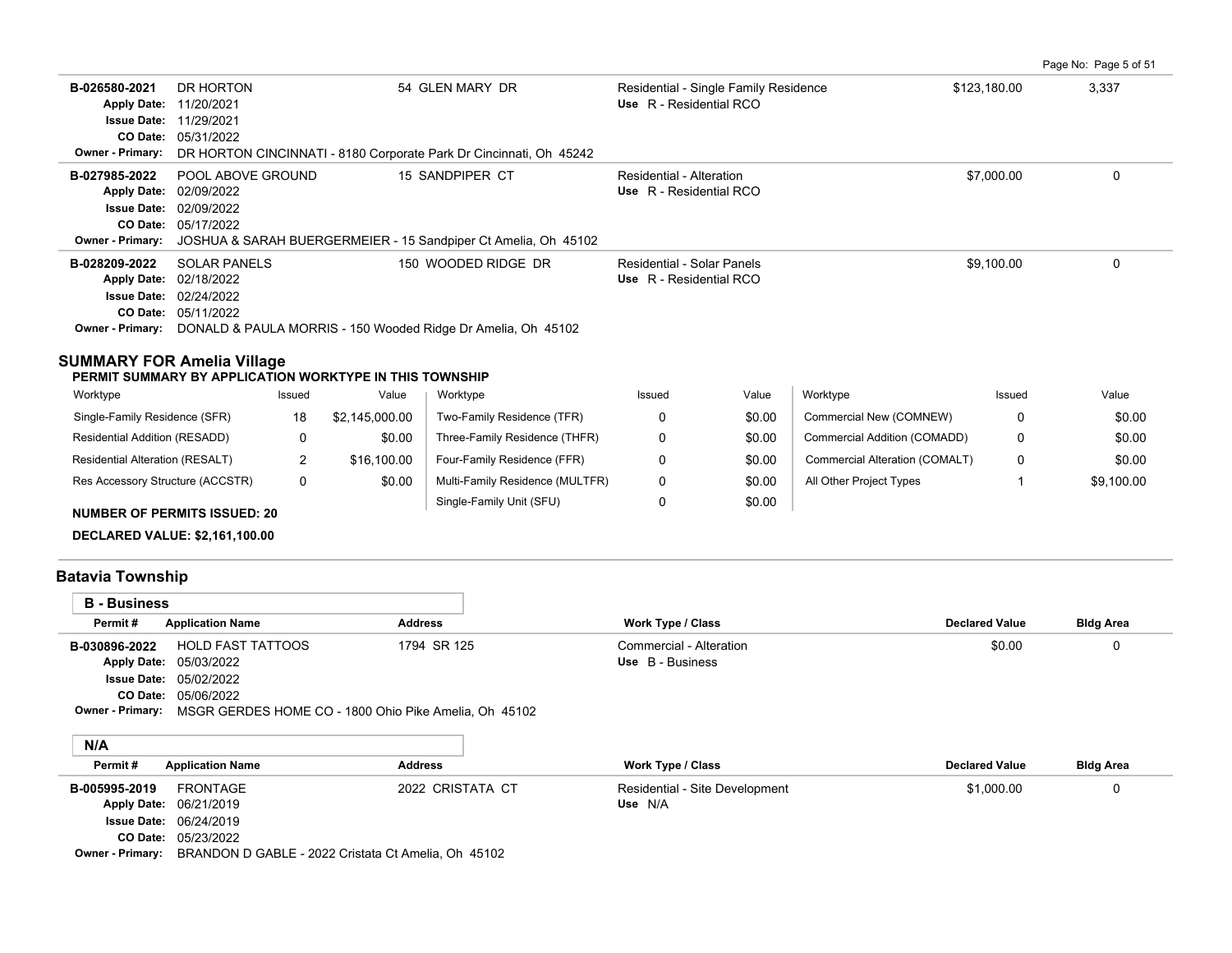|                                                                                |                                                                                                                                                                                     |                                                                                                                                     |                                                                  |                       | Page No: Page 6 of 51 |
|--------------------------------------------------------------------------------|-------------------------------------------------------------------------------------------------------------------------------------------------------------------------------------|-------------------------------------------------------------------------------------------------------------------------------------|------------------------------------------------------------------|-----------------------|-----------------------|
| B-023617-2021<br><b>Owner - Primary:</b>                                       | TRAFFIC SIGNAL, 270-A<br>Apply Date: 07/30/2021<br><b>Issue Date: 08/12/2021</b><br>CO Date: 05/18/2022                                                                             | 270-A AMELIA OLIVE BRANCH RD Commercial - Alteration<br>FAITH D & STEPHAN J ARMSTRONG - 270 Amelia Olive Branch Rd Amelia, Oh 45102 | Use N/A                                                          | \$2,500.00            | $\Omega$              |
| B-023618-2021<br>Apply Date: 07/30/2021                                        | TRAFFIC SIGNAL, 1447-A<br><b>Issue Date: 08/12/2021</b><br>CO Date: 05/18/2022                                                                                                      | 1447-A CLOUGH PI<br><b>Owner - Primary:</b> GIRLS SOUTHEAST CINCINNATI SOCCER ASSN INC - Po Box 30328 Cincinnati. Oh 45230          | Commercial - Alteration<br>Use N/A                               | \$2,500.00            | $\mathbf 0$           |
| <b>R</b> - Residential RCO                                                     |                                                                                                                                                                                     |                                                                                                                                     |                                                                  |                       |                       |
| Permit#                                                                        | <b>Application Name</b>                                                                                                                                                             | <b>Address</b>                                                                                                                      | <b>Work Type / Class</b>                                         | <b>Declared Value</b> | Bidg Area             |
| B-005122-2019                                                                  | <b>DREES HOMES</b><br>Apply Date: 05/18/2019<br><b>Issue Date: 05/20/2019</b><br>CO Date: 05/25/2022<br>Owner - Primary: THE DREES COMPANY - 211 Grandview Dr Ft Mitchell, Ky 41017 | 1199 TWIN GATE RN                                                                                                                   | Residential - Single Family Residence<br>Use R - Residential RCO | \$259,600.00          | 4,488                 |
| B-013853-2020<br><b>Owner - Primary:</b>                                       | <b>DIYANNI HOMES</b><br>Apply Date: 06/19/2020<br><b>Issue Date: 07/31/2020</b><br>CO Date: 05/17/2022<br>CARL W & DAWN N FITE - 337 Lucy Run Rd Amelia, Oh 45102                   | 337 LUCY RUN RD                                                                                                                     | Residential - Single Family Residence<br>Use R - Residential RCO | \$489,751.00          | 5,356                 |
| B-021592-2021<br>Apply Date: 05/12/2021<br>CO Date:<br><b>Owner - Primary:</b> | <b>DECK</b><br><b>Issue Date: 05/13/2021</b><br>05/04/2022<br>DANIEL & KIMBERLY HORGAN - 1272 Blacksmith Cir Batavia, Oh 45103                                                      | 1272 BLACKSMITH CR                                                                                                                  | Residential - Addition<br>Use R - Residential RCO                | \$9,000.00            | 345                   |
| B-023446-2021<br>Apply Date: 07/24/2021<br><b>Owner - Primary:</b>             | <b>FISCHER SFH</b><br><b>Issue Date: 07/28/2021</b><br>CO Date: 05/11/2022                                                                                                          | 1365 GRANDSTAND LN<br>RICHARD & MARGARET M PORTER - 1365 Grandstand Ln Batavia, Oh 45103                                            | Residential - Single Family Residence<br>Use R - Residential RCO | \$250,044.00          | 4,856                 |
| B-023454-2021<br>Apply Date: 07/26/2021<br><b>Owner - Primary:</b>             | <b>FISCHER SFH</b><br><b>Issue Date: 07/28/2021</b><br>CO Date: 05/20/2022<br>MELINDA SIPES CORCORAN - 1362 Grandstand Ln Batavia, Oh 45103                                         | 1362 GRANDSTAND LN                                                                                                                  | Residential - Single Family Residence<br>Use R - Residential RCO | \$225,632.00          | 4,159                 |
| B-023753-2021<br>Apply Date: 08/03/2021                                        | DREES HOMES<br>Issue Date: 08/07/2021<br>CO Date: 05/10/2022<br><b>Owner - Primary:</b> THE DREES COMPANY - 211 Grandview Dr Ft Mitchell, Ky 41017                                  | 4011 INDIGO CT                                                                                                                      | Residential - Single Family Residence<br>Use R - Residential RCO | \$428.840.00          | 4,104                 |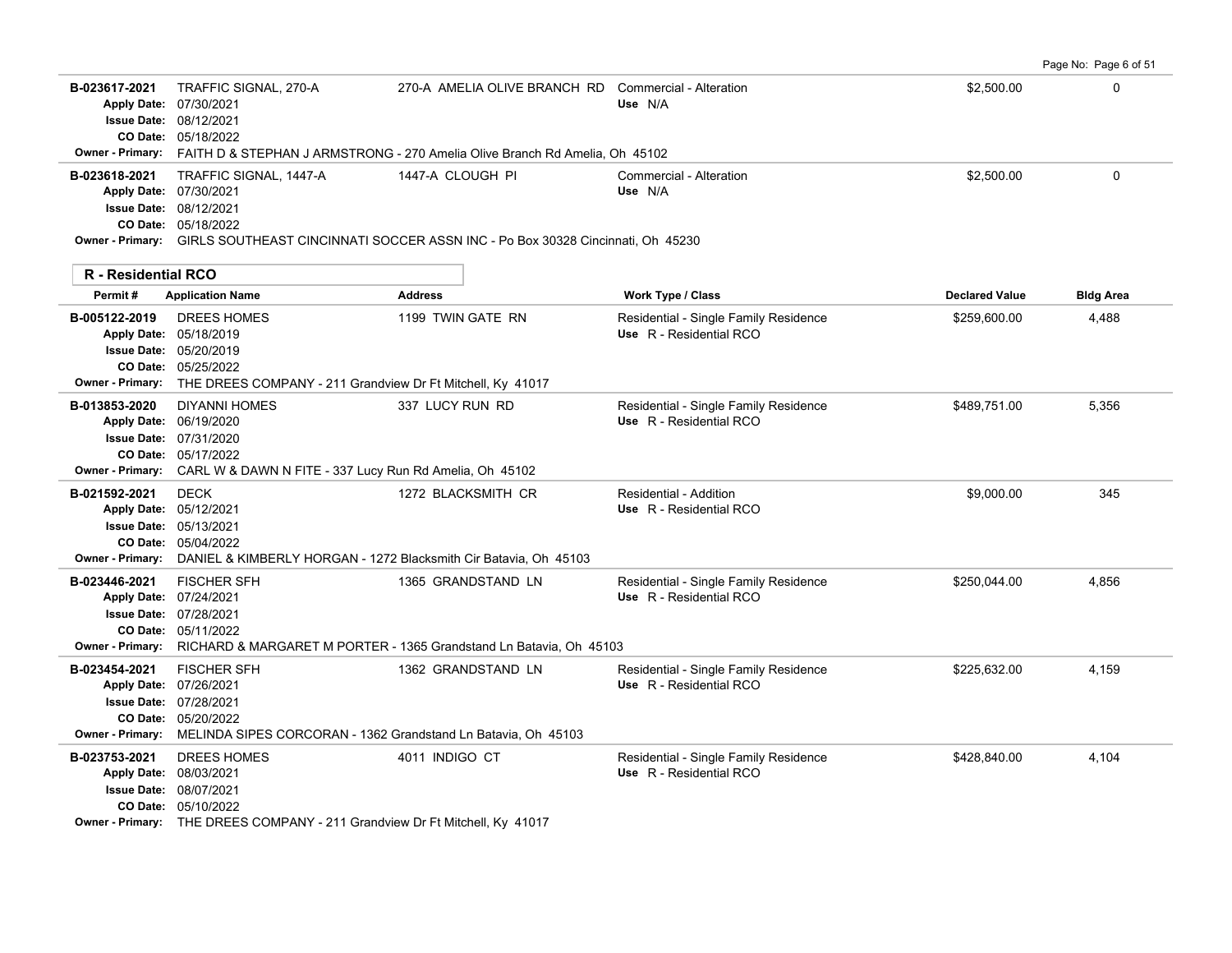|                                                                                   |                                                                                                                                                                |                                                                                          |                                                                  |              | Page No: Page 7 of 51 |
|-----------------------------------------------------------------------------------|----------------------------------------------------------------------------------------------------------------------------------------------------------------|------------------------------------------------------------------------------------------|------------------------------------------------------------------|--------------|-----------------------|
| B-023755-2021<br>Apply Date: 08/03/2021<br><b>Owner - Primary:</b>                | <b>FISCHER SFH</b><br><b>Issue Date: 08/06/2021</b><br>CO Date: 05/10/2022<br>SUNIL & MINA PATEL - 4794 Roses Run Batavia, Oh 45103                            | 4794 ROSES RUN                                                                           | Residential - Single Family Residence<br>Use R - Residential RCO | \$390,888.00 | 6,830                 |
| B-023757-2021<br>Apply Date: 08/03/2021<br><b>Owner - Primary:</b>                | <b>FISCHER SFH</b><br><b>Issue Date: 08/06/2021</b><br>CO Date: 05/10/2022<br>ARCHANA PATEL - 4798 Roses Run Batavia, Oh 45103                                 | 4798 ROSES RUN                                                                           | Residential - Single Family Residence<br>Use R - Residential RCO | \$388,591.00 | 6,758                 |
| B-023759-2021<br>Apply Date: 08/03/2021<br><b>Owner - Primary:</b>                | <b>FISCHER SFH</b><br><b>Issue Date: 08/06/2021</b><br>CO Date: 05/10/2022                                                                                     | 4797 ROSES RUN<br>MICHAEL D & STELLA ZHENG WEINSTEIN - 4797 Roses Run Batavia, Oh 45103  | Residential - Single Family Residence<br>Use R - Residential RCO | \$325,968.00 | 6,075                 |
| B-023760-2021<br>Apply Date: 08/03/2021<br><b>Issue Date:</b><br>Owner - Primary: | <b>FISCHER SFH</b><br>08/06/2021<br>CO Date: 05/24/2022                                                                                                        | 4799 ROSES RUN<br>GARY R & BARBARA A CO TRUSTEES JUMP - 4799 Roses Run Batavia, Oh 45103 | Residential - Single Family Residence<br>Use R - Residential RCO | \$350,548.00 | 5,875                 |
| B-023791-2021<br>Apply Date: 08/04/2021<br><b>Owner - Primary:</b>                | <b>RYAN HOMES</b><br><b>Issue Date: 08/07/2021</b><br>CO Date: 05/10/2022<br>NICOLE & JAMES WALL - 1586 Rosebush Ct Amelia, Oh 45102                           | 1586 ROSEBUSH CT                                                                         | Residential - Single Family Residence<br>Use R - Residential RCO | \$207,151.00 | 4,134                 |
| B-023794-2021<br>Apply Date: 08/04/2021<br><b>Owner - Primary:</b>                | <b>FISCHER SFH</b><br><b>Issue Date: 08/05/2021</b><br>CO Date: 05/24/2022<br>DOUGLAS & JERRI MARTIN - 4763 Trifecta Ct Batavia, Oh 45103                      | 4763 TRIFECTA CT                                                                         | Residential - Single Family Residence<br>Use R - Residential RCO | \$429,634.00 | 6,367                 |
| B-024476-2021<br>Apply Date: 08/31/2021<br><b>Owner - Primary:</b>                | 2ND STORY ADDITION<br>Issue Date: 09/03/2021<br>CO Date: 05/03/2022<br>WILLIAM ALEXANDER GOSE - 3845 Bach Grove Ct Amelia, Oh 45102                            | 3845 BACH GROVE CT                                                                       | Residential - Addition<br>Use R - Residential RCO                | \$17,600.00  | 440                   |
| B-024876-2021<br>Apply Date: 09/20/2021<br><b>Owner - Primary:</b>                | <b>FISCHER SFH</b><br><b>Issue Date: 09/21/2021</b><br>CO Date: 05/23/2022<br>JOHN R & BLANCHE M ANDERSON - 4792 Roses Run Batavia, Oh 45103                   | 4792 ROSES RN                                                                            | Residential - Single Family Residence<br>Use R - Residential RCO | \$285,353.00 | 5,114                 |
| B-025017-2021<br>Apply Date: 09/24/2021                                           | <b>DREES HOMES</b><br><b>Issue Date: 09/27/2021</b><br>CO Date: 05/11/2022<br>Owner - Primary: THIEN VY CAM & NGOC PHUNG LUU - 4014 Indigo Ct Amelia, Oh 45102 | 4014 INDIGO CT                                                                           | Residential - Single Family Residence<br>Use R - Residential RCO | \$435,040.00 | 4,488                 |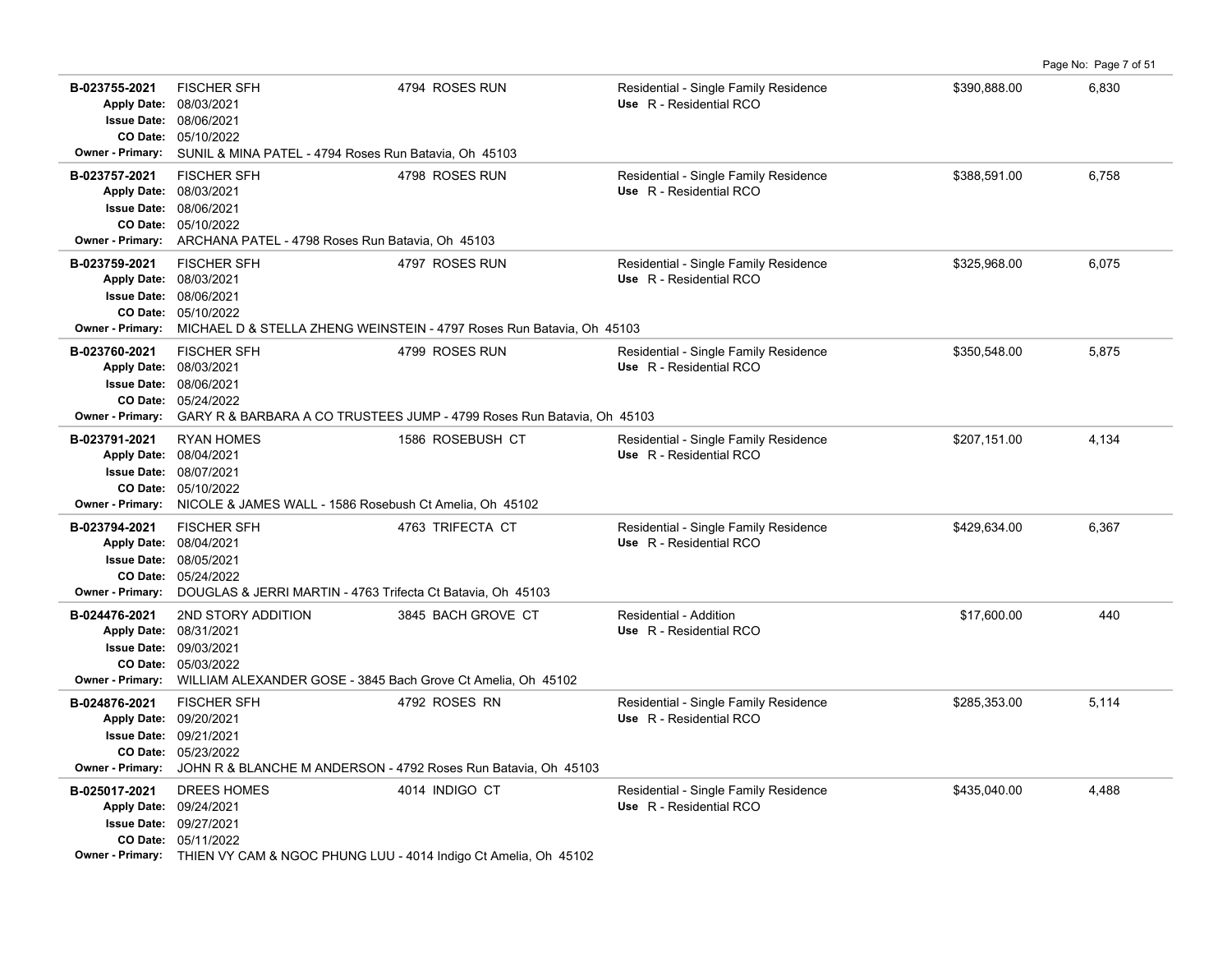|                                                                    |                                                                                                                                                                                   |                                                                                                             |                                                                  |              | Page No: Page 8 of 51 |
|--------------------------------------------------------------------|-----------------------------------------------------------------------------------------------------------------------------------------------------------------------------------|-------------------------------------------------------------------------------------------------------------|------------------------------------------------------------------|--------------|-----------------------|
| B-025857-2021<br><b>Owner - Primary:</b>                           | <b>GARAGE DETACHED</b><br>Apply Date: 10/22/2021<br><b>Issue Date: 11/02/2021</b><br>CO Date: 05/19/2022<br>ROBIN NEWMAN - 4323 Elizabeth Dr Batavia, Oh 45103                    | 4323 ELIZABETH DR                                                                                           | Residential - Accessory Structure<br>Use R - Residential RCO     | \$35,000.00  | 1,200                 |
| B-026069-2021<br>Apply Date: 10/28/2021<br><b>Owner - Primary:</b> | BR W/BATH, BRKT RM, PORCH<br><b>Issue Date: 11/05/2021</b><br>CO Date: 05/24/2022                                                                                                 | 4224 PEACE HAVEN<br>MICHAEL S & RACHEL F BRADEN - 4224 Peacehaven Ln Batavia, Oh 45103                      | Residential - Addition<br>Use R - Residential RCO                | \$160,000.00 | 1,384                 |
| B-026695-2021<br><b>Owner - Primary:</b>                           | <b>RYAN HOMES</b><br>Apply Date: 11/29/2021<br><b>Issue Date: 12/08/2021</b><br>CO Date: 05/11/2022<br>NVR INC - 8622 Jacquemin Dr West Chester, Oh 45069                         | 3893 ROSEWOOD DR                                                                                            | Residential - Single Family Residence<br>Use R - Residential RCO | \$189,208.00 | 3,199                 |
| B-029504-2022<br><b>Owner - Primary:</b>                           | <b>DECK</b><br>Apply Date: 04/06/2022<br><b>Issue Date: 04/21/2022</b><br>CO Date: 05/24/2022<br>TIFFANY CRUM - 1361 Tiburon Dr Batavia, Oh 45103                                 | 1361 TIBURON DR                                                                                             | Residential - Addition<br>Use R - Residential RCO                | \$15,000.00  | 378                   |
| B-029563-2022                                                      | <b>DECK</b><br>Apply Date: 04/08/2022<br><b>Issue Date: 04/20/2022</b><br>CO Date: 05/31/2022<br>Owner - Primary: STEPHANIE & JACOB BARLOW - 1596 Rosebush Ct Amelia, Oh 45102    | 1596 ROSEBUSH CT                                                                                            | Residential - Addition<br>Use R - Residential RCO                | \$10,000.00  | 400                   |
| B-029723-2022                                                      | <b>SOLAR PANELS</b><br>Apply Date: 04/13/2022<br><b>Issue Date: 04/13/2022</b><br>CO Date: 05/24/2022                                                                             | 1337 TIBURON DR<br>Owner - Primary: ANGEL ACOSTA & DORCA FIGUEROA - 1337 Tiburon Dr Batavia, Oh 45103       | Residential - Solar Panels<br>Use R - Residential RCO            | \$55,000.00  | $\mathbf 0$           |
| B-030073-2022                                                      | <b>HVAC REPLACEMENT</b><br>Apply Date: 04/20/2022<br><b>Issue Date: 04/20/2022</b><br>CO Date: 05/20/2022                                                                         | 41 MT HOLLY LN<br>Owner - Primary: DAVID & EILEEN M CO TRUSTEES DOWLER - 41 Mount Holly Ln Amelia, Oh 45102 | Residential - HVAC Replacement<br>Use R - Residential RCO        | \$7,000.00   | $\mathbf 0$           |
| B-030179-2022<br><b>Owner - Primary:</b>                           | ROOF REPLACEMENT<br>Apply Date: 04/21/2022<br><b>Issue Date: 04/21/2022</b><br>CO Date: 05/26/2022<br>WANDA BOGGS - 294 Amelia-Olive Branch Rd Amelia, Oh 45102                   | 294 AMELIA OLIVE BRANCH RD                                                                                  | Residential - Roof Replacement<br>Use R - Residential RCO        | \$5,445.50   | $\mathbf 0$           |
| B-030201-2022                                                      | <b>SOLAR PANELS</b><br>Apply Date: 04/22/2022<br><b>Issue Date: 04/25/2022</b><br>CO Date: 05/23/2022<br><b>Owner - Primary:</b> SHAWN BELFY - 18 Amelia Park Dr Amelia, Oh 45102 | 18 AMELIA PARK DR                                                                                           | Residential - Solar Panels<br>Use R - Residential RCO            | \$5,000.00   | $\mathbf 0$           |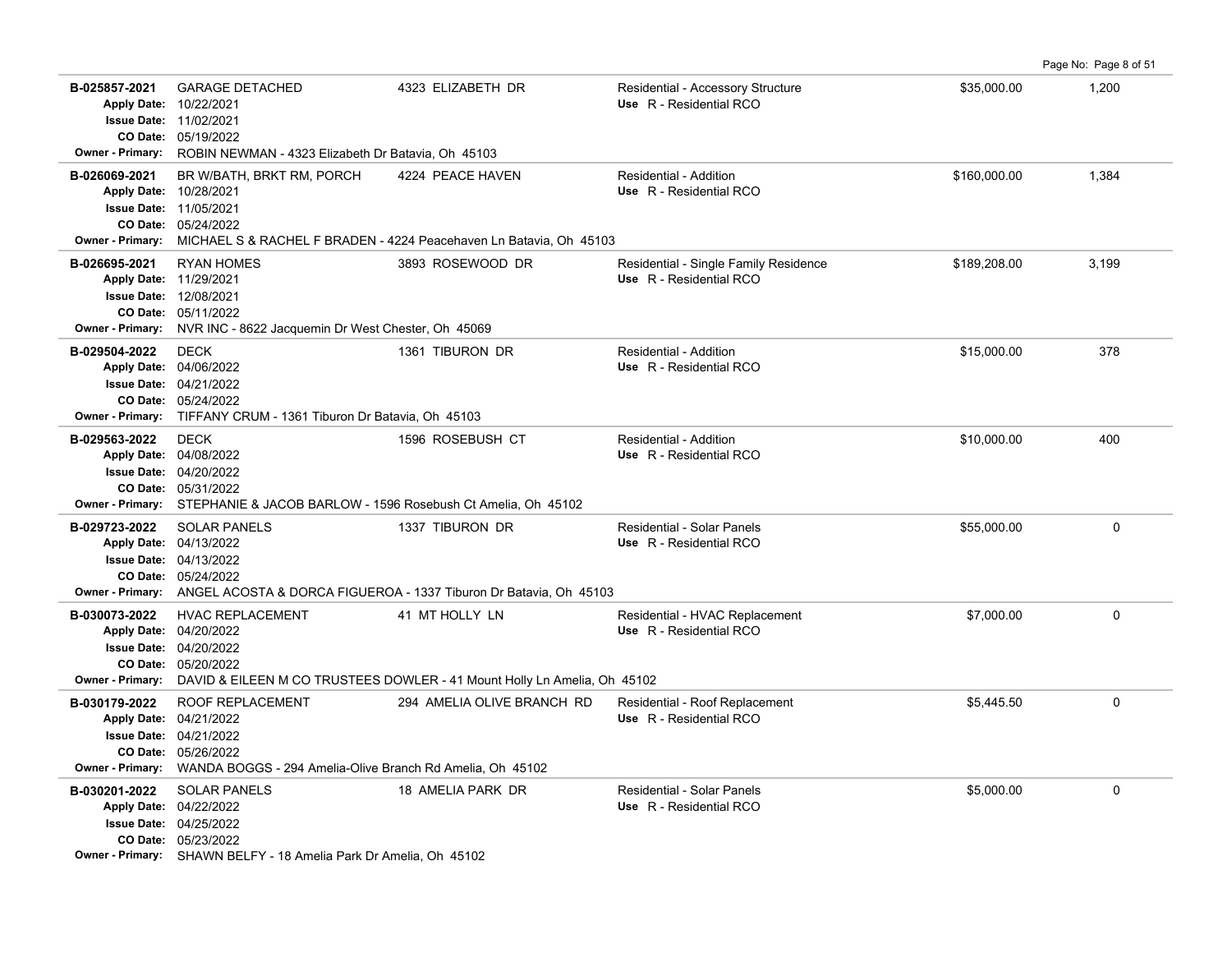**B-030406-2022** \$20,000.00 0 HVAC REPLACEMENT 255 MT HOLLY RD Residential - HVAC Replacement 05/16/2022 **CO Date:** 04/26/2022 **Issue Date:** Apply Date: 04/26/2022 **Apply Date: Use** R - Residential RCO **Owner - Primary:** REVA W SEATON TRUSTEE - 255 Mount Holly Rd Amelia, Oh 45102 **B-030633-2022** \$8,900.00 0 SOLAR PANELS 393 LUCY RUN RD Residential - Solar Panels 05/23/2022 **CO Date:** 05/02/2022 **Issue Date:** 04/28/2022 **Apply Date: Use** R - Residential RCO **Owner - Primary:** NICHOLAS R DARNELL - 393 Lucy Run Rd Amelia, Oh 45102 **B-031355-2022** HVAC REPLACEMENT 2029 WOOD BROOK DR Residential - HVAC Replacement \$4,520.00 \$4,520.00 05/20/2022 **CO Date:** 05/10/2022 **Issue Date:** 05/10/2022 **Apply Date: Use** R - Residential RCO **Owner - Primary:** DENNIS L & ANNE K SAXTON - 2029 Woodbrook Dr Amelia, Oh 45102 **B-031389-2022** ELECTRIC UPGRADE 520 CHAPEL RD Residential - Electric Service Upgrade \$750.00 \$750.00 05/31/2022 **CO Date:** 05/11/2022 **Issue Date:** Apply Date: 05/11/2022 **Apply Date: Use** R - Residential RCO **Owner - Primary:** DAVID J TRUSTEE TAYLOR - 520 Chapel Rd Amelia, Oh 45102 **R-3 - Residential; Multi-family, Congregate Care Permit # Application Name Address Work Type / Class Declared Value Bldg Area B-022685-2021** \$0.00 1,943 DREES HOMES BLDG 13 UNIT A 4338 PRESTON PL Residential - Single Family Unit 05/10/2022 **CO Date:** 06/22/2021 **Issue Date:** Apply Date: 06/22/2021 Use R-3 - Residential; Multi-family, Congregate Care **Owner - Primary:** THE DREES COMPANY - 211 Grandview Dr, Suite 100 Ft. Mitchell, Ky 45122 **B-022686-2021** \$0.00 3,133 DREES HOMES BLDG 13 UNIT B 4336 PRESTON PL Residential - Single Family Unit 05/10/2022 **CO Date:** 06/22/2021 **Issue Date:** Apply Date: 06/22/2021 Use R-3 - Residential; Multi-family, Congregate Care **Owner - Primary:** THE DREES COMPANY - 211 Grandview Dr, Suite 100 Ft. Mitchell, Ky 45122 **B-022687-2021** \$0.00 1,945 DREES HOMES BLDG 13 UNIT C 4334 PRESTON PL Residential - Single Family Unit 05/10/2022 **CO Date:** 06/22/2021 **Issue Date:** Apply Date: 06/22/2021 Use R-3 - Residential; Multi-family, Congregate Care **Owner - Primary:** THE DREES COMPANY - 211 Grandview Dr, Suite 100 Ft. Mitchell, Ky 45122 **B-030144-2022** PARKER ELEC REPAIR 301 HEATHER VIEW DR Commercial - Alteration 34,000.00 54,000.00 0 05/11/2022 **CO Date:** 05/09/2022 **Issue Date:** Apply Date: 04/21/2022 Use R-3 - Residential; Multi-family, Congregate Care **Owner - Primary:** RANDY L & MARSHA L PARKER - 301 Heatherview St Batavia, Oh 45103 **S-1 - Storage; Moderate Hazard**

**Permit # Application Name Address Work Type / Class Declared Value Bldg Area**

Page No: Page 9 of 51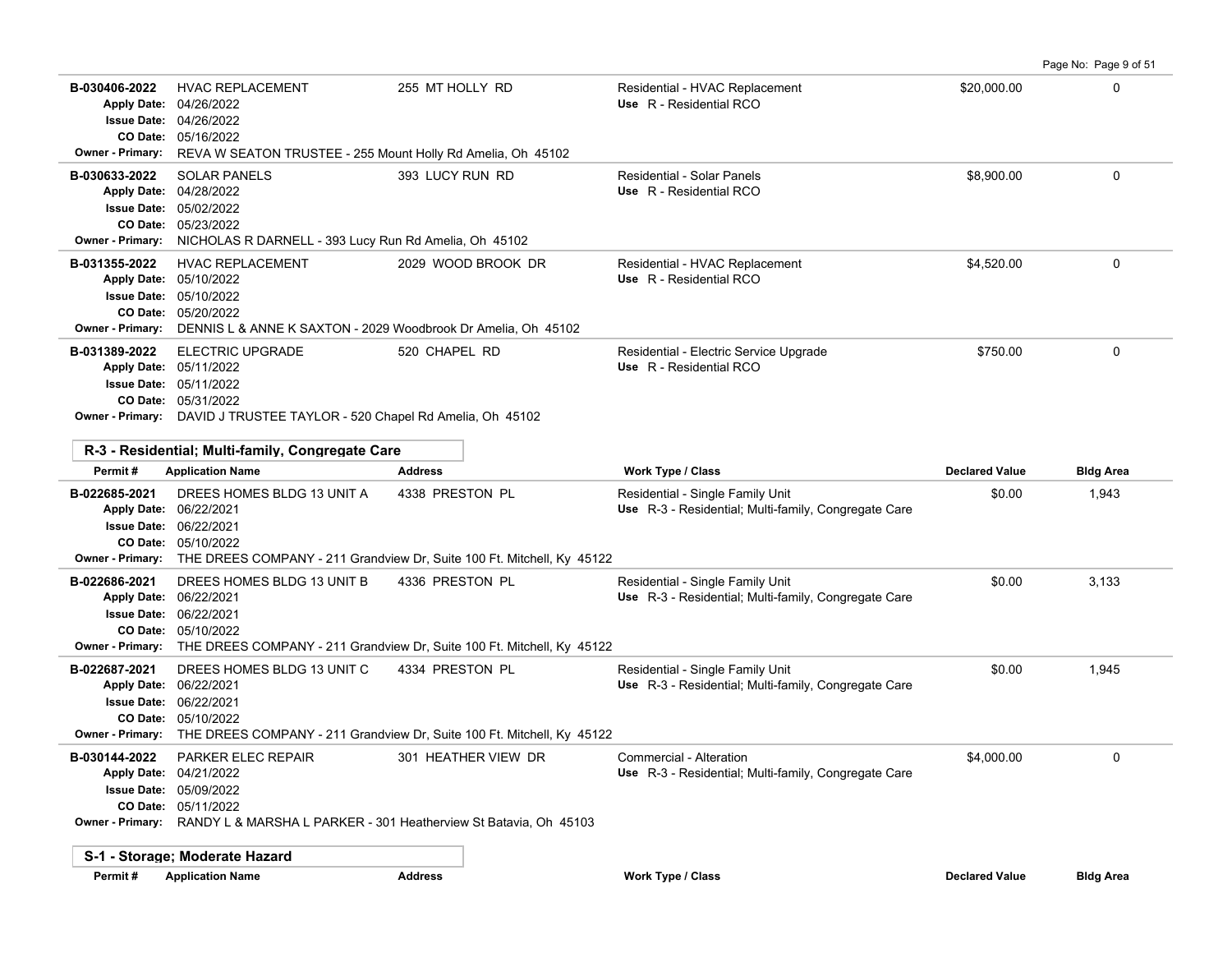Page No: Page 10 of 51

| <b>B-028055-2022</b> CONCEPTS NG PP & HVAC                                             | 2740 OLD SR 32 | Commercial - Alteration            | \$41.000.00 |  |
|----------------------------------------------------------------------------------------|----------------|------------------------------------|-------------|--|
| <b>Apply Date: 02/11/2022</b>                                                          |                | Use S-1 - Storage: Moderate Hazard |             |  |
| <b>Issue Date: 02/14/2022</b>                                                          |                |                                    |             |  |
| <b>CO Date: 05/03/2022</b>                                                             |                |                                    |             |  |
| <b>Owner - Primary:</b> BLETCHLEY PARK LLC - 2740 Old State Route 32 Batavia, Oh 45103 |                |                                    |             |  |

| U - Utility & Miscellaneous |                                                                                         |                 |                                   |                       |                  |
|-----------------------------|-----------------------------------------------------------------------------------------|-----------------|-----------------------------------|-----------------------|------------------|
| Permit#                     | <b>Application Name</b>                                                                 | <b>Address</b>  | <b>Work Type / Class</b>          | <b>Declared Value</b> | <b>Bldg Area</b> |
| B-011803-2020               | <b>GARAGE DETACHED</b>                                                                  | 6058 FILAGER RD | Residential - Accessory Structure | \$22,000.00           | 768              |
|                             | <b>Apply Date: 03/16/2020</b>                                                           |                 | Use U - Utility & Miscellaneous   |                       |                  |
|                             | <b>Issue Date: 03/16/2020</b>                                                           |                 |                                   |                       |                  |
|                             | <b>CO Date: 05/23/2022</b>                                                              |                 |                                   |                       |                  |
|                             | <b>Owner - Primary:</b> HENRY P JR & SANDRA M PRYOR - 6058 Filager Rd Batavia, Oh 45103 |                 |                                   |                       |                  |

### **SUMMARY FOR Batavia Township**

#### **PERMIT SUMMARY BY APPLICATION WORKTYPE IN THIS TOWNSHIP**

| Worktype                            | Issued | Value          | Worktype                        | Issued | Value  | Worktype                       | Issued       | Value        |
|-------------------------------------|--------|----------------|---------------------------------|--------|--------|--------------------------------|--------------|--------------|
| Single-Family Residence (SFR)       | 14     | \$4.656.248.00 | Two-Family Residence (TFR)      |        | \$0.00 | Commercial New (COMNEW)        |              | \$0.00       |
| Residential Addition (RESADD)       | 5      | \$211.600.00   | Three-Family Residence (THFR)   |        | \$0.00 | Commercial Addition (COMADD)   | 0            | \$0.00       |
| Residential Alteration (RESALT)     | 8      | \$106.615.50   | Four-Family Residence (FFR)     |        | \$0.00 | Commercial Alteration (COMALT) | $\mathbf{5}$ | \$50,000.00  |
| Res Accessory Structure (ACCSTR)    | 2      | \$57,000.00    | Multi-Family Residence (MULTFR) | 0      | \$0.00 | All Other Project Types        | 8            | \$106.865.50 |
| <b>NUMBER OF PERMITS ISSUED: 38</b> |        |                | Single-Family Unit (SFU)        |        | \$0.00 |                                |              |              |
|                                     |        |                |                                 |        |        |                                |              |              |

**DECLARED VALUE: \$5,082,463.50**

### **Batavia Village**

| <b>B</b> - Business     |                                                             |                |                          |                       |                  |
|-------------------------|-------------------------------------------------------------|----------------|--------------------------|-----------------------|------------------|
| Permit#                 | <b>Application Name</b>                                     | <b>Address</b> | <b>Work Type / Class</b> | <b>Declared Value</b> | <b>Bldg Area</b> |
| B-025582-2021           | <b>CORCORAN EAST</b>                                        | 179 MAIN ST    | Commercial - Alteration  | \$46,500.00           | 3,500            |
|                         | <b>Apply Date: 10/12/2021</b>                               |                | Use B - Business         |                       |                  |
|                         | <b>Issue Date: 11/20/2021</b>                               |                |                          |                       |                  |
|                         | <b>CO Date: 05/23/2022</b>                                  |                |                          |                       |                  |
| <b>Owner - Primary:</b> | HUBER HOMES MANAGEMENT LLC - 388 Chapel Rd Amelia, Oh 45102 |                |                          |                       |                  |

### **R - Residential RCO**

| Permit#       | <b>Application Name</b>                                                             | <b>Address</b>      | Work Type / Class                     | <b>Declared Value</b> | <b>Bldg Area</b> |  |
|---------------|-------------------------------------------------------------------------------------|---------------------|---------------------------------------|-----------------------|------------------|--|
| B-023267-2021 | RYAN HOMES                                                                          | 2432 VALLEYBROOK CT | Residential - Single Family Residence | \$167.461.00          | 3,287            |  |
|               | Apply Date: 07/16/2021                                                              |                     | Use R - Residential RCO               |                       |                  |  |
|               | <b>Issue Date: 07/21/2021</b>                                                       |                     |                                       |                       |                  |  |
|               | <b>CO Date: 05/05/2022</b>                                                          |                     |                                       |                       |                  |  |
|               | <b>Owner - Primary:</b> JOHN & JONI DELUCA - 2432 Valleybrook Ct Batavia, Ob. 45103 |                     |                                       |                       |                  |  |

**Owner - Primary:** JOHN & JONI DELUCA - 2432 Valleybrook Ct Batavia, Oh 45103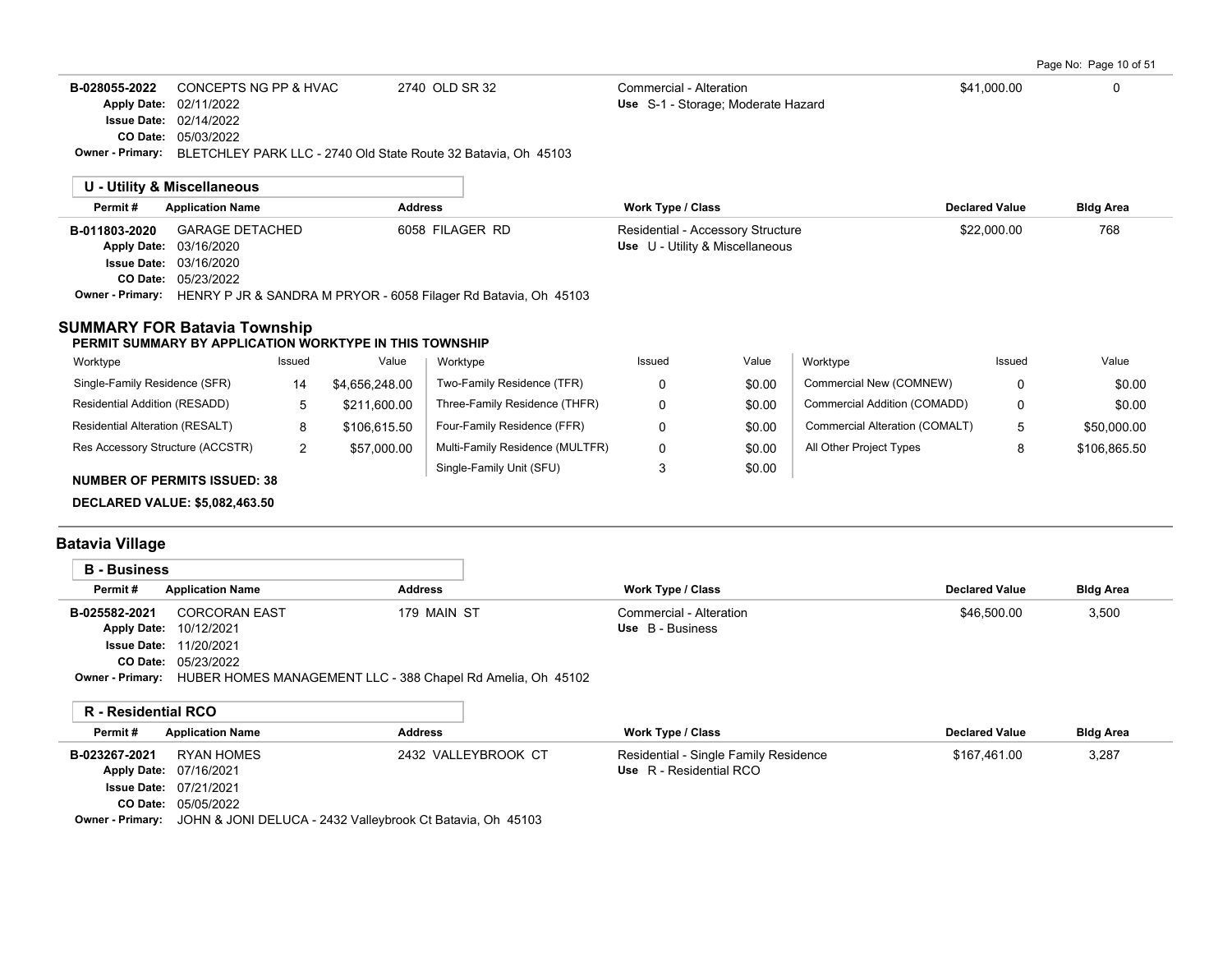|                                                                                                  |                                                                                                                                |                                                                                                  |                                                                  |              | Page No: Page 11 of 51 |
|--------------------------------------------------------------------------------------------------|--------------------------------------------------------------------------------------------------------------------------------|--------------------------------------------------------------------------------------------------|------------------------------------------------------------------|--------------|------------------------|
| B-023277-2021<br><b>Apply Date:</b><br><b>Issue Date:</b><br>CO Date:<br><b>Owner - Primary:</b> | RYAN HOMES<br>07/16/2021<br>07/21/2021<br>05/05/2022<br>DAKOTA & JESSICA MCCARTY - 2424 Valleybrook Ct Batavia, Oh 45103       | 2424 VALLEYBROOK CT                                                                              | Residential - Single Family Residence<br>Use R - Residential RCO | \$197,998.00 | 4,130                  |
| B-023278-2021<br><b>Apply Date:</b><br><b>Issue Date:</b><br>CO Date:<br><b>Owner - Primary:</b> | <b>RYAN HOMES</b><br>07/16/2021<br>07/21/2021<br>05/05/2022                                                                    | 2324 BRIDGEWATER DR<br>CHHUYLIN BUTCHER & JOSHUA STATEN - 232\$ Bridgewater Dr Batavia, Oh 45103 | Residential - Single Family Residence<br>Use R - Residential RCO | \$225,859.00 | 4,524                  |
| B-024089-2021<br><b>Apply Date:</b><br><b>Issue Date:</b><br>CO Date:<br><b>Owner - Primary:</b> | <b>RYAN HOMES</b><br>08/16/2021<br>08/18/2021<br>05/05/2022<br>CHRISTOPHER & NANCI BAUER - 2426 Windridge Ct Batavia, Oh 45103 | 2426 WINDRIDGE CT                                                                                | Residential - Single Family Residence<br>Use R - Residential RCO | \$167,316.00 | 3,281                  |
| B-031051-2022<br><b>Apply Date:</b><br><b>Issue Date:</b><br>CO Date:<br><b>Owner - Primary:</b> | <b>DECK</b><br>05/05/2022<br>05/09/2022<br>05/27/2022                                                                          | 2217 STREAMSIDE DR<br>KEVIN & TERA LYNN WEISBRODT - 2217 Streamside Dr Batavia. Oh 45103         | Residential - Addition<br>Use R - Residential RCO                | \$8,400.00   | 224                    |

### **SUMMARY FOR Batavia Village**

#### **PERMIT SUMMARY BY APPLICATION WORKTYPE IN THIS TOWNSHIP**

| Worktype                                                                                                                                                                                                                                                                                                                                                                                                                                                   | Issued | Value        | Worktype                        | Issued | Value  | Worktype                       | Issued | Value       |
|------------------------------------------------------------------------------------------------------------------------------------------------------------------------------------------------------------------------------------------------------------------------------------------------------------------------------------------------------------------------------------------------------------------------------------------------------------|--------|--------------|---------------------------------|--------|--------|--------------------------------|--------|-------------|
| Single-Family Residence (SFR)                                                                                                                                                                                                                                                                                                                                                                                                                              |        | \$758.634.00 | Two-Family Residence (TFR)      |        | \$0.00 | Commercial New (COMNEW)        |        | \$0.00      |
| Residential Addition (RESADD)                                                                                                                                                                                                                                                                                                                                                                                                                              |        | \$8,400.00   | Three-Family Residence (THFR)   |        | \$0.00 | Commercial Addition (COMADD)   |        | \$0.00      |
| Residential Alteration (RESALT)                                                                                                                                                                                                                                                                                                                                                                                                                            |        | \$0.00       | Four-Family Residence (FFR)     |        | \$0.00 | Commercial Alteration (COMALT) |        | \$46,500.00 |
| Res Accessory Structure (ACCSTR)                                                                                                                                                                                                                                                                                                                                                                                                                           |        | \$0.00       | Multi-Family Residence (MULTFR) |        | \$0.00 | All Other Project Types        |        | \$0.00      |
| $\mathbf{1} \cup \mathbf{1} \cup \mathbf{2} \cup \mathbf{3} \cup \mathbf{4} \cup \mathbf{5} \cup \mathbf{6} \cup \mathbf{5} \cup \mathbf{6} \cup \mathbf{7} \cup \mathbf{8} \cup \mathbf{8} \cup \mathbf{8} \cup \mathbf{9} \cup \mathbf{1} \cup \mathbf{1} \cup \mathbf{1} \cup \mathbf{1} \cup \mathbf{1} \cup \mathbf{1} \cup \mathbf{1} \cup \mathbf{1} \cup \mathbf{1} \cup \mathbf{1} \cup \mathbf{1} \cup \mathbf{1} \cup \mathbf{1} \cup \mathbf{$ |        |              | Single-Family Unit (SFU)        |        | \$0.00 |                                |        |             |

# **NUMBER OF PERMITS ISSUED: 6**

### **DECLARED VALUE: \$813,534.00**

# **Chilo Village**

| <b>B</b> - Business     |                                                            |                |                          |                       |                  |
|-------------------------|------------------------------------------------------------|----------------|--------------------------|-----------------------|------------------|
| Permit#                 | <b>Application Name</b>                                    | <b>Address</b> | <b>Work Type / Class</b> | <b>Declared Value</b> | <b>Bldg Area</b> |
| B-022706-2021           | 52 PICKUP CARRYOUT                                         | 2836 US 52     | Commercial - Alteration  | \$0.00                |                  |
|                         | Apply Date: 06/22/2021                                     |                | Use B - Business         |                       |                  |
|                         | <b>Issue Date: 05/11/2022</b>                              |                |                          |                       |                  |
|                         | CO Date: 05/25/2022                                        |                |                          |                       |                  |
| <b>Owner - Primary:</b> | BURCAL PROPERTIES LLC - 2884 Sugartree Rd Bethel, Oh 45106 |                |                          |                       |                  |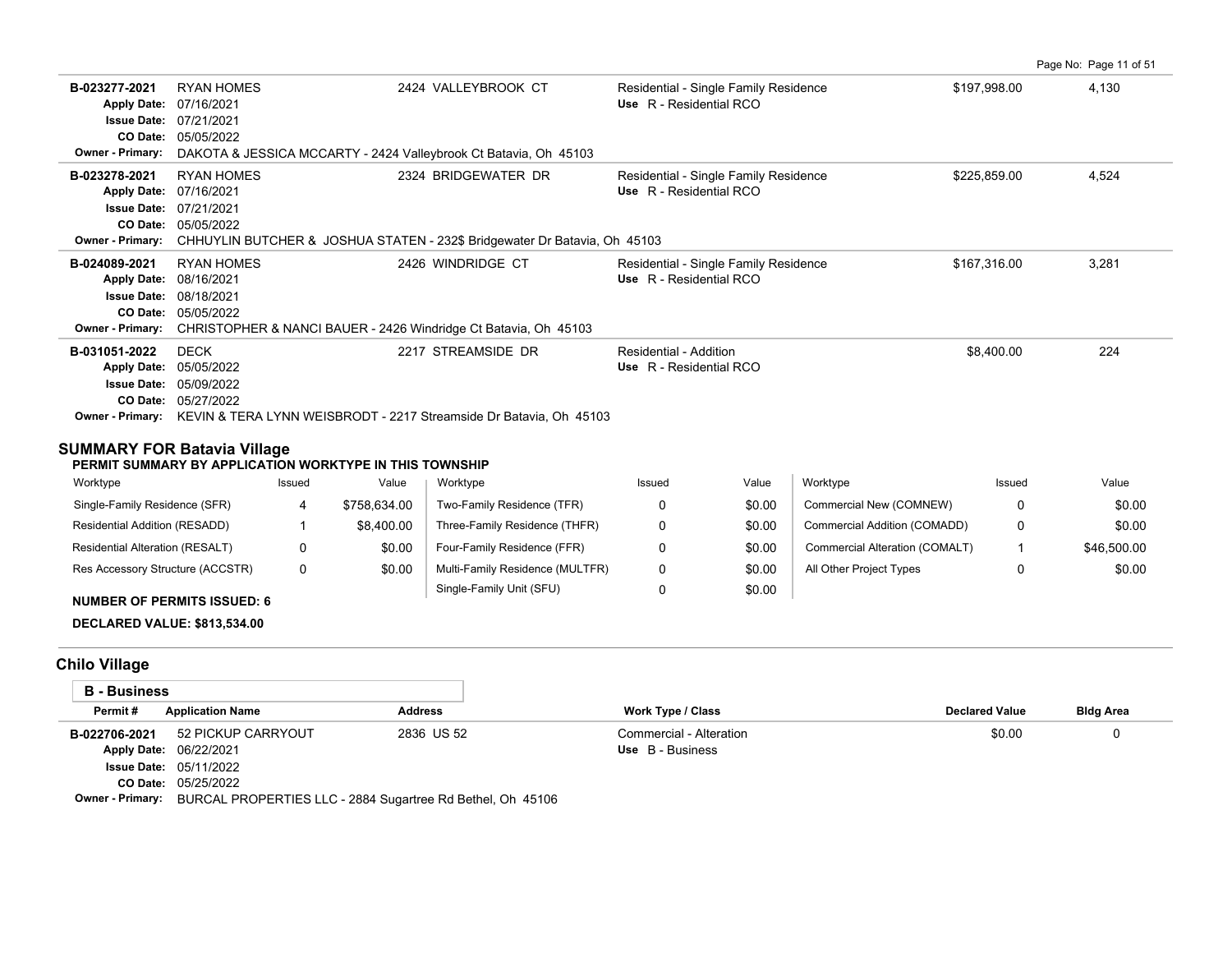# **SUMMARY FOR Chilo Village**

| Worktype                           | Issued | Value  | Worktype                        | Issued | Value  | Worktype                       | Issued | Value  |
|------------------------------------|--------|--------|---------------------------------|--------|--------|--------------------------------|--------|--------|
| Single-Family Residence (SFR)      |        | \$0.00 | Two-Family Residence (TFR)      |        | \$0.00 | Commercial New (COMNEW)        |        | \$0.00 |
| Residential Addition (RESADD)      |        | \$0.00 | Three-Family Residence (THFR)   |        | \$0.00 | Commercial Addition (COMADD)   |        | \$0.00 |
| Residential Alteration (RESALT)    |        | \$0.00 | Four-Family Residence (FFR)     |        | \$0.00 | Commercial Alteration (COMALT) |        | \$0.00 |
| Res Accessory Structure (ACCSTR)   | 0      | \$0.00 | Multi-Family Residence (MULTFR) | 0      | \$0.00 | All Other Project Types        |        | \$0.00 |
| <b>NUMBER OF PERMITS ISSUED: 1</b> |        |        | Single-Family Unit (SFU)        |        | \$0.00 |                                |        |        |
|                                    |        |        |                                 |        |        |                                |        |        |

# **DECLARED VALUE: \$0.00**

# **Franklin Township**

| <b>R</b> - Residential RCO                                                           |                                                                                                                                                           |                  |                                                                      |                       |                  |
|--------------------------------------------------------------------------------------|-----------------------------------------------------------------------------------------------------------------------------------------------------------|------------------|----------------------------------------------------------------------|-----------------------|------------------|
| Permit#                                                                              | <b>Application Name</b>                                                                                                                                   | <b>Address</b>   | Work Type / Class                                                    | <b>Declared Value</b> | <b>Bldg Area</b> |
| B-030070-2022<br><b>Apply Date:</b><br><b>Owner - Primary:</b>                       | <b>GARAGE DETACHED</b><br>04/19/2022<br><b>Issue Date: 04/21/2022</b><br>CO Date: 05/10/2022<br>ANGELA & WADE MORGAN - 451 Larrison Rd Felicity, Oh 45120 | 451 LARRISON RD  | Residential - Accessory Structure<br>Use R - Residential RCO         | \$10,500.00           | 720              |
| B-030208-2022<br><b>Apply Date:</b><br>Owner - Primary:                              | <b>HVAC REPLACEMENT</b><br>04/22/2022<br><b>Issue Date: 04/22/2022</b><br>CO Date: 05/23/2022<br>REBECCA MARSH - 1610 Swope Rd Bethel, Oh 45106           | 1610 SWOPE RD    | Residential - HVAC Replacement<br>Use R - Residential RCO            | \$9,055.00            | 0                |
| B-030313-2022<br><b>Apply Date:</b><br><b>Issue Date:</b><br><b>Owner - Primary:</b> | ELECTRIC POLE BARN<br>04/25/2022<br>04/25/2022<br>CO Date: 05/18/2022<br>JAMES F & M J MAYNARD - Po Box 145 Felicity, Oh 45120-0145                       | 1258 SR 133      | Residential - Alteration<br>Use R - Residential RCO                  | \$3.000.00            | 0                |
|                                                                                      | <b>U - Utility &amp; Miscellaneous</b>                                                                                                                    |                  |                                                                      |                       |                  |
| Permit#                                                                              | <b>Application Name</b>                                                                                                                                   | <b>Address</b>   | <b>Work Type / Class</b>                                             | <b>Declared Value</b> | <b>Bldg Area</b> |
| B-026943-2021<br><b>Apply Date:</b><br><b>Issue Date:</b><br>Owner - Primary:        | ANTENNA AT&T SOH1247<br>12/08/2021<br>12/11/2021<br>CO Date: 05/16/2022<br>MARILYN & JAMES MAYNARD - Po Box 145 Felicity, Oh 45120                        | 3358 BOLENDER RD | Commercial - Tower Alteration<br>Use U - Utility & Miscellaneous     | \$15,000.00           | 0                |
| B-027621-2022                                                                        | POLE BARN<br>Apply Date: 01/14/2022                                                                                                                       | 1258 SR 133      | Residential - Accessory Structure<br>Use U - Utility & Miscellaneous | \$43,000.00           | 1,200            |

01/18/2022 **Issue Date:**

05/02/2022 **CO Date:**

**Owner - Primary:** JAMES F & MARILYN J MAYNARD - Po Box 145 Felicity, Oh 45120-0145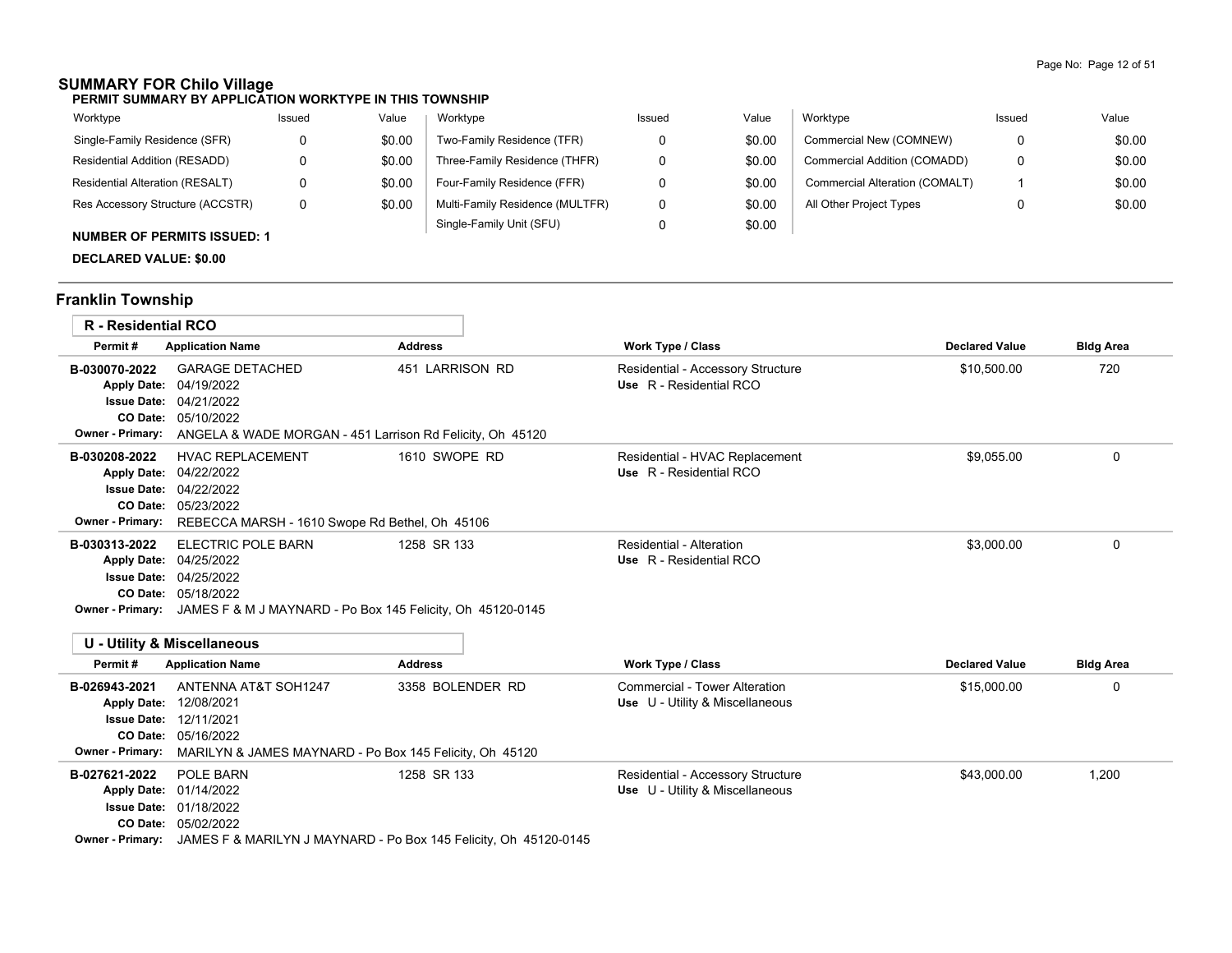### **SUMMARY FOR Franklin Township**

**PERMIT SUMMARY BY APPLICATION WORKTYPE IN THIS TOWNSHIP**

| Worktype                         | Issued | Value       | Worktype                        | Issued | Value  | Worktype                       | Issued | Value       |
|----------------------------------|--------|-------------|---------------------------------|--------|--------|--------------------------------|--------|-------------|
| Single-Family Residence (SFR)    |        | \$0.00      | Two-Family Residence (TFR)      |        | \$0.00 | Commercial New (COMNEW)        | 0      | \$0.00      |
| Residential Addition (RESADD)    |        | \$0.00      | Three-Family Residence (THFR)   |        | \$0.00 | Commercial Addition (COMADD)   | 0      | \$0.00      |
| Residential Alteration (RESALT)  |        | \$12,055.00 | Four-Family Residence (FFR)     |        | \$0.00 | Commercial Alteration (COMALT) |        | \$15,000.00 |
| Res Accessory Structure (ACCSTR) |        | \$53,500.00 | Multi-Family Residence (MULTFR) |        | \$0.00 | All Other Project Types        |        | \$24,055.00 |
| $\ddot{ }$                       |        |             | Single-Family Unit (SFU)        |        | \$0.00 |                                |        |             |

# **NUMBER OF PERMITS ISSUED: 5**

**DECLARED VALUE: \$80,555.00**

# **Goshen Township**

|                         | M - Mercantile; Dept. Store, Retail, Market                 |                |                                                 |                       |                  |
|-------------------------|-------------------------------------------------------------|----------------|-------------------------------------------------|-----------------------|------------------|
| Permit#                 | <b>Application Name</b>                                     | <b>Address</b> | Work Type / Class                               | <b>Declared Value</b> | <b>Bldg Area</b> |
| B-024593-2021           | CIRCLE K #4705228                                           | 1600 SR 28     | Commercial - Alteration                         | \$30,000.00           | 2,826            |
|                         | Apply Date: 09/08/2021                                      |                | Use M - Mercantile; Dept. Store, Retail, Market |                       |                  |
|                         | <b>Issue Date: 01/20/2022</b>                               |                |                                                 |                       |                  |
|                         | <b>CO Date: 05/16/2022</b>                                  |                |                                                 |                       |                  |
| <b>Owner - Primary:</b> | MACS CONVENIENCE STORES LLC - Po Box 347 Columbus, In 47202 |                |                                                 |                       |                  |

| <b>R</b> - Residential RCO               |                                                                       |                     |                                                                  |                       |                  |
|------------------------------------------|-----------------------------------------------------------------------|---------------------|------------------------------------------------------------------|-----------------------|------------------|
| Permit#                                  | <b>Application Name</b>                                               | <b>Address</b>      | Work Type / Class                                                | <b>Declared Value</b> | <b>Bldg Area</b> |
| B-021995-2021                            | JOHN HILL CONSTRUCTION                                                | 1588 FAY RD         | Residential - Single Family Residence<br>Use R - Residential RCO | \$700,000.00          | 4,914            |
| <b>Apply Date:</b><br><b>Issue Date:</b> | 05/25/2021<br>05/26/2021                                              |                     |                                                                  |                       |                  |
| CO Date:                                 | 05/19/2022                                                            |                     |                                                                  |                       |                  |
| Owner - Primary:                         | CLIFF & ANGELA DIETRICH - 1588 Fay Rd Loveland, Oh 45140              |                     |                                                                  |                       |                  |
| B-022533-2021                            | JOHN HILL CONSTRUCTION                                                | 1596 FAY RD         | Residential - Single Family Residence                            | \$650,000.00          | 5,053            |
| <b>Apply Date:</b>                       | 06/16/2021                                                            |                     | Use R - Residential RCO                                          |                       |                  |
| <b>Issue Date:</b>                       | 06/21/2021                                                            |                     |                                                                  |                       |                  |
| CO Date:                                 | 05/19/2022                                                            |                     |                                                                  |                       |                  |
| <b>Owner - Primary:</b>                  | RICHARD T & KATHLEEN B DITZEL - 14063 Walton Ridge Ct Mason, Oh 45040 |                     |                                                                  |                       |                  |
| B-026874-2021                            | POOL INGROUND                                                         | 1224 SILVERCREEK CR | Residential - Alteration                                         | \$62,000.00           | $\Omega$         |
|                                          | Apply Date: 12/06/2021                                                |                     | Use R - Residential RCO                                          |                       |                  |
| <b>Issue Date:</b>                       | 12/07/2021                                                            |                     |                                                                  |                       |                  |
|                                          | CO Date: 05/05/2022                                                   |                     |                                                                  |                       |                  |
| Owner - Primary:                         | MRB & EDB - 1224 Silvercreek Cir Loveland, Oh 45140                   |                     |                                                                  |                       |                  |
| B-026892-2021                            | <b>HVAC REPLACEMENT</b>                                               | 1359 FAY RD         | Residential - HVAC Replacement                                   | \$11,885.00           | 0                |
| <b>Apply Date:</b>                       | 12/06/2021                                                            |                     | Use R - Residential RCO                                          |                       |                  |
|                                          | <b>Issue Date: 12/06/2021</b>                                         |                     |                                                                  |                       |                  |
| <b>CO Date:</b>                          | 05/23/2022                                                            |                     |                                                                  |                       |                  |
| <b>Owner - Primary:</b>                  | LINDA FAY TUTTLE - 1359 Fay Rd Loveland, Oh 45140                     |                     |                                                                  |                       |                  |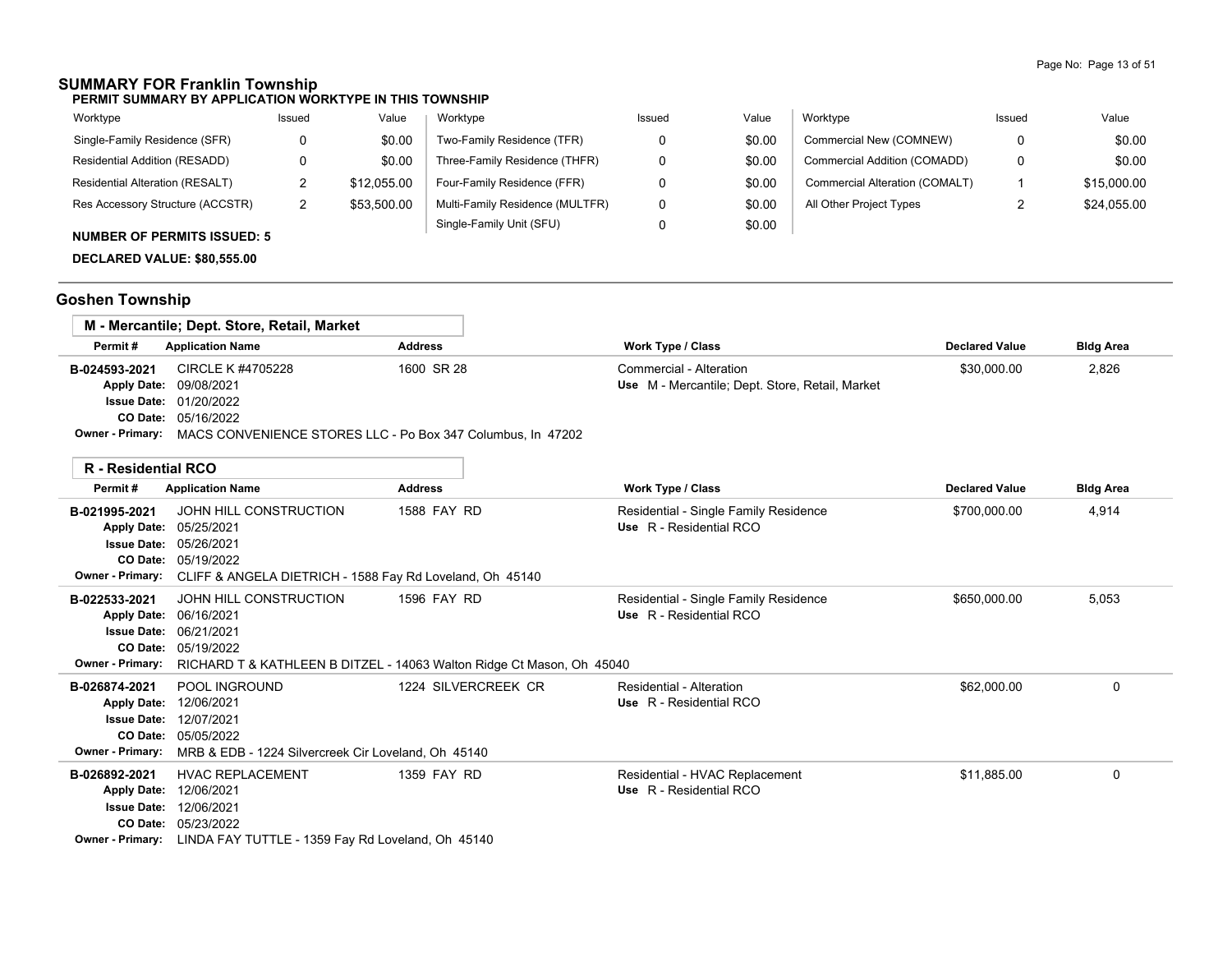| B-026945-2021<br><b>Owner - Primary:</b> | <b>HVAC REPLACEMENT</b><br>Apply Date: 12/08/2021<br><b>Issue Date: 12/10/2021</b><br>CO Date: 05/10/2022<br>KEITH & RUTH DAVIS - 6462 Smith Rd Loveland, Oh 45140                          | 6462 SMITH RD                                                                          | Residential - HVAC Replacement<br>Use R - Residential RCO         | \$11,000.00 | $\mathbf 0$ |
|------------------------------------------|---------------------------------------------------------------------------------------------------------------------------------------------------------------------------------------------|----------------------------------------------------------------------------------------|-------------------------------------------------------------------|-------------|-------------|
| B-027700-2022<br><b>Owner - Primary:</b> | <b>SOLAR PANELS</b><br>Apply Date: 01/21/2022<br><b>Issue Date: 05/10/2022</b><br>CO Date: 05/26/2022<br>CAROLYN ANN & MALCOLM FRY - 6484 Smith Rd Loveland, Oh 45140                       | 6484 SMITH RD                                                                          | Residential - Solar Panels<br>Use R - Residential RCO             | \$76,282.00 | $\mathbf 0$ |
| B-028151-2022<br><b>Owner - Primary:</b> | <b>ELECTRIC UPGRADE</b><br>Apply Date: 02/16/2022<br><b>Issue Date: 02/16/2022</b><br>CO Date: 05/10/2022<br>KEITH & RUTH DAVIS - 6462 Smith Rd Loveland, Oh 45140                          | 6462 SMITH RD                                                                          | Residential - Electric Service Upgrade<br>Use R - Residential RCO | \$2,500.00  | $\mathbf 0$ |
| B-028606-2022<br><b>Owner - Primary:</b> | <b>HVAC REPLACEMENT</b><br>Apply Date: 03/07/2022<br><b>Issue Date: 03/08/2022</b><br>CO Date: 05/02/2022<br>ADAM SWEARINGEN - 1226 Obannon Creek Ln Loveland, Oh 45140                     | 1226 O'BANNON CREEK LN                                                                 | Residential - HVAC Replacement<br>Use R - Residential RCO         | \$14,760.00 | 0           |
| B-029279-2022<br><b>Owner - Primary:</b> | <b>DECK</b><br>Apply Date: 03/25/2022<br><b>Issue Date: 03/30/2022</b><br>CO Date: 05/06/2022                                                                                               | 6580 ROSEWOOD LN<br>CHRISTOPHER & DEBORAH THOMPSON - 6580 Rosewood Ln Goshen, Oh 45122 | Residential - Addition<br>Use R - Residential RCO                 | \$20,000.00 | 384         |
| B-029991-2022<br><b>Owner - Primary:</b> | <b>HVAC REPLACEMENT</b><br>Apply Date: 04/18/2022<br><b>Issue Date: 04/21/2022</b><br>CO Date: 05/02/2022<br>KRISTEN A & BENJAMIN BELL - 5988 Marsh Cir Loveland, Oh 45140                  | 5988 MARSH CIR                                                                         | Residential - HVAC Replacement<br>Use R - Residential RCO         | \$6.699.00  | 0           |
| B-030413-2022<br><b>Owner - Primary:</b> | <b>HVAC REPLACEMENT</b><br>Apply Date: 04/26/2022<br><b>Issue Date: 04/26/2022</b><br>CO Date: 05/13/2022<br>JAMES N III & BECKY SNIDER - 1824 Louis Ln Goshen, Oh 45122                    | 1824 LOUIS LN                                                                          | Residential - HVAC Replacement<br>Use R - Residential RCO         | \$7,729.00  | 1,404       |
| B-030532-2022                            | <b>ELECTRIC REPAIR</b><br>Apply Date: 04/27/2022<br><b>Issue Date: 04/27/2022</b><br>CO Date: 05/11/2022<br>Owner - Primary: KARLA J & ERICH W GANSMULLER - 1246 Twin Oak Ln Loveland 45140 | 1246 TWIN OAK LN                                                                       | Residential - Electric Service Upgrade<br>Use R - Residential RCO | \$4,717.54  | $\mathbf 0$ |
| B-031674-2022                            | HVAC REPLACEMENT<br>Apply Date: 05/16/2022<br><b>Issue Date: 05/16/2022</b><br>CO Date: 05/24/2022<br><b>Owner - Primary:</b> RONALD E NIEDERLEHNER - 5219 Woodtop Dr Loveland, Oh 45140    | 5219 WOODTOP DR                                                                        | Residential - HVAC Replacement<br>Use R - Residential RCO         | \$7,586.00  | $\Omega$    |

Page No: Page 14 of 51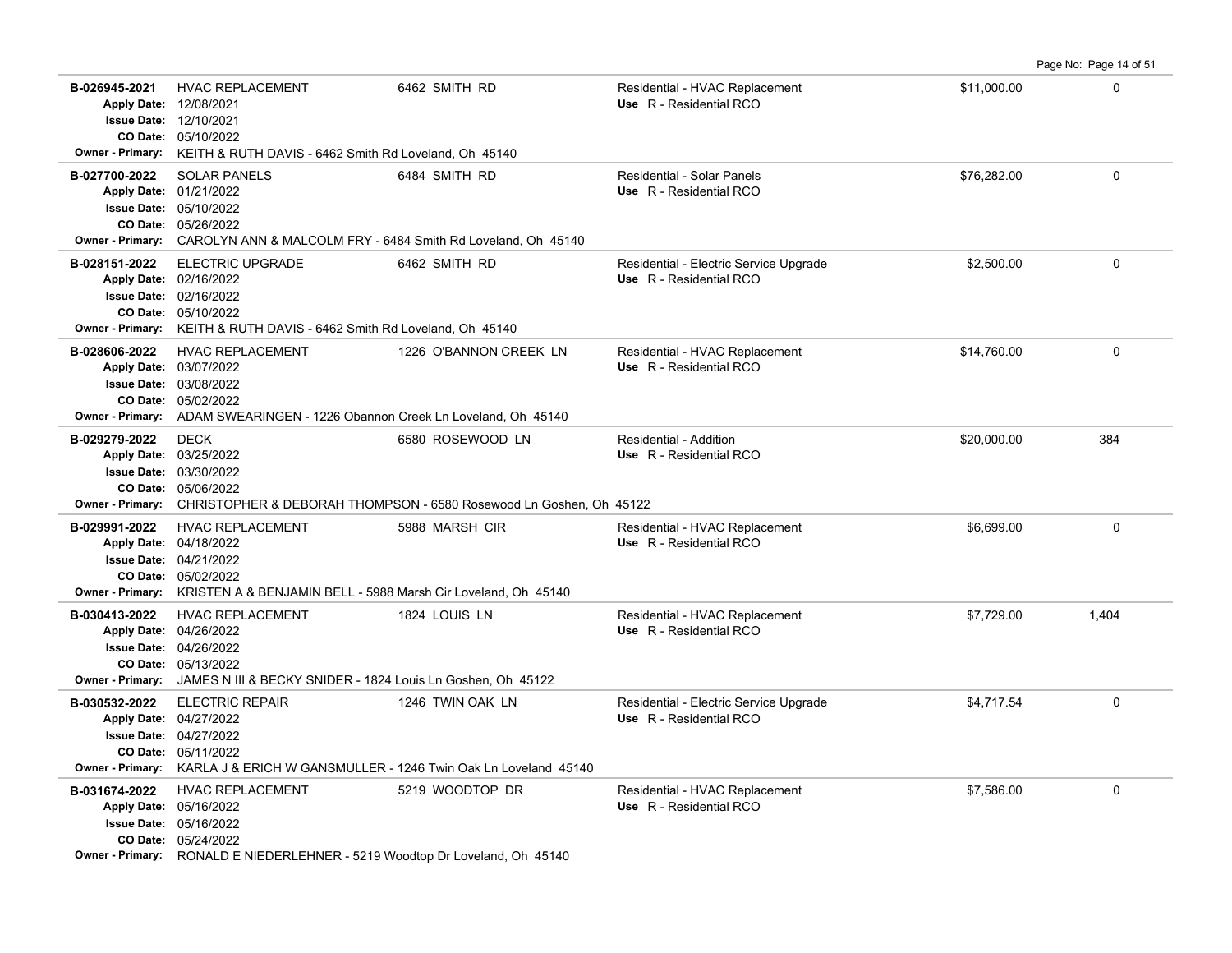**B-031740-2022** POOL INGROUND 1222 SILVERCREEK CIR Residential - Alteration \$70,000.00 \$70,000.00 0 05/26/2022 **CO Date:** 05/17/2022 **Issue Date:** Apply Date: 05/17/2022 **Apply Date: Use** R - Residential RCO **Owner - Primary:** KENNETH & MELISSA L SIMONE - 1222 Silvercreek Cir Loveland, Oh 45140 **B-032140-2022** ELECTRIC REPAIR 1 VALLEY LN Residential - Electric Service Upgrade \$500.00 \$500.00 0 05/31/2022 **CO Date:** 05/24/2022 **Issue Date:** 05/24/2022 **Apply Date: Use** R - Residential RCO **Owner - Primary:** JAMES L PEACE EXCHNG ACCMMDTR CAMELA JACOBS - Po Box 36 Newtonsville, Oh 45158 **B-032141-2022** ELECTRIC REPAIR 2 VALLEY LN Residential - Electric Service Upgrade \$100.00 \$100.00 0 05/31/2022 **CO Date:** 05/24/2022 **Issue Date:** 05/24/2022 **Apply Date: Use** R - Residential RCO **Owner - Primary:** JAMES L PEACE EXCHNG ACCMMDTR CAMELA JACOBS - Po Box 36 Newtonsville, Oh 45158 **B-032199-2022** ELECTRIC REPAIR 6061 SR 132 Residential - Electric Service Upgrade \$100.00 \$100.00 05/27/2022 **CO Date:** 05/25/2022 **Issue Date:** Apply Date: 05/25/2022 **Apply Date: Use** R - Residential RCO **Owner - Primary:** GAIL ROHNE - 6061 Sr 132 Goshen, Oh 45122 **R-3 - Residential; Multi-family, Congregate Care Permit # Application Name Address Work Type / Class Declared Value Bldg Area** B-025779-2021 CAPITAL CUSTOM HOMES PARENT 6969 GREENSTONE TR Residential - Two Family Structure  $$475,000.00$  7,264 05/23/2022 **CO Date:** 11/03/2021 **Issue Date:** Apply Date: 10/19/2021 Use R-3 - Residential; Multi-family, Congregate Care **Owner - Primary:** . .CAPITAL CUSTOM HOMES ENCLAVE LLC - 5991 Meijer Dr, Ste 14 Milford, Oh 45150 **B-026223-2021** CAPITAL CUSTOM HOMES UNIT A 6969 GREENSTONE TR Residential - Single Family Unit \$0.00 \$0.00 \$3,632 05/23/2022 **CO Date:** 11/03/2021 **Issue Date:** Apply Date: 11/03/2021 Use R-3 - Residential; Multi-family, Congregate Care **Owner - Primary:** . .CAPITAL CUSTOM HOMES ENCLAVE LLC - 5991 Meijer Dr, Ste 14 Milford, Oh 45150 B-026224-2021 CAPITAL CUSTOM HOMES UNIT B 6969 GREENSTONE TR Residential - Single Family Unit **1988-2021** CAPITAL CUSTOM HOMES UNIT B 6969 GREENSTONE TR 05/23/2022 **CO Date:** 11/03/2021 **Issue Date:** Apply Date: 11/03/2021 Use R-3 - Residential; Multi-family, Congregate Care

Page No: Page 15 of 51

**Owner - Primary:** . .CAPITAL CUSTOM HOMES ENCLAVE LLC - 5991 Meijer Dr, Ste 14 Milford, Oh 45150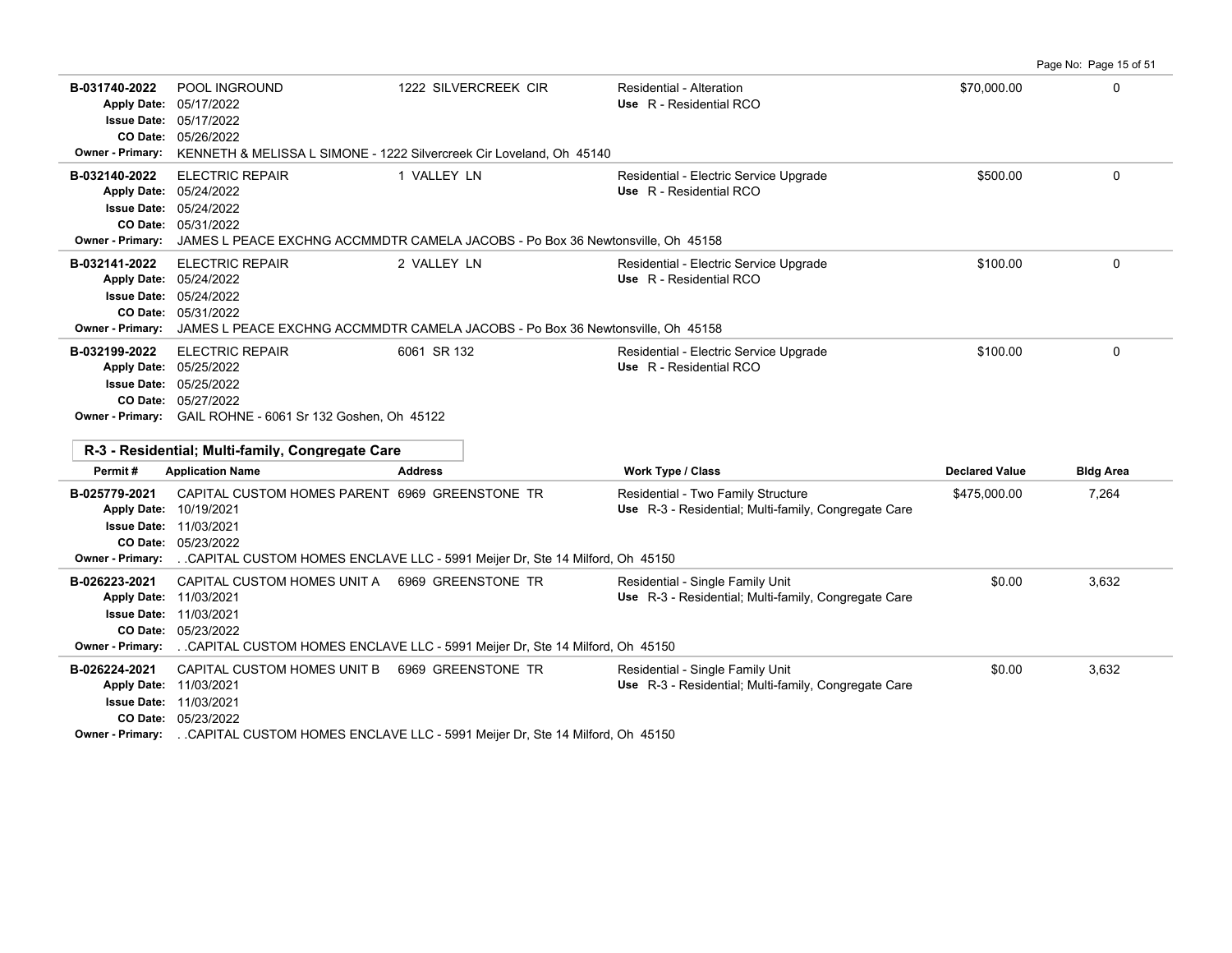### **SUMMARY FOR Goshen Township**

**PERMIT SUMMARY BY APPLICATION WORKTYPE IN THIS TOWNSHIP**

| Worktype                            | Issued | Value          | Worktype                        | Issued | Value        | Worktype                       | Issued | Value        |
|-------------------------------------|--------|----------------|---------------------------------|--------|--------------|--------------------------------|--------|--------------|
| Single-Family Residence (SFR)       |        | \$1,350,000.00 | Two-Family Residence (TFR)      |        | \$475,000.00 | Commercial New (COMNEW)        | 0      | \$0.00       |
| Residential Addition (RESADD)       |        | \$20,000.00    | Three-Family Residence (THFR)   |        | \$0.00       | Commercial Addition (COMADD)   | 0      | \$0.00       |
| Residential Alteration (RESALT)     | 14     | \$275,858.54   | Four-Family Residence (FFR)     |        | \$0.00       | Commercial Alteration (COMALT) |        | \$30,000.00  |
| Res Accessory Structure (ACCSTR)    |        | \$0.00         | Multi-Family Residence (MULTFR) |        | \$0.00       | All Other Project Types        |        | \$135,941.00 |
| <b>NUMBER OF PERMITS ISSUED: 21</b> |        |                | Single-Family Unit (SFU)        |        | \$0.00       |                                |        |              |

**DECLARED VALUE: \$2,150,858.54**

# **Jackson Township**

| <b>R</b> - Residential RCO                                                                                      |                                                                                                |             |                |                                                                                                                                                              |                                                       |                                |                                |                       |                  |
|-----------------------------------------------------------------------------------------------------------------|------------------------------------------------------------------------------------------------|-------------|----------------|--------------------------------------------------------------------------------------------------------------------------------------------------------------|-------------------------------------------------------|--------------------------------|--------------------------------|-----------------------|------------------|
| Permit#                                                                                                         | <b>Application Name</b>                                                                        |             | <b>Address</b> |                                                                                                                                                              | Work Type / Class                                     |                                |                                | <b>Declared Value</b> | <b>Bldg Area</b> |
| B-023020-2021<br><b>Apply Date:</b><br><b>Issue Date: 07/08/2021</b><br>CO Date:                                | <b>SOLAR PANELS</b><br>07/07/2021<br>05/23/2022                                                |             |                | 204 BRYANT LN                                                                                                                                                | Residential - Solar Panels<br>Use R - Residential RCO |                                |                                | \$35,580.00           | 0                |
| <b>Owner - Primary:</b><br>B-027791-2022<br><b>Apply Date:</b><br><b>Issue Date:</b><br><b>Owner - Primary:</b> | <b>SUNROOM</b><br>01/26/2022<br>01/27/2022<br>CO Date: 05/05/2022                              |             |                | STEPHEN A & AMANDA A ALEXANDER - 204 Bryant Ln Williamsburg, Oh 45176<br>3214 US 50<br>KRISTIN & ERIK PRIVETT - 3214 Us Highway 50 St Williamsburg, Oh 45176 | Residential - Addition<br>Use R - Residential RCO     |                                |                                | \$68,021.00           | 240              |
| B-030077-2022<br><b>Apply Date:</b><br><b>SUMMARY FOR Jackson Township</b>                                      | <b>HVAC REPLACEMENT.</b><br>04/20/2022<br><b>Issue Date: 04/20/2022</b><br>CO Date: 05/03/2022 |             |                | 4824 BURDSALL RD<br><b>Owner - Primary:</b> SANDRA D THOMPSON - 4824 Burdsall Rd Williamsburg, Oh 45176                                                      | Use R - Residential RCO                               | Residential - HVAC Replacement |                                | \$10,550.00           | 0                |
| PERMIT SUMMARY BY APPLICATION WORKTYPE IN THIS TOWNSHIP                                                         |                                                                                                |             |                |                                                                                                                                                              |                                                       |                                |                                |                       |                  |
| Worktype                                                                                                        |                                                                                                | Issued      | Value          | Worktype                                                                                                                                                     | Issued                                                | Value                          | Worktype                       | Issued                | Value            |
| Single-Family Residence (SFR)                                                                                   |                                                                                                | 0           | \$0.00         | Two-Family Residence (TFR)                                                                                                                                   | 0                                                     | \$0.00                         | Commercial New (COMNEW)        | $\Omega$              | \$0.00           |
| Residential Addition (RESADD)                                                                                   |                                                                                                | $\mathbf 1$ | \$68,021.00    | Three-Family Residence (THFR)                                                                                                                                | 0                                                     | \$0.00                         | Commercial Addition (COMADD)   | 0                     | \$0.00           |
| Residential Alteration (RESALT)                                                                                 |                                                                                                | 2           | \$46,130.00    | Four-Family Residence (FFR)                                                                                                                                  | 0                                                     | \$0.00                         | Commercial Alteration (COMALT) | 0                     | \$0.00           |
| Res Accessory Structure (ACCSTR)<br><b>NUMBER OF PERMITS ISSUED: 3</b>                                          |                                                                                                | 0           | \$0.00         | Multi-Family Residence (MULTFR)<br>Single-Family Unit (SFU)                                                                                                  | 0<br>0                                                | \$0.00<br>\$0.00               | All Other Project Types        | 2                     | \$46,130.00      |
| <b>DECLARED VALUE: \$114,151.00</b>                                                                             |                                                                                                |             |                |                                                                                                                                                              |                                                       |                                |                                |                       |                  |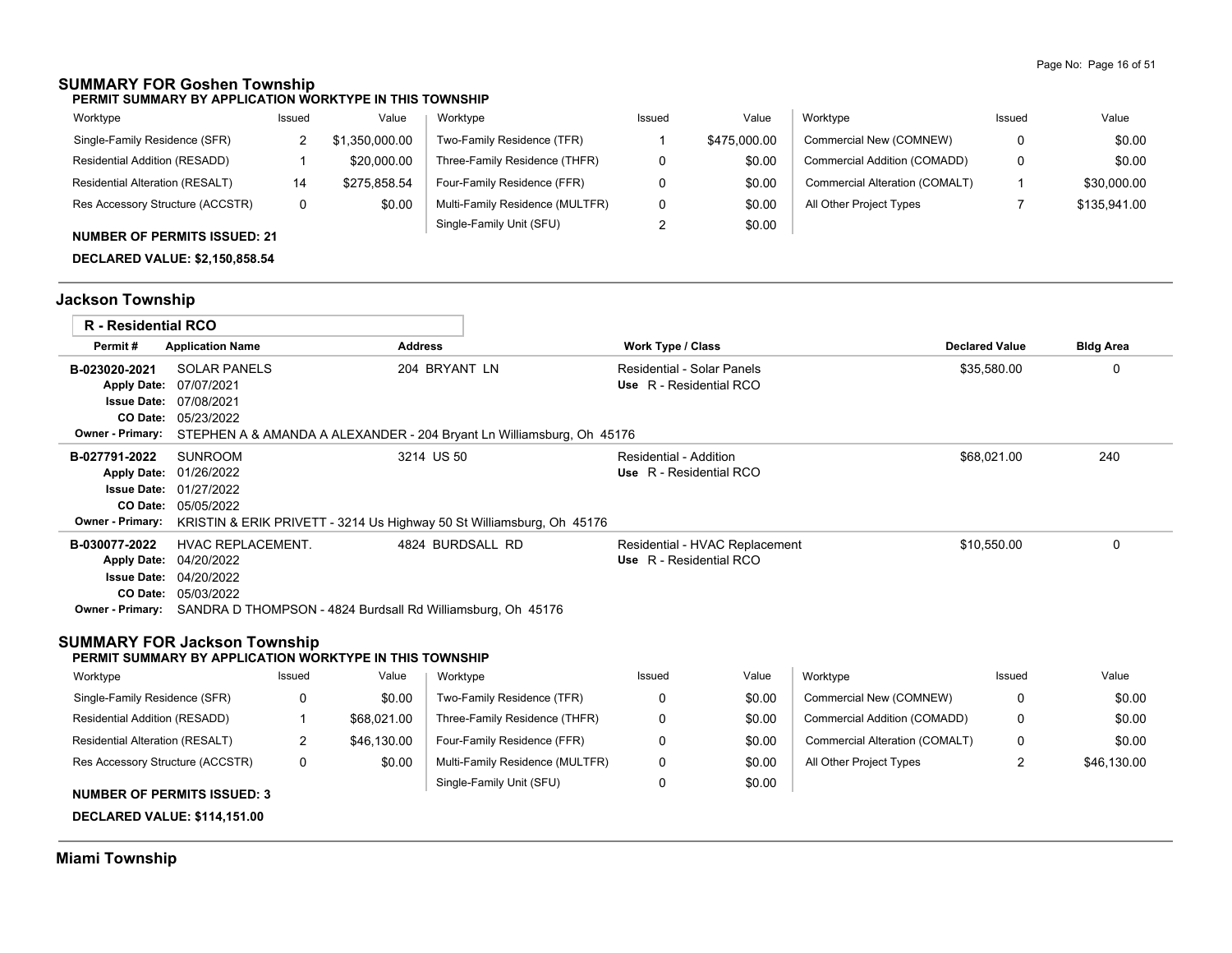| <b>B</b> - Business                      |                                                                                                                                                                                         |                                                                                                                                |                                                                            |                       |                  |
|------------------------------------------|-----------------------------------------------------------------------------------------------------------------------------------------------------------------------------------------|--------------------------------------------------------------------------------------------------------------------------------|----------------------------------------------------------------------------|-----------------------|------------------|
| Permit#                                  | <b>Application Name</b>                                                                                                                                                                 | <b>Address</b>                                                                                                                 | <b>Work Type / Class</b>                                                   | <b>Declared Value</b> | <b>Bldg Area</b> |
| B-020010-2021<br><b>Owner - Primary:</b> | DENTAL WELLNESS ADDITION<br>Apply Date: 03/15/2021<br><b>Issue Date: 05/01/2021</b><br>CO Date: 05/02/2022                                                                              | 1170 SR 28<br>TRI REAL ESTATE HOLDINGS LLC - 1170 State Route 28 Milford, Oh 45150                                             | Commercial - Addition<br>Use B - Business                                  | \$900,000.00          | 4,044            |
| B-026216-2021<br><b>Owner - Primary:</b> | 1 TOM PLUMBER GLOBAL<br>Apply Date: 11/03/2021<br><b>Issue Date: 01/21/2022</b><br>CO Date: 05/02/2022<br>P50 WHITNEY LLC - 1000 Ford Cir, Ste A Milford, Oh 45150                      | 24 WHITNEY DR                                                                                                                  | Commercial - Alteration<br>Use B - Business                                | \$113,937.70          | 2,917            |
| B-027048-2021<br><b>Owner - Primary:</b> | HARKY'S MOTORSPORTS ALTER 944 BUSINESS 28<br>Apply Date: 12/10/2021<br><b>Issue Date: 01/18/2022</b><br>CO Date: 05/16/2022<br>WILLIAM E HARKLEROAD - 944 Business 28 Milford, Oh 45150 |                                                                                                                                | Commercial - Alteration<br>Use B - Business                                | \$10,000.00           | 286              |
| B-029517-2022<br><b>Owner - Primary:</b> | MI TWP CIVIC CTR ROOF<br>Apply Date: 04/07/2022<br><b>Issue Date: 04/15/2022</b><br>CO Date: 05/03/2022<br>BOARD OF TRS OF MIAMI TOWNSHIP - 6101 Meijer Dr Milford, Oh 45150            | 6101 MEIJER DR                                                                                                                 | Commercial - Roof Replacement<br>Use B - Business                          | \$180,000.00          | $\mathbf 0$      |
| F-027816-2022                            | 1 TOM PLUMBER GLOBAL<br>Apply Date: 01/27/2022<br><b>Issue Date: 02/23/2022</b><br>CO Date: 05/02/2022<br>Owner - Primary: P50 WHITNEY LLC - 1000 Ford Cir, Ste A Milford, Oh 45150     | 24 WHITNEY DR                                                                                                                  | Fire Protection Systems - Fire Sprinkler - Suppression<br>Use B - Business | \$5,000.00            | 2,900            |
| F-029015-2022<br>N/A                     | <b>COMMON SPIRIT HEALTH FA</b><br>Apply Date: 03/16/2022<br><b>Issue Date: 04/07/2022</b><br>CO Date: 05/10/2022                                                                        | 6281 TRI RIDGE BL<br>Owner - Primary: WCBC LTD PART C/O TIPTON INTERESTS INC - 6281 Tri Ridge Blvd, Ste 180 Loveland, Oh 45140 | Fire Protection Systems - Fire Alarm<br>Use B - Business                   | \$8,000.00            | 15,900           |
| Permit#                                  | <b>Application Name</b>                                                                                                                                                                 | <b>Address</b>                                                                                                                 | <b>Work Type / Class</b>                                                   | <b>Declared Value</b> | <b>Bldg Area</b> |
| B-023592-2021                            | TRAFFIC SIGNAL, 5727-UTL<br>Apply Date: 07/30/2021                                                                                                                                      | 5727 WOLFPEN PLEASANT HILL                                                                                                     | Commercial - Alteration<br>Use N/A                                         | \$2,500.00            | 0                |

|               | Owner - Primary: SCHOOL MILFORD - 1099 State Route 131 Milford, Oh 45150 |                                     |                       |
|---------------|--------------------------------------------------------------------------|-------------------------------------|-----------------------|
| D 022505 2024 | TRACCIC CICNAL 5270 LITL                                                 | <b>E270 MOI EDEN DI EACANT LIII</b> | Commorcial Altoration |

05/16/2022 **CO Date:** 08/12/2021 **Issue Date:**

| B-023595-2021      | TRAFFIC SIGNAL, 5870-UTL                                                                  | 5870 WOLFPEN PLEASANT HILL | Commercial - Alteration | \$2,500.00 |  |
|--------------------|-------------------------------------------------------------------------------------------|----------------------------|-------------------------|------------|--|
| <b>Apply Date:</b> | 07/30/2021                                                                                | $- -$                      | Use N/A                 |            |  |
|                    | <b>Issue Date: 08/12/2021</b>                                                             |                            |                         |            |  |
|                    | CO Date: 05/16/2022                                                                       |                            |                         |            |  |
| Owner - Primary    | <b>DDOCTOD CODDON DID OF TRANS STATE OF OHIO - 1080 Wort Broad St Columbus. Ob. 43223</b> |                            |                         |            |  |

**Owner - Primary:** PROCTOR GORDON DIR OF TRANS STATE OF OHIO - 1980 West Broad St Columbus, Oh 43223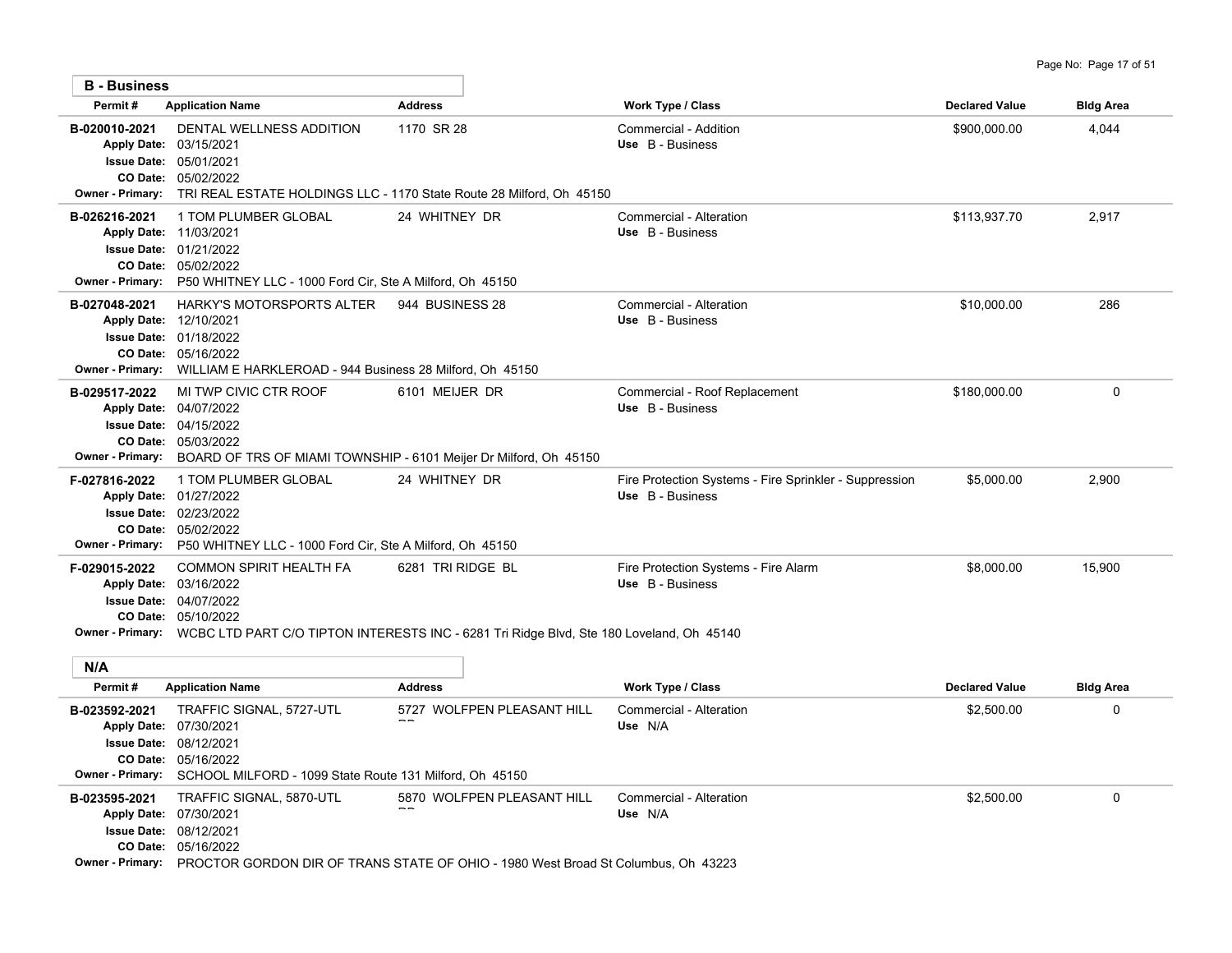| B-023596-2021<br>Apply Date: 07/30/2021<br><b>Owner - Primary:</b> | TRAFFIC SIGNAL, 531-UTL<br><b>Issue Date: 08/12/2021</b><br>CO Date: 05/13/2022  | 531 WARDS CORNER RD<br>STATE OF OHIO DEPARTMENT OF TRANSPORTATION - 2162 Ohio Pike Amelia, Oh 45102                                 | Commercial - Alteration<br>Use N/A                               | \$2,500.00            | 0                |
|--------------------------------------------------------------------|----------------------------------------------------------------------------------|-------------------------------------------------------------------------------------------------------------------------------------|------------------------------------------------------------------|-----------------------|------------------|
| B-023597-2021<br>Apply Date: 07/30/2021<br><b>Owner - Primary:</b> | TRAFFIC SIGNAL, 6502-UTL<br><b>Issue Date: 08/12/2021</b><br>CO Date: 05/13/2022 | 6502 BRANCH HILL GUINEA RD<br>. MIAMI TOWNSHIP BOARD OF TRUSTEES - 6101 Meijer Dr Milford, Oh 45150                                 | Commercial - Alteration<br>Use N/A                               | \$2,500.00            | 0                |
| B-023598-2021<br>Apply Date: 07/30/2021<br><b>Owner - Primary:</b> | TRAFFIC SIGNAL, 492-UTL<br><b>Issue Date: 08/12/2021</b><br>CO Date: 05/13/2022  | 492 WARDS CORNER RD<br>STATE OF OHIO DEPARTMENT OF TRANSPORTATION - 2162 Ohio Pike Amelia, Oh 45102                                 | Commercial - Alteration<br>Use N/A                               | \$2,500.00            | 0                |
| B-023599-2021<br>Apply Date: 07/30/2021<br><b>Owner - Primary:</b> | TRAFFIC SIGNAL, 6394-UTL<br><b>Issue Date: 08/12/2021</b><br>CO Date: 05/13/2022 | 6394 BRANCH HILL GUINEA RD<br>CLERMONT COUNTY ENGINEERS OFFICE - 2381 Clermont Center Dr Batavia, Oh 45103                          | Commercial - Alteration<br>Use N/A                               | \$2,500.00            | 0                |
| B-023600-2021<br>Apply Date: 07/30/2021<br><b>Owner - Primary:</b> | TRAFFIC SIGNAL, 5961-UTL<br><b>Issue Date: 08/12/2021</b><br>CO Date: 05/13/2022 | 5961 MEIJER DR<br>. CLERMONT COUNTY BOARD OF COMMISSIONERS - 101 E Main St, 3Rd Floor Batavia, Oh 45103                             | Commercial - Alteration<br>Use N/A                               | \$2,500.00            | 0                |
| B-023601-2021<br>Apply Date: 07/30/2021                            | TRAFFIC SIGNAL, 6391-UTL<br><b>Issue Date: 08/12/2021</b><br>CO Date: 05/13/2022 | 6391 BRANCH HILL GUINEA RD<br>Owner - Primary: OT REALTY ENTERPRISES LLC Po Box 1159, Real Estate Tax Dept Deerfield, II 60015-1159 | Commercial - Alteration<br>Use N/A                               | \$2,500.00            | 0                |
| B-023602-2021<br>Apply Date: 07/30/2021                            | TRAFFIC SIGNAL, 6202-UTL<br><b>Issue Date: 08/12/2021</b><br>CO Date: 05/13/2022 | 6202 BRANCH HILL GUINEA RD<br>Owner - Primary: CLERMONT COUNTY ENGINEERS OFFICE - 2381 Clermont Center Dr Batavia, Oh 45103         | Commercial - Alteration<br>Use N/A                               | \$2,500.00            | 0                |
| R - Residential RCO<br>Permit#                                     | <b>Application Name</b>                                                          | <b>Address</b>                                                                                                                      | <b>Work Type / Class</b>                                         | <b>Declared Value</b> | <b>Bldg Area</b> |
| B-018481-2021                                                      | ROBERT LUCKE HOMES<br>Apply Date: 01/11/2021<br>Issue Date: 01/12/2021           | 1130 GLEN ECHO LN                                                                                                                   | Residential - Single Family Residence<br>Use R - Residential RCO | \$1,100,000.00        | 5,804            |

Page No: Page 18 of 51

05/24/2022 **CO Date:**

**Owner - Primary:** LUCKE LAND LLC - 8825 Chapel Square Dr, Suite B Cincinnati, Oh 45249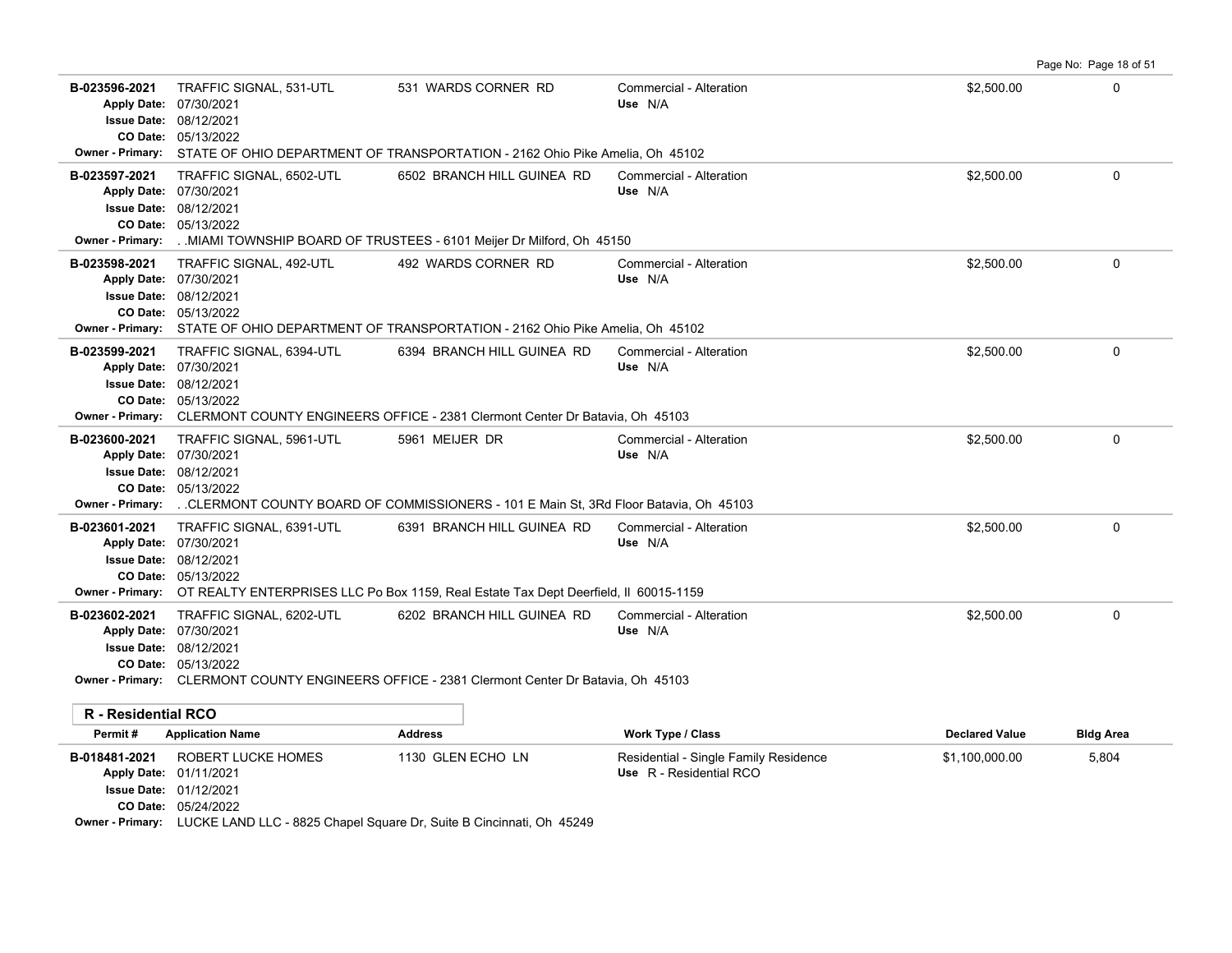**B-019314-2021** \$0.00 0 05/05/2022 **CO Date:** 02/18/2021 **Issue Date:** Apply Date: 02/18/2021 ULTRA AUTO NG PP 5869 ELM ST Commercial - Alteration **Apply Date: Use** R - Residential RCO **Owner - Primary:** SHERIJEN PROPERTIES LTD - 5874 Price Rd Milford, Oh 45150 **B-020514-2021** \$13,000.00 0 SOLAR PANELS 6114 BETT ANN LN Residential - Solar Panels 05/05/2022 **CO Date:** 04/08/2021 **Issue Date:** 04/05/2021 **Apply Date: Use** R - Residential RCO **Owner - Primary:** KERRY J & TRACY L CROTTY - 6114 Bett Ann Ln Loveland, Oh 45140 B-021489-2021 SCHUMACHER HOMES 1401 SUGAR RIDGE LN Residential - Single Family Residence \$722,189.25 7,135 05/09/2022 **CO Date:** 05/12/2021 **Issue Date:** 05/07/2021 **Apply Date: Use** R - Residential RCO **Owner - Primary:** GREGORY & REBECCA HAMMOND - 1221 Belle Meadow Dr Loveland, Oh 45140 **B-022132-2021** \$4,712.00 0 HVAC REPLACEMENT 5714 WHISTLING WIND LN Residential - HVAC Replacement 05/24/2022 **CO Date:** 06/01/2021 **Issue Date:** Apply Date: 06/01/2021 **Apply Date: Use** R - Residential RCO **Owner - Primary:** THOMAS ROTHWELL & MICHELE TISSOT - 5714 Whistling Wind Ln Milford, Oh 45150 B-025731-2021 ELECTRIC UPGRADE 6288 BRANCH HILL MIAMIVILLE RD Residential - Electric Service Upgrade \$3,684.00 \$3,684.00 05/13/2022 **CO Date:** 05/03/2022 **Issue Date:** Apply Date: 10/18/2021 **Apply Date: Use** R - Residential RCO **Owner - Primary:** NANCY WICKER & HARRY DAVID - 6288 Branch Hill Miamiville Rd Loveland, Oh 45140 **B-027936-2022** \$44,942.00 1,300 BASEMENT FINISH 6280 EMERY CROSSING Residential - Alteration 05/11/2022 **CO Date:** 02/09/2022 **Issue Date:** Apply Date: 02/07/2022 **Apply Date: Use** R - Residential RCO **Owner - Primary:** COREY & RICHELLE WEILAND - 6280 Emery Crossing Loveland, Oh 45140 **B-028047-2022** \$24,000.00 0 SOLAR PANELS 605 DOE RUN CT Residential - Solar Panels 05/10/2022 **CO Date:** 02/14/2022 **Issue Date:** Apply Date: 02/11/2022 **Apply Date: Use** R - Residential RCO **Owner - Primary:** JAMES M & SUSAN M WOLF - 605 Doe Run Ct Loveland, Oh 45140 B-028641-2022 ROOF REPLACEMENT 1090 HAYWARD CR Residential - Roof Replacement \$19,582.00 \$19,582.00 05/20/2022 **CO Date:** 03/08/2022 **Issue Date:** 03/08/2022 **Apply Date: Use** R - Residential RCO **Owner - Primary:** ANTHONY W & NICOLE A HAYES - 1090 Hayward Cir Milford, Oh 45150 **B-028683-2022** \$20,000.00 247 BLDG, ELEC 818 BRAMBLEWOOD DR Residential - Alteration 05/16/2022 **CO Date:** 03/11/2022 **Issue Date:** 03/09/2022 **Apply Date: Use** R - Residential RCO **Owner - Primary:** KEITH & JANE STOCK - 818 Bramblewood Dr Loveland, Oh 45140

Page No: Page 19 of 51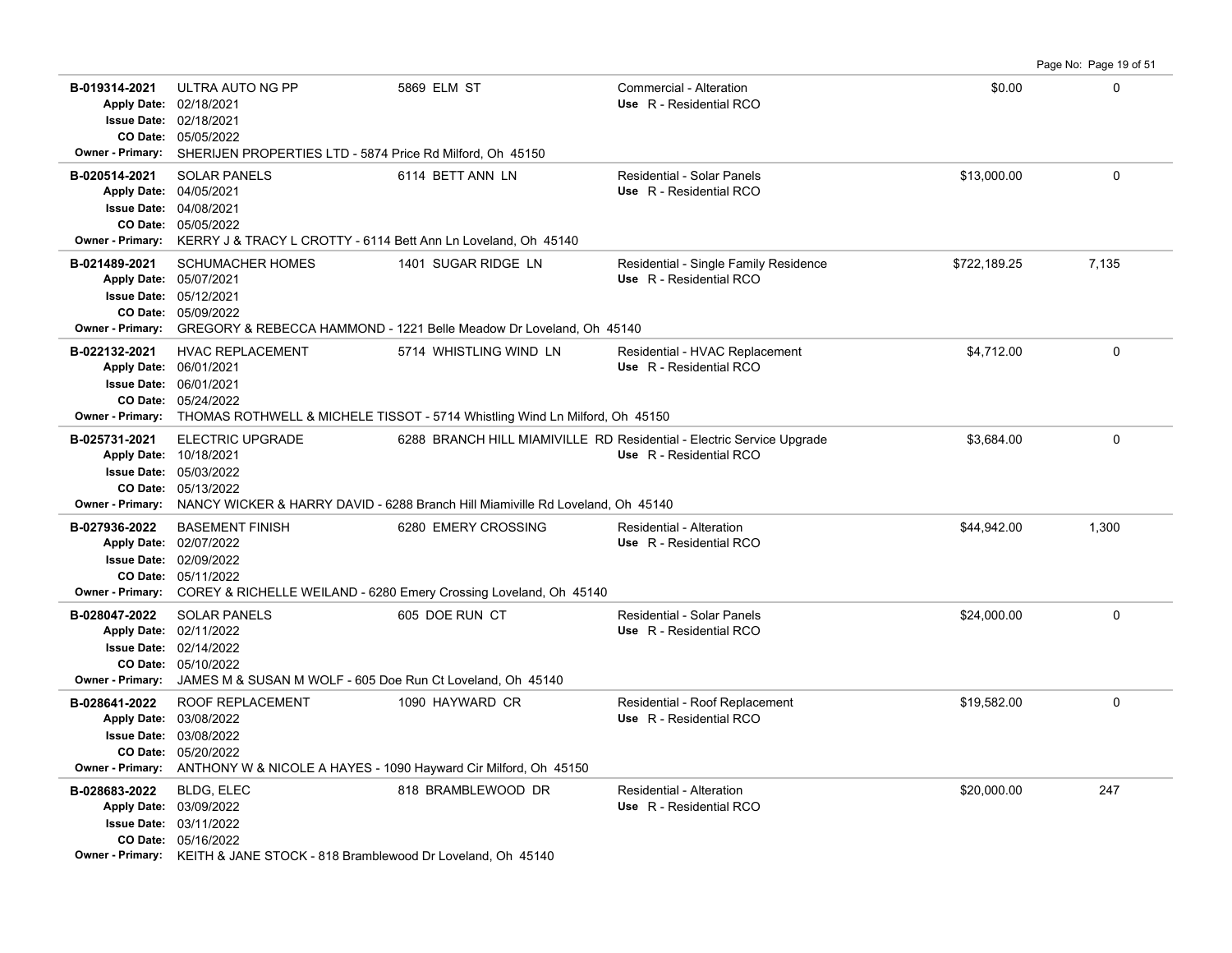**B-028775-2022** \$28,000.00 238 05/26/2022 **CO Date:** 03/11/2022 **Issue Date:** 03/10/2022 **Apply Date: Use** R - Residential RCO DECK 797 LONGLEAF DR Residential - Addition **Owner - Primary:** JUDITH S COTE - 797 Long Leaf Dr Milford, Oh 45150 **B-028956-2022** \$20,000.00 500 DECK 866 MIAMIRIDGE DR Residential - Addition 05/17/2022 **CO Date:** 03/21/2022 **Issue Date:** 03/15/2022 **Apply Date: Use** R - Residential RCO **Owner - Primary:** MICHAEL & SAMANTHA GERLACH - 866 Miamiridge Dr Loveland, Oh 45140 B-029143-2022 ROOF REPLACEMENT 1642 SQUIRES WOOD CT Residential - Roof Replacement \$9,496.25 \$9,496.25 05/19/2022 **CO Date:** 03/22/2022 **Issue Date:** 03/22/2022 **Apply Date: Use** R - Residential RCO **Owner - Primary:** KARL J & SHANNON S TREIER - 1642 Squires Wood Ct Milford, Oh 45150 B-029145-2022 ROOF REPLACEMENT 5607 WATER MILLS DR Residential - Roof Replacement \$10,147.00 \$10,147.00 05/19/2022 **CO Date:** 03/22/2022 **Issue Date:** Apply Date: 03/22/2022 **Apply Date: Use** R - Residential RCO **Owner - Primary:** COLEN & DIANE RHOADES - 5607 Water Mills Dr Milford, Oh 45150 B-029360-2022 HVAC REPLACEMENT 5663 MC CORMICK TL Residential - HVAC Replacement \$7,000.00 \$7,000.00 05/06/2022 **CO Date:** 03/30/2022 **Issue Date:** Apply Date: 03/30/2022 **Apply Date: Use** R - Residential RCO **Owner - Primary:** DARRIN K & BRENDA A MCWHORTER - 5663 Mccormick Trl Milford, Oh 45150 B-029447-2022 HVAC REPLACEMENT 6637 PAXTON GUINEA RD Residential - HVAC Replacement \$10,000.00 \$10,000.00 0 05/16/2022 **CO Date:** 04/04/2022 **Issue Date:** Apply Date: 04/04/2022 **Apply Date: Use** R - Residential RCO **Owner - Primary:** ROBERT A & NICOLE M SULLIVAN - 6637 Paxton Guinea Rd Loveland, Oh 45140 **B-029555-2022** SOLAR PANELS 759 CEDAR DR Residential - Solar Panels \$10,826.40 0 05/24/2022 **CO Date:** 04/11/2022 **Issue Date:** Apply Date: 04/08/2022 **Apply Date: Use** R - Residential RCO **Owner - Primary:** JAY E & MARGARET E LINNE - 759 Cedar Dr Loveland, Oh 45140 **B-029627-2022** HVAC REPLACEMENT 1074 WEBER RD Residential - HVAC Replacement \$13,000.00 \$13,000.00 05/18/2022 **CO Date:** 04/11/2022 **Issue Date:** 04/11/2022 **Apply Date: Use** R - Residential RCO **Owner - Primary:** PAUL A & MARCELLA M THOMAYER - 1074 Weber Rd Loveland, Oh 45140 **B-029933-2022** HVAC REPLACEMENT 1535 POINTE DR Residential - HVAC Replacement \$13,624.00 \$13,624.00 05/16/2022 **CO Date:** 04/28/2022 **Issue Date:** 04/16/2022 **Apply Date: Use** R - Residential RCO

Page No: Page 20 of 51

**Owner - Primary:** BRIAN KEITH & LORI SALLEE - 1535 Pointe Dr Milford, Oh 45150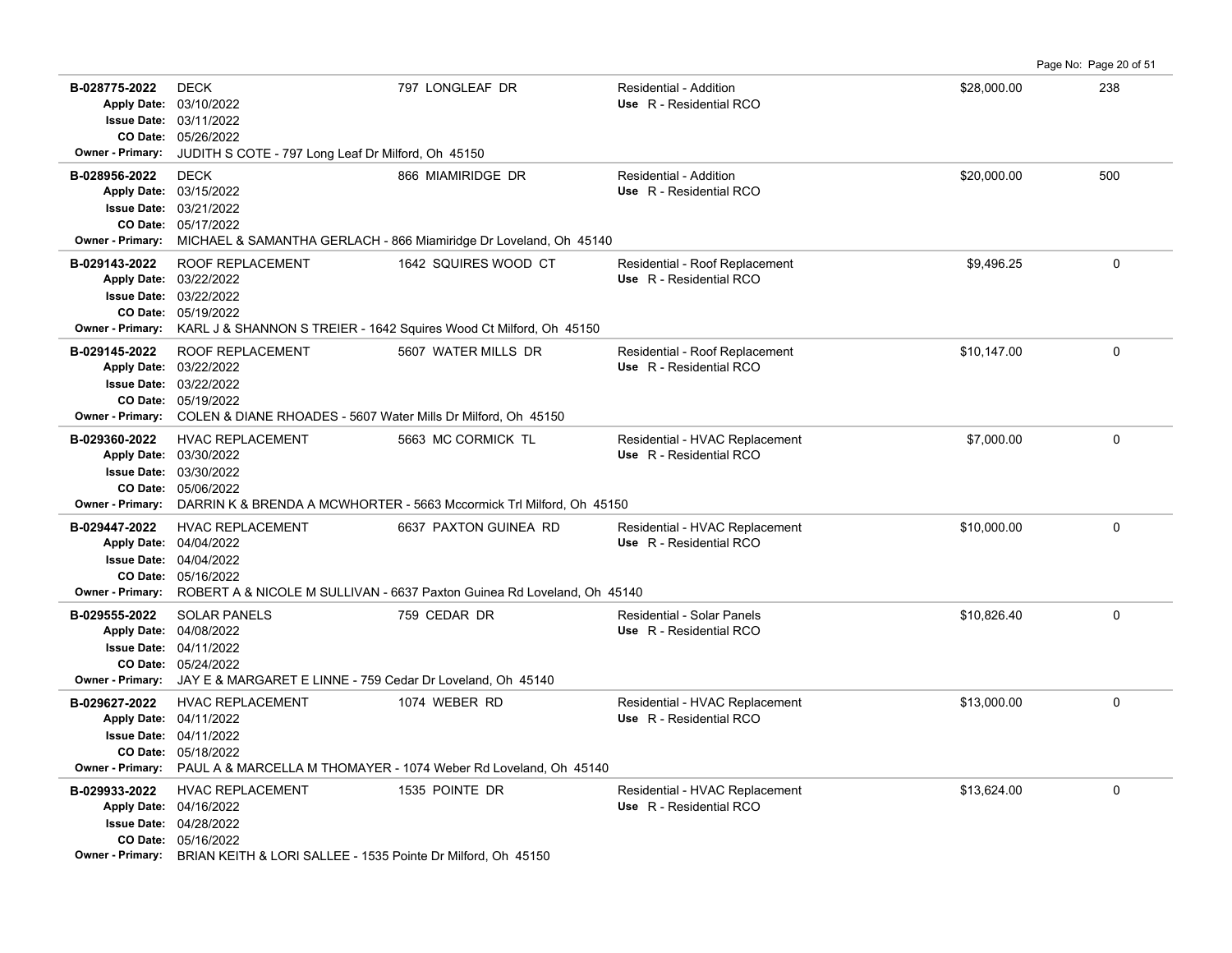| B-030044-2022                            | <b>HVAC REPLACEMENT</b><br>Apply Date: 04/19/2022<br>Issue Date: 04/19/2022<br>CO Date: 05/16/2022<br>Owner - Primary: JEFFREY & MEGAN REISERT - 723 Miamiheights Ct Loveland, Oh 45140  | 723 MIAMIHEIGHTS CT                                                                                                | Residential - HVAC Replacement<br>Use R - Residential RCO         | \$7,000.00  | $\mathbf 0$ |
|------------------------------------------|------------------------------------------------------------------------------------------------------------------------------------------------------------------------------------------|--------------------------------------------------------------------------------------------------------------------|-------------------------------------------------------------------|-------------|-------------|
| B-030121-2022                            | <b>HVAC REPLACEMENT</b><br>Apply Date: 04/21/2022<br><b>Issue Date: 04/21/2022</b><br>CO Date: 05/06/2022<br>Owner - Primary: CARLOS HERNANDEZ - 6703 Deerview Drive Loveland, Oh 45140  | 6703 DEERVIEW DR                                                                                                   | Residential - HVAC Replacement<br>Use R - Residential RCO         | \$7.000.00  | $\Omega$    |
| B-030139-2022                            | <b>HVAC REPLACEMENT</b><br>Apply Date: 04/21/2022<br>Issue Date: 04/21/2022<br>CO Date: 05/26/2022                                                                                       | 6687 SANDY SHORES DR<br>Owner - Primary: GEORGE I & JUYAL MALINI NADAKAV - 6687 Sandy Shores Dr Loveland, Oh 45140 | Residential - HVAC Replacement<br>Use R - Residential RCO         | \$9,000.00  | $\mathbf 0$ |
| B-030170-2022                            | <b>DECK</b><br>Apply Date: 04/21/2022<br><b>Issue Date: 04/26/2022</b><br>CO Date: 05/12/2022<br>Owner - Primary: JAY & AMY OWEN - 1106 Tumbleweed Dr Loveland, Oh 45140                 | 1106 TUMBLEWEED DR                                                                                                 | Residential - Addition<br>Use R - Residential RCO                 | \$11,400.00 | 280         |
| B-030204-2022                            | <b>HVAC REPLACEMENT</b><br>Apply Date: 04/22/2022<br><b>Issue Date: 04/22/2022</b><br>CO Date: 05/31/2022                                                                                | 807 HICKORY HILL CT<br>Owner - Primary: FREDERICK & ROSEMARY HARRIS - 807 Hickory Hill Ct Loveland, Oh 45140       | Residential - HVAC Replacement<br>Use R - Residential RCO         | \$4,768.00  | $\mathbf 0$ |
| B-030214-2022                            | <b>ELECTRIC REPAIR</b><br>Apply Date: 04/22/2022<br><b>Issue Date: 04/22/2022</b><br>CO Date: 05/04/2022                                                                                 | 5796 HAPPY HOLLOW RD<br>Owner - Primary: ANTHONY L & CATHY PRESLEY - 5796 Happy Hollow Rd Milford, Oh 45150        | Residential - Electric Service Upgrade<br>Use R - Residential RCO | \$3,149.10  | 0           |
| B-030236-2022<br><b>Owner - Primary:</b> | <b>ELECTRIC REPAIR</b><br>Apply Date: 04/22/2022<br><b>Issue Date: 04/22/2022</b><br>CO Date: 05/16/2022<br>MARK T SOBERANO - 5651 Miss Royal Dr Loveland, Oh 45140                      | 5651 MISS ROYAL PASS DR                                                                                            | Residential - Alteration<br>Use R - Residential RCO               | \$742.86    | $\mathbf 0$ |
| B-030307-2022                            | <b>HVAC REPLACEMENT</b><br>Apply Date: 04/25/2022<br>Issue Date: 04/27/2022<br>CO Date: 05/06/2022<br><b>Owner - Primary:</b> GARY & CAROL FORBES - 5768 Lynn Clara Dr Milford, Oh 45150 | 5768 LYNNE CLARA DR                                                                                                | Residential - HVAC Replacement<br>Use R - Residential RCO         | \$5,047.00  | 0           |
| B-030314-2022                            | <b>HVAC REPLACEMENT</b><br>Apply Date: 04/25/2022<br><b>Issue Date: 04/27/2022</b><br>CO Date: 05/09/2022                                                                                | 5824 NEEDLELEAF DR<br>Owner - Primary: LON & KIMBERLY CO TRUSTEES TRAN - 5824 Needleleaf Dr Milford, Oh 45150      | Residential - HVAC Replacement<br>Use R - Residential RCO         | \$9,800.00  | $\mathbf 0$ |

Page No: Page 21 of 51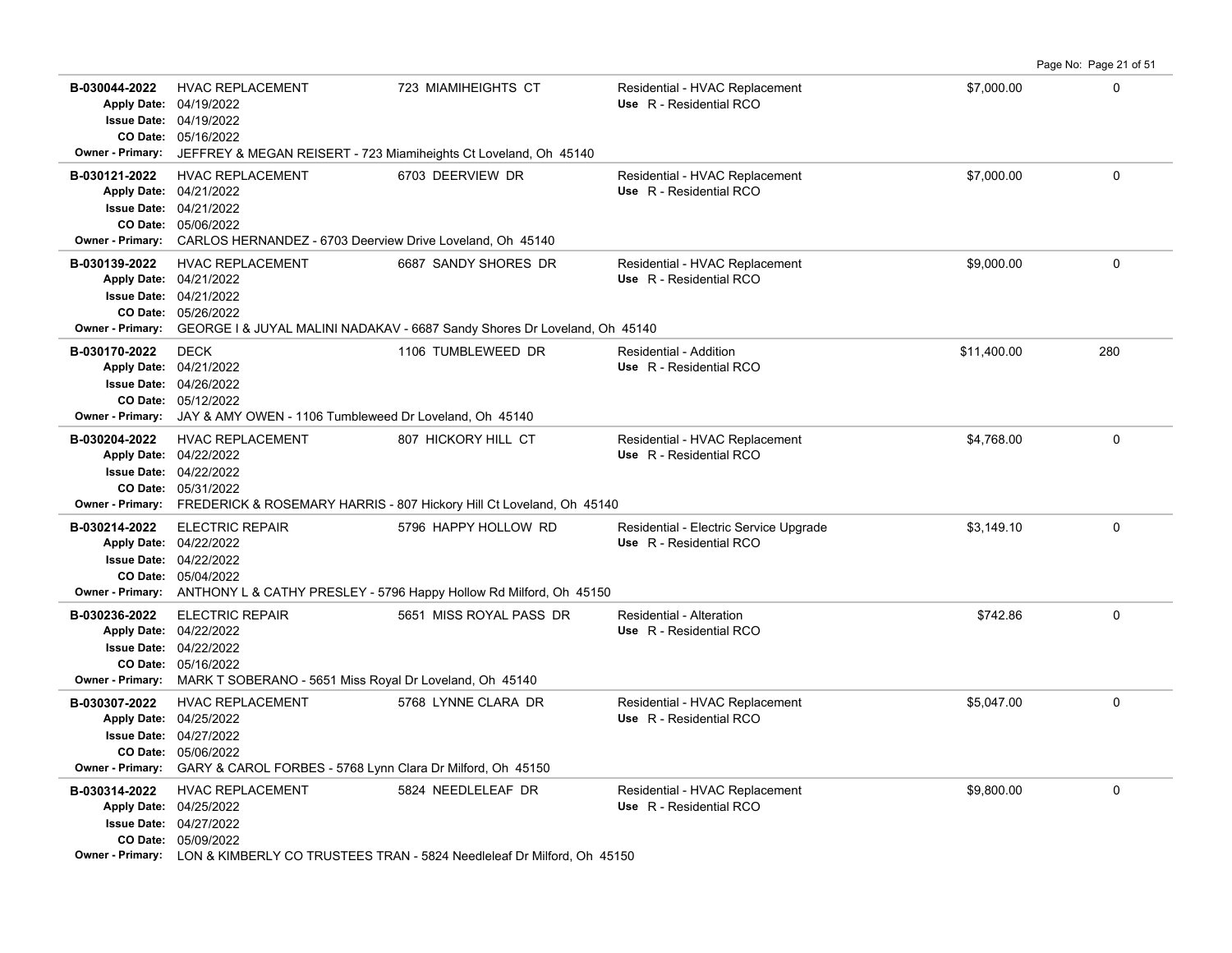**B-030363-2022** \$5,162.95 0 ELECTRIC REPAIR 706 MAPLE RIDGE RD Residential - Alteration 05/23/2022 **CO Date:** 04/25/2022 **Issue Date:** Apply Date: 04/25/2022 **Apply Date: Use** R - Residential RCO **Owner - Primary:** DANIEL L CHILTON - 706 Maple Ridge Dr Milford, Oh 45150 **B-030366-2022** \$1,043.00 0 ELECTRIC REPAIR 973 CARIBOU RUN LN Residential - Alteration 05/03/2022 **CO Date:** 04/25/2022 **Issue Date:** 04/25/2022 **Apply Date: Use** R - Residential RCO **Owner - Primary:** MARTHA L MYERS - 973 Caribou Run Ln Milford, Oh 45150 **B-030368-2022** \$10,000.00 216 05/27/2022 **CO Date:** 05/03/2022 **Issue Date:** 04/25/2022 **Apply Date: Use** R - Residential RCO DECK 5761 BARCLAY LN Residential - Addition **Owner - Primary:** GARY P & MARY E COX - 5761 Barclay Ln Milford, Oh 45150 B-030407-2022 HVAC REPLACEMENT 584 BELLE MEADE FARM DR Residential - HVAC Replacement \$22,000.00 \$22,000.00 0 05/20/2022 **CO Date:** 04/26/2022 **Issue Date:** Apply Date: 04/26/2022 **Apply Date: Use** R - Residential RCO **Owner - Primary:** ERICH BOOMGARDEN - 584 Belle Meade Farm Dr Loveland, Oh 45140 **B-030543-2022** \$9,000.00 0 HVAC REPLACEMENT 5704 WILDFLOWER CT Residential - HVAC Replacement 05/25/2022 **CO Date:** 04/27/2022 **Issue Date:** 04/27/2022 **Apply Date: Use** R - Residential RCO **Owner - Primary:** RUTH E LIEBER - 5704 Wildflower Ct Milford, Oh 45150 B-030544-2022 HVAC REPLACEMENT 6696 MIAMI WOODS DR Residential - HVAC Replacement \$7,000.00 \$7,000.00 05/13/2022 **CO Date:** 04/27/2022 **Issue Date:** Apply Date: 04/27/2022 **Apply Date: Use** R - Residential RCO **Owner - Primary:** WILLIAM F & SHARON HOENLE - 6696 Miami Woods Dr Loveland, Oh 45140 B-030728-2022 HVAC REPLACEMENT 6376 PAWNEE RIDGE Residential - HVAC Replacement \$14,902.00 0 0 05/20/2022 **CO Date:** 05/06/2022 **Issue Date:** Apply Date: 04/30/2022 **Apply Date: Use** R - Residential RCO **Owner - Primary:** JAMES A BREYER - 6376 Pawnee Ridge St Loveland, Oh 45140 **B-030886-2022** \$9,643.00 0 HVAC REPLACEMENT 964 TARRAGON LN Residential - HVAC Replacement 05/16/2022 **CO Date:** 05/03/2022 **Issue Date:** 05/03/2022 **Apply Date: Use** R - Residential RCO **Owner - Primary:** DANNIE S & MILDRED J DALY - 964 Tarragon Ln Milford, Oh 45150 **B-030914-2022** ELECTRIC REPAIR 6128 PRICE RD Residential - Electric Service Upgrade \$3,075.08 63,075.08 6128 PRICE RD 05/18/2022 **CO Date:** 05/03/2022 **Issue Date:** 05/03/2022 **Apply Date: Use** R - Residential RCO

Page No: Page 22 of 51

**Owner - Primary:** DAVID T & SOWECKE JORDAN C LONNEMAN - 6128 Price Rd Loveland, Oh 45140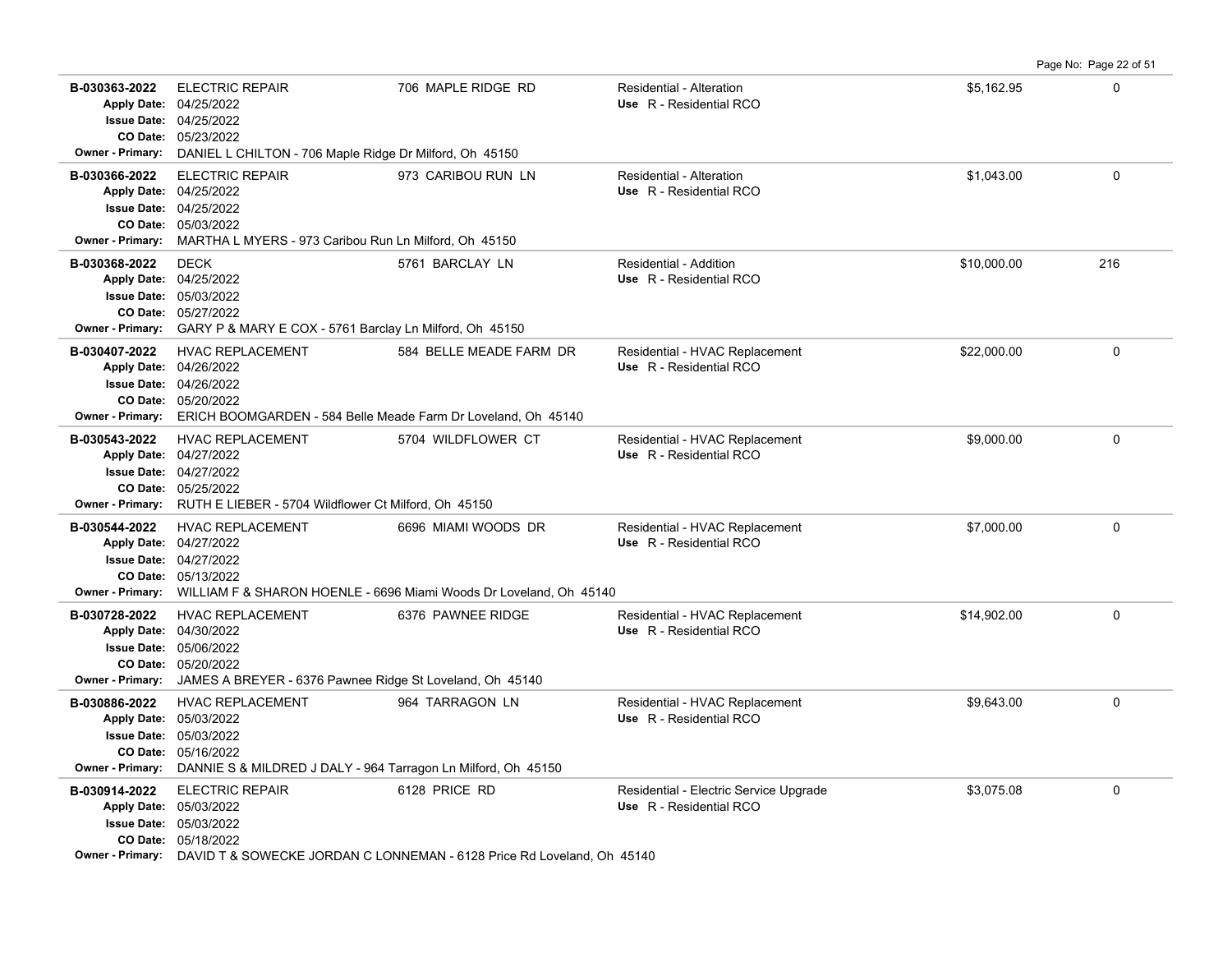|                                                                                                  |                                                                                                                                                                                                    |                     |                                                                   |                       | Page No: Page 23 of 51 |
|--------------------------------------------------------------------------------------------------|----------------------------------------------------------------------------------------------------------------------------------------------------------------------------------------------------|---------------------|-------------------------------------------------------------------|-----------------------|------------------------|
| B-031017-2022<br><b>Apply Date:</b><br><b>Issue Date:</b><br>CO Date:<br>Owner - Primary:        | <b>ROOF REPLACEMENT</b><br>05/04/2022<br>05/04/2022<br>05/23/2022<br>YOLANDA L HUGHES - 5779 High View Dr Milford, Oh 45150                                                                        | 5779 HIGH VIEW DR   | Residential - Roof Replacement<br>Use R - Residential RCO         | \$11,928.60           | $\Omega$               |
| B-031325-2022<br><b>Apply Date:</b><br><b>Issue Date:</b><br>CO Date:<br>Owner - Primary:        | <b>ELECTRIC UPGRADE</b><br>05/10/2022<br>05/10/2022<br>05/17/2022<br>YOLANDA L HUGHES - 5779 High View Dr Milford, Oh 45150                                                                        | 5779 HIGH VIEW DR   | Residential - Electric Service Upgrade<br>Use R - Residential RCO | \$9,500.00            | $\mathbf 0$            |
| B-031342-2022<br><b>Owner - Primary:</b>                                                         | <b>HVAC REPLACEMENT</b><br>Apply Date: 05/10/2022<br><b>Issue Date: 05/12/2022</b><br>CO Date: 05/18/2022<br>JOY C & STEVEN G PARKER - 1050 Bridlepath Ln Loveland, Oh 45140                       | 1050 BRIDLE PATH LN | Residential - HVAC Replacement<br>Use R - Residential RCO         | \$12,995.00           | $\mathbf 0$            |
| B-031853-2022<br><b>Apply Date:</b><br><b>Owner - Primary:</b>                                   | <b>GAS LINE NG PP</b><br>05/18/2022<br><b>Issue Date: 05/18/2022</b><br>CO Date: 05/20/2022<br>JESSICA ADAMS - 781 Twin Fox Dr Milford, Oh 45150                                                   | 781 TWIN FOX DR     | Residential - Alteration<br>Use R - Residential RCO               | \$1,200.00            | $\mathbf 0$            |
| B-031946-2022<br><b>Apply Date:</b><br><b>Issue Date:</b><br>CO Date:<br><b>Owner - Primary:</b> | <b>HVAC REPLACEMENT</b><br>05/20/2022<br>05/26/2022<br>05/31/2022<br>ROBIN A MEANS - 1243 E Day Cir Milford, Oh 45150                                                                              | 1243 DAY CIR        | Residential - HVAC Replacement<br>Use R - Residential RCO         | \$12,420.00           | $\mathbf 0$            |
| B-032000-2022<br><b>Apply Date:</b><br><b>Issue Date:</b><br>CO Date:<br><b>Owner - Primary:</b> | <b>ELECTRIC UPGRADE</b><br>05/20/2022<br>05/20/2022<br>05/25/2022<br>JAMES R & ERIN A NORMAN - 1195 Mellie Ave Milford, Oh 45150                                                                   | 1193 MELLIE AVE     | Residential - Electric Service Upgrade<br>Use R - Residential RCO | \$1.750.00            | $\mathbf{0}$           |
| B-032084-2022<br><b>Apply Date:</b><br><b>Issue Date:</b><br>CO Date:<br><b>Owner - Primary:</b> | ROOF REPLACEMENT<br>05/23/2022<br>05/23/2022<br>05/26/2022<br>CHRISTIAN & SEQUOIA TOWNER - 1114 Hayward Cir Milford, Oh 45150                                                                      | 1114 HAYWARD CIR    | Residential - Roof Replacement<br>Use R - Residential RCO         | \$18,000.00           | $\mathbf 0$            |
| B-032165-2022                                                                                    | <b>ELECTRIC REPAIR</b><br>Apply Date: 05/24/2022<br><b>Issue Date: 05/24/2022</b><br>CO Date: 05/25/2022<br><b>Owner - Primary:</b> THOMAS R & JUANITA RESER - 1014 Heiserman Rd Milford, Oh 45150 | 1014 HEISERMAN RD   | Residential - Electric Service Upgrade<br>Use R - Residential RCO | \$300.00              | $\mathbf{0}$           |
|                                                                                                  | R-2 - Residential; Apt, Hotel, Non-Transient                                                                                                                                                       |                     |                                                                   |                       |                        |
| Permit#                                                                                          | <b>Application Name</b>                                                                                                                                                                            | <b>Address</b>      | <b>Work Type / Class</b>                                          | <b>Declared Value</b> | <b>Bldg Area</b>       |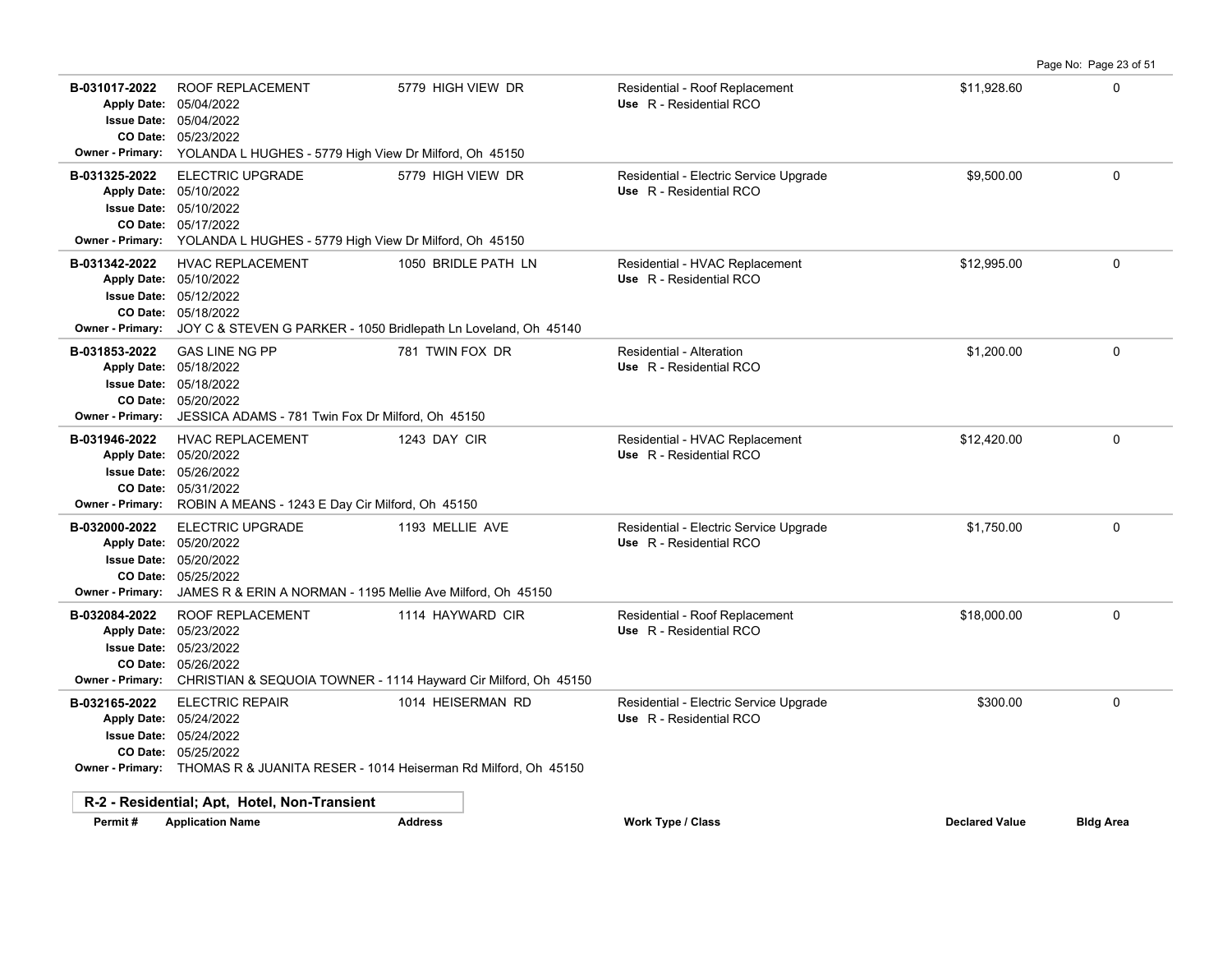**B-021867-2021** PEBBLE BROOKE BLDG 3 STAIRS 2002 STILL WATER LN Commercial - Alteration 6 14,781.00 6 14,781.00 05/23/2022 **CO Date:** 06/05/2021 **Issue Date:** Apply Date: 05/19/2021 **Apply Date: Use** R-2 - Residential; Apt, Hotel, Non-Transient **Owner - Primary:** STONE BRIDGE APT LTD PART Po Box 847 Carlsbad, Ca 92018 **B-021868-2021** PEBBLE BROOKE BLDG 4 STAIRS 1998 STILL WATER LN Commercial - Alteration 6 14,781.00 6 14,781.00 05/23/2022 **CO Date:** 06/05/2021 **Issue Date:** Apply Date: 05/19/2021 Use R-2 - Residential; Apt, Hotel, Non-Transient **Owner - Primary:** STONE BRIDGE APT LTD PART Po Box 847 Carlsbad, Ca 92018 **B-021869-2021** PEBBLE BROOKE BLDG 5 STAIRS 1284 STILL WATER LN Commercial - Alteration 6 1999, 129,562.00 0 0 1 05/23/2022 **CO Date:** 06/05/2021 **Issue Date:** Apply Date: 05/19/2021 **Apply Date: Use** R-2 - Residential; Apt, Hotel, Non-Transient **Owner - Primary:** STONE BRIDGE APT LTD PART Po Box 847 Carlsbad, Ca 92018 **B-021870-2021** PEBBLE BROOKE BLDG 6 STAIRS 1283 PEBBLE BROOKE TRL Commercial - Alteration 6 1999, 1999, 1999, 1999, 1999, 1999, 1999, 1999, 1999, 1999, 1999, 1999, 1999, 1999, 1999, 1999, 1999, 1999, 1999, 1999, 1999, 199 05/23/2022 **CO Date:** 06/05/2021 **Issue Date:** Apply Date: 05/19/2021 Use R-2 - Residential; Apt, Hotel, Non-Transient **Owner - Primary:** STONE BRIDGE APT LTD PART Po Box 847 Carlsbad, Ca 92018 **B-021871-2021** PEBBLE BROOKE BLDG 7 STAIRS 1191 BRIGHT WATER CIR Commercial - Alteration **Commercial - Alteration** 05/23/2022 **CO Date:** 06/05/2021 **Issue Date:** Apply Date: 05/19/2021 Use R-2 - Residential; Apt, Hotel, Non-Transient **Owner - Primary:** STONE BRIDGE APT LTD PART Po Box 847 Carlsbad, Ca 92018 **B-021872-2021** PEBBLE BROOKE BLDG 11 STAIRS 1280 PEBBLE BROOKE TRL Commercial - Alteration 6 69,124.00 659,124.00 05/23/2022 **CO Date:** 06/05/2021 **Issue Date:** Apply Date: 05/19/2021 **Apply Date: Use** R-2 - Residential; Apt, Hotel, Non-Transient **Owner - Primary:** STONE BRIDGE APT LTD PART Po Box 847 Carlsbad, Ca 92018 **B-021873-2021** PEBBLE BROOKE BLDG 13 STAIRS 1887 PEBBLE RIDGE Commercial - Alteration 6 14,781.00 514,781.00 05/23/2022 **CO Date:** 06/05/2021 **Issue Date:** Apply Date: 05/19/2021 **Use** R-2 - Residential; Apt, Hotel, Non-Transient **Owner - Primary:** STONE BRIDGE APT LTD PART Po Box 847 Carlsbad, Ca 92018 B-021874-2021 PEBBLE BROOKE BLDG 14 STAIRS 1891 PEBBLE RIDGE Commercial - Alteration **Commercial - Alteration** \$29,562.00 05/23/2022 **CO Date:** 06/05/2021 **Issue Date:** Apply Date: 05/19/2021 **Apply Date: Use** R-2 - Residential; Apt, Hotel, Non-Transient **Owner - Primary:** STONE BRIDGE APT LTD PART Po Box 847 Carlsbad, Ca 92018 **R-3 - Residential; Multi-family, Congregate Care Permit # Application Name Address Work Type / Class Declared Value Bldg Area**

Page No: Page 24 of 51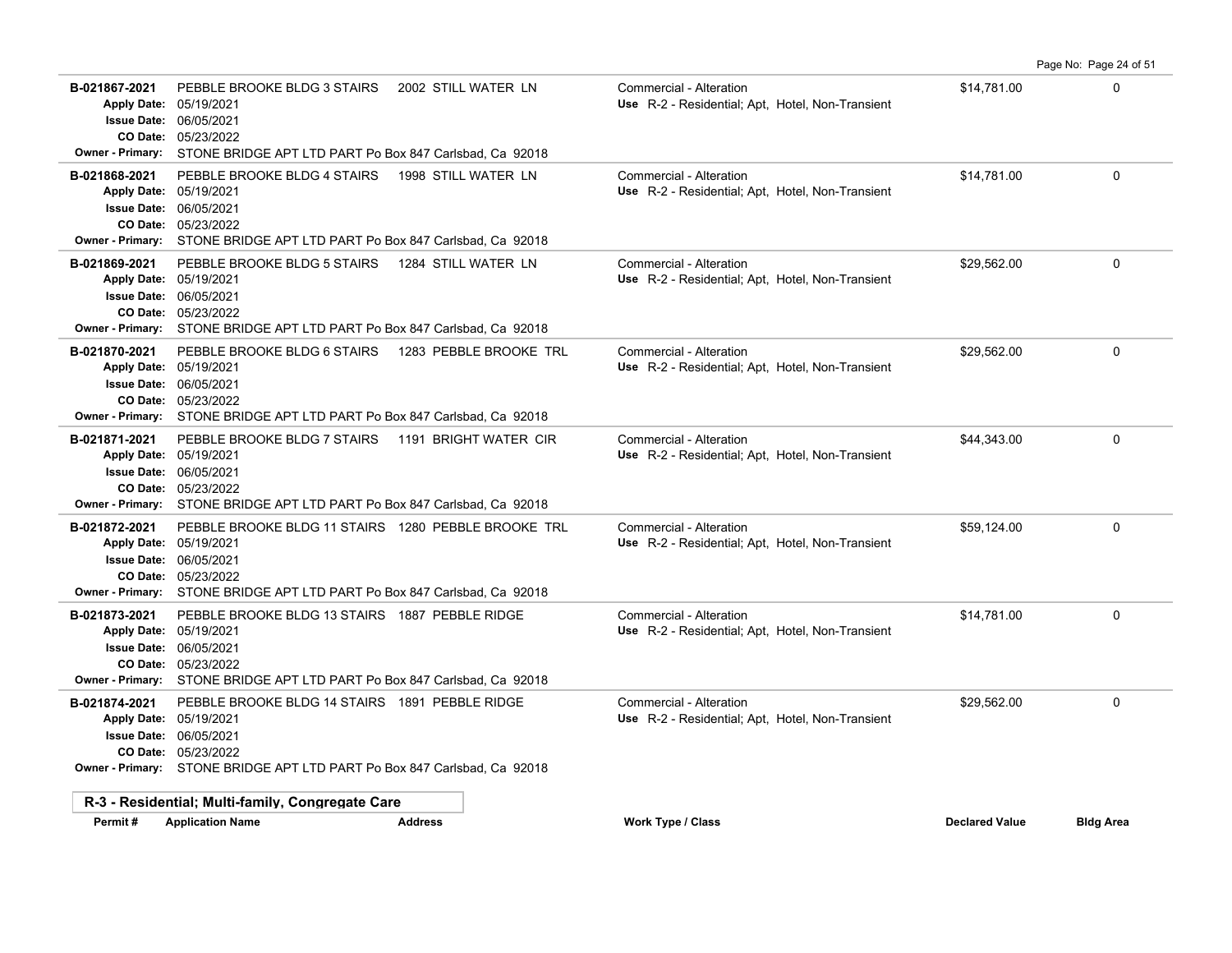|                                                      |                                                                                                                                                                                                                                   |                                                                                                         |                                                                                 |                       | Page No: Page 25 of 51 |
|------------------------------------------------------|-----------------------------------------------------------------------------------------------------------------------------------------------------------------------------------------------------------------------------------|---------------------------------------------------------------------------------------------------------|---------------------------------------------------------------------------------|-----------------------|------------------------|
| B-026383-2021<br><b>Owner - Primary:</b>             | PEBBLE BROOK BRZWY BLDG 11<br>Apply Date: 11/15/2021<br><b>Issue Date: 12/08/2021</b><br>CO Date: 05/20/2022<br>STONE BRIDGE APT LTD PART Po Box 847 Carlsbad, Ca 92018                                                           | 1282 PEBBLE BROOKE TL                                                                                   | Commercial - Alteration<br>Use R-3 - Residential; Multi-family, Congregate Care | \$7,700.00            | 110                    |
| B-026678-2021                                        | PEBBLE BROOK BRZWY BLDG 3<br>Apply Date: 11/24/2021<br><b>Issue Date: 12/08/2021</b><br>CO Date: 05/20/2022<br>Owner - Primary: STONE BRIDGE APT LTD PART Po Box 847 Carlsbad, Ca 92018                                           | 2002 STILL WATER LN                                                                                     | Commercial - Alteration<br>Use R-3 - Residential; Multi-family, Congregate Care | \$7,700.00            | 110                    |
| B-026679-2021                                        | PEBBLE BROOK BRZWY BLDG 6<br>Apply Date: 11/24/2021<br><b>Issue Date: 12/08/2021</b><br>CO Date: 05/20/2022<br>Owner - Primary: STONE BRIDGE APT LTD PART Po Box 847 Carlsbad, Ca 92018<br><b>U - Utility &amp; Miscellaneous</b> | 1283 PEBBLE BROOKE TL                                                                                   | Commercial - Alteration<br>Use R-3 - Residential; Multi-family, Congregate Care | \$7,700.00            | 110                    |
| Permit#                                              | <b>Application Name</b>                                                                                                                                                                                                           | <b>Address</b>                                                                                          | Work Type / Class                                                               | <b>Declared Value</b> | <b>Bldg Area</b>       |
| B-020313-2021<br><b>Owner - Primary:</b>             | ROOF PATIO<br>Apply Date: 03/29/2021<br><b>Issue Date: 03/30/2021</b><br>CO Date: 05/20/2022<br>MATTHEW & LINDSAY LOPINTO - 824 Miamiridge Dr Loveland, Oh 45140                                                                  | 824 MIAMIRIDGE DR                                                                                       | Residential - Accessory Structure<br>Use U - Utility & Miscellaneous            | \$18,000.00           | 256                    |
| B-022091-2021<br>CO Date:<br><b>Owner - Primary:</b> | <b>TARTAN MDWS POND ELECTRIC</b><br>Apply Date: 05/28/2021<br><b>Issue Date: 09/14/2021</b><br>05/04/2022                                                                                                                         | 5750-UTL BARCLAY LN<br>ROBERT GERWINTARTAN MEADOWS DEVELOPMENT Po Box 43121 Cincinnati, Oh 45243        | Commercial - Alteration<br>Use U - Utility & Miscellaneous                      | \$750.00              | $\mathbf 0$            |
| B-022092-2021<br>Owner - Primary:                    | <b>TARTAN MDWS POND ELECTRIC</b><br>Apply Date: 05/28/2021<br><b>Issue Date: 09/14/2021</b><br>CO Date: 05/23/2022                                                                                                                | 5760-UTL BARCLAY LN<br>ROBERT GERWINTARTAN MEADOWS DEVELOPMENT Po Box 43121 Cincinnati, Oh 45243        | Commercial - Alteration<br>Use U - Utility & Miscellaneous                      | \$750.00              | $\mathbf 0$            |
| B-025003-2021<br><b>Owner - Primary:</b>             | <b>GARAGE DETACHED</b><br>Apply Date: 09/24/2021<br><b>Issue Date: 09/27/2021</b><br>CO Date: 05/05/2022<br>KENNETH MARCOTTE - 6698 Branch Hill Guinea Pike Loveland, Oh 45140                                                    | 6698 BRANCH HILL GUINEA RD                                                                              | Residential - Accessory Structure<br>Use U - Utility & Miscellaneous            | \$40,000.00           | 896                    |
| B-027678-2022                                        | MILFORD 1ST CH GOD M-SIGN<br>Apply Date: 01/20/2022<br><b>Issue Date: 03/10/2022</b><br>CO Date: 05/26/2022                                                                                                                       | 5687 BUCKWHEAT RD<br>Owner - Primary: CHURCH MILFORD FIRST OF GOD - 5687 Buckwheat Rd Milford, Oh 45150 | Commercial - Sign<br>Use U - Utility & Miscellaneous                            | \$11.000.00           | 64                     |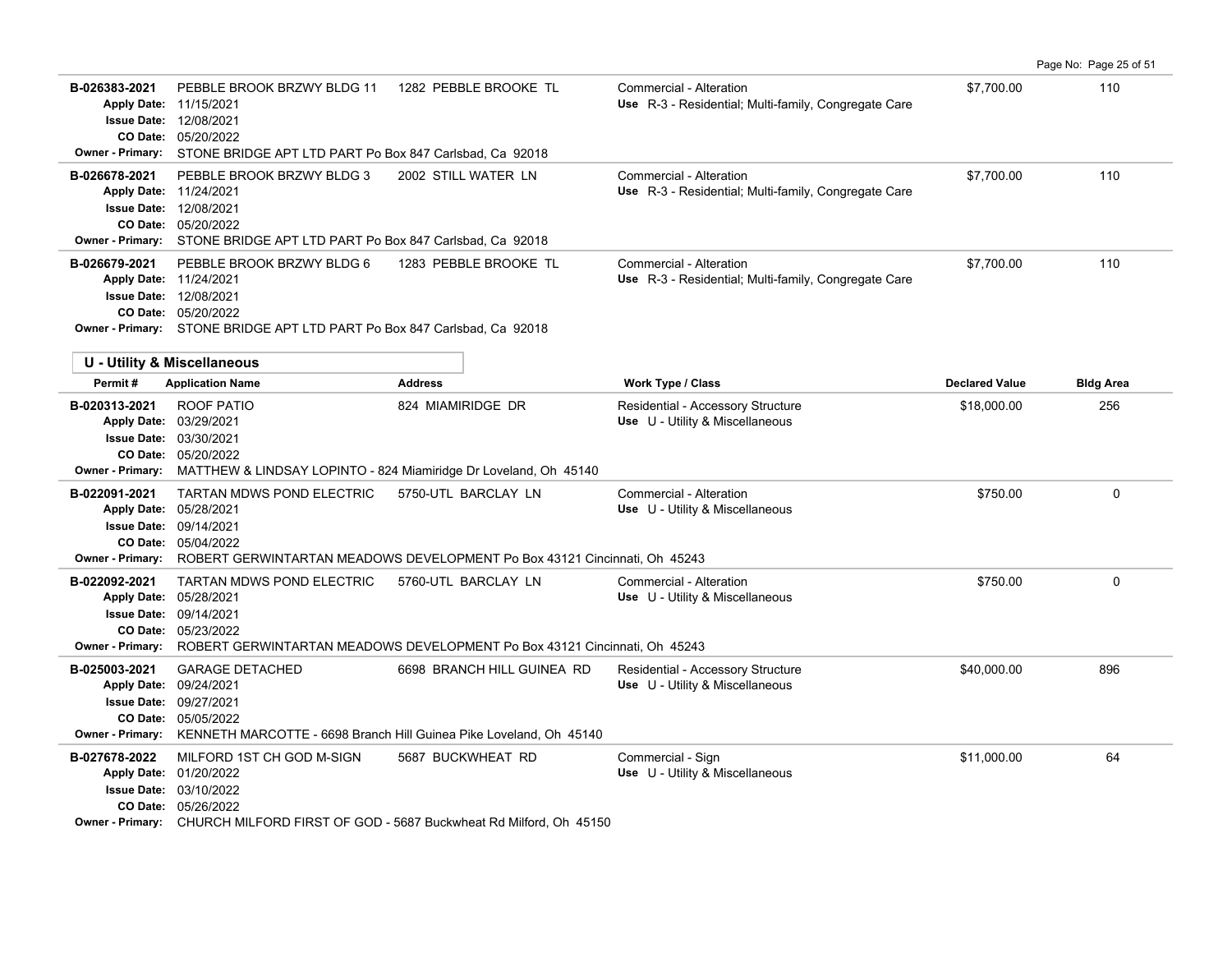Page No: Page 26 of 51

| B-030027-2022<br><b>Apply Date:</b><br>CO Date:<br>Owner - Primary:                              | 04/19/2022<br><b>Issue Date: 05/05/2022</b><br>05/12/2022                                   |        | MOELLER COMPLEX SCOREBOARD 6123 SECOND ST               | MOELLER ATHLETIC CENTER - 375 Center St, 175 Miamiville, Oh 45147                                                                    | Commercial - Sign<br>Use U - Utility & Miscellaneous             |        |                                | \$25,000.00           | 200              |
|--------------------------------------------------------------------------------------------------|---------------------------------------------------------------------------------------------|--------|---------------------------------------------------------|--------------------------------------------------------------------------------------------------------------------------------------|------------------------------------------------------------------|--------|--------------------------------|-----------------------|------------------|
| B-030206-2022<br><b>Apply Date:</b><br><b>Owner - Primary:</b>                                   | SPECTRUM POWER SUPPLY<br>04/22/2022<br><b>Issue Date: 05/12/2022</b><br>CO Date: 05/25/2022 |        |                                                         | 6074B-UTL BRANCH HILL GUINEA<br>TIME WARNER CABLE MIDWEST LLC - 7820 Crescent Executive Dr. Attn Real Estate Dpt Charlotte. Nc 28217 | Commercial - Alteration<br>Use U - Utility & Miscellaneous       |        |                                | \$1,000.00            | $\mathbf 0$      |
| <b>SUMMARY FOR Miami Township</b>                                                                |                                                                                             |        | PERMIT SUMMARY BY APPLICATION WORKTYPE IN THIS TOWNSHIP |                                                                                                                                      |                                                                  |        |                                |                       |                  |
| Worktype                                                                                         |                                                                                             | Issued | Value                                                   | Worktype                                                                                                                             | Issued                                                           | Value  | Worktype                       | Issued                | Value            |
| Single-Family Residence (SFR)                                                                    |                                                                                             | 2      | \$1,822,189.25                                          | Two-Family Residence (TFR)                                                                                                           | 0                                                                | \$0.00 | Commercial New (COMNEW)        | 0                     | \$0.00           |
| Residential Addition (RESADD)                                                                    |                                                                                             | 4      | \$69,400.00                                             | Three-Family Residence (THFR)                                                                                                        | 0                                                                | \$0.00 | Commercial Addition (COMADD)   | 1                     | \$900,000.00     |
| Residential Alteration (RESALT)                                                                  |                                                                                             | 38     | \$390,440.24                                            | Four-Family Residence (FFR)                                                                                                          | 0                                                                | \$0.00 | Commercial Alteration (COMALT) | 27                    | \$588,533.70     |
| Res Accessory Structure (ACCSTR)                                                                 |                                                                                             | 2      | \$58,000.00                                             | Multi-Family Residence (MULTFR)                                                                                                      | 0                                                                | \$0.00 | All Other Project Types        | 31                    | \$524,891.25     |
| <b>NUMBER OF PERMITS ISSUED: 78</b><br><b>DECLARED VALUE: \$3,877,563.19</b>                     |                                                                                             |        |                                                         | Single-Family Unit (SFU)                                                                                                             | 0                                                                | \$0.00 |                                |                       |                  |
| <b>Monroe Township</b>                                                                           |                                                                                             |        |                                                         |                                                                                                                                      |                                                                  |        |                                |                       |                  |
| <b>R</b> - Residential RCO                                                                       |                                                                                             |        |                                                         |                                                                                                                                      |                                                                  |        |                                |                       |                  |
| Permit#                                                                                          | <b>Application Name</b>                                                                     |        | <b>Address</b>                                          |                                                                                                                                      | <b>Work Type / Class</b>                                         |        |                                | <b>Declared Value</b> | <b>Bldg Area</b> |
| B-020830-2021<br><b>Apply Date:</b><br><b>Issue Date:</b><br><b>Owner - Primary:</b>             | <b>HEIDEN SFR</b><br>04/15/2021<br>04/16/2021<br>CO Date: 05/02/2022                        |        | CHAD HEIDEN - 1991 West Rd New Richmond, Oh 45157       | 1991 WEST RD                                                                                                                         | Residential - Single Family Residence<br>Use R - Residential RCO |        |                                | \$600,000.00          | 6,799            |
| B-027557-2022<br><b>Apply Date:</b><br><b>Issue Date:</b><br>CO Date:<br><b>Owner - Primary:</b> | <b>HVAC REPLACEMENT</b><br>01/12/2022<br>02/07/2022<br>05/31/2022                           |        |                                                         | 1610 STARLITE LN<br>PAUL & DIANA MCCULLEY - 1610 Starlite Ln New Richmond, Oh 45157                                                  | Residential - HVAC Replacement<br>Use R - Residential RCO        |        |                                | \$13,575.00           | $\Omega$         |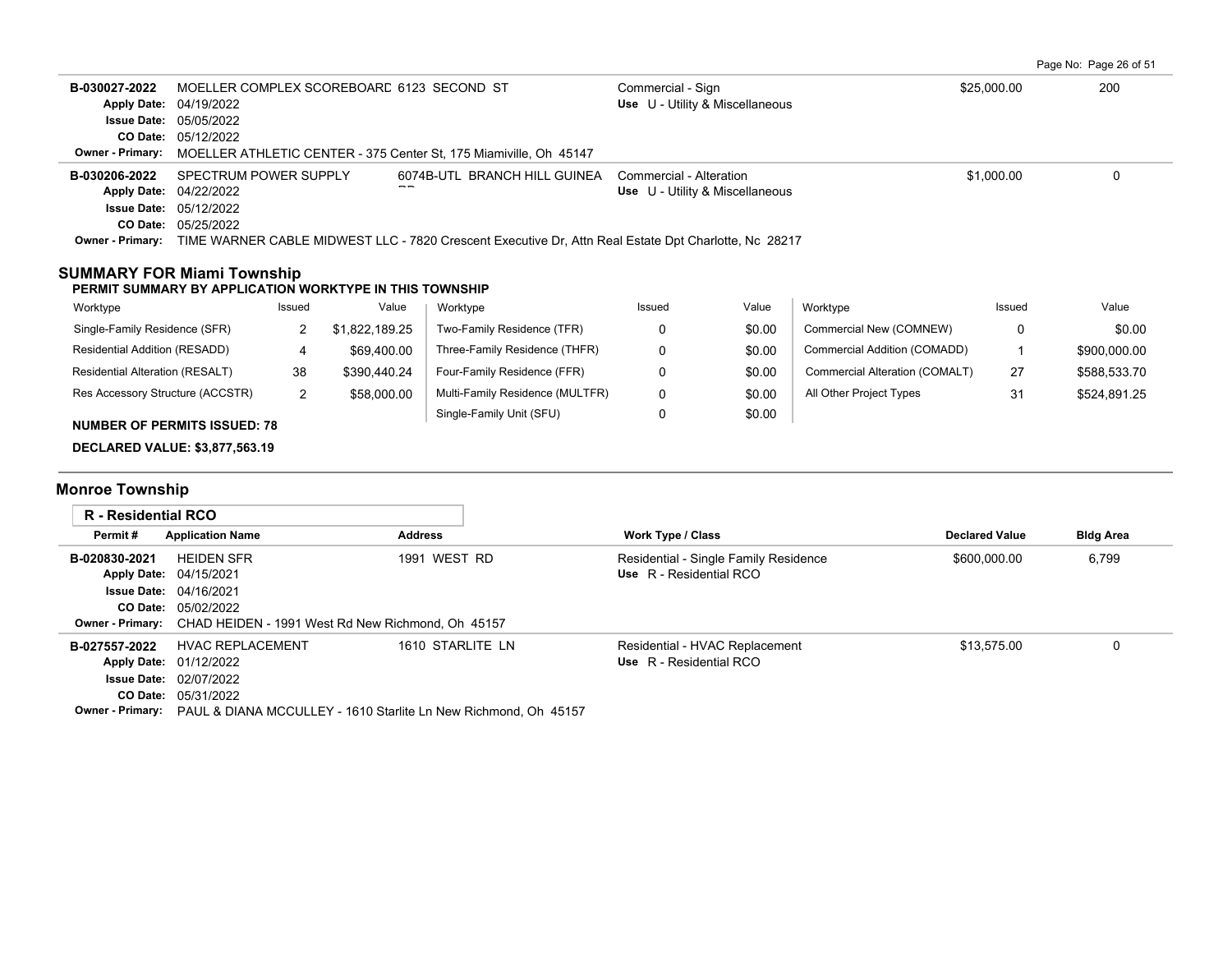### **SUMMARY FOR Monroe Township**

**PERMIT SUMMARY BY APPLICATION WORKTYPE IN THIS TOWNSHIP**

| Worktype                         | Issued | Value        | Worktype                        | Issued | Value  | Worktype                       | Issued | Value       |
|----------------------------------|--------|--------------|---------------------------------|--------|--------|--------------------------------|--------|-------------|
| Single-Family Residence (SFR)    |        | \$600,000.00 | Two-Family Residence (TFR)      |        | \$0.00 | Commercial New (COMNEW)        |        | \$0.00      |
| Residential Addition (RESADD)    |        | \$0.00       | Three-Family Residence (THFR)   |        | \$0.00 | Commercial Addition (COMADD)   |        | \$0.00      |
| Residential Alteration (RESALT)  |        | \$13.575.00  | Four-Family Residence (FFR)     |        | \$0.00 | Commercial Alteration (COMALT) |        | \$0.00      |
| Res Accessory Structure (ACCSTR) |        | \$0.00       | Multi-Family Residence (MULTFR) |        | \$0.00 | All Other Project Types        |        | \$13.575.00 |
|                                  |        |              | Single-Family Unit (SFU)        |        | \$0.00 |                                |        |             |

### **NUMBER OF PERMITS ISSUED: 2**

**DECLARED VALUE: \$613,575.00**

# **Ohio Township**

| R - Residential RCO     |                                                                         |                |                          |                       |                  |
|-------------------------|-------------------------------------------------------------------------|----------------|--------------------------|-----------------------|------------------|
| Permit#                 | <b>Application Name</b>                                                 | <b>Address</b> | <b>Work Type / Class</b> | <b>Declared Value</b> | <b>Bldg Area</b> |
| B-028185-2022           | POOL INGROUND                                                           | 2688 SR 132    | Residential - Alteration | \$50,000.00           |                  |
|                         | Apply Date: 02/17/2022                                                  |                | Use R - Residential RCO  |                       |                  |
|                         | <b>Issue Date: 02/17/2022</b>                                           |                |                          |                       |                  |
|                         | <b>CO Date: 05/23/2022</b>                                              |                |                          |                       |                  |
| <b>Owner - Primary:</b> | JOSEPH D & LAURA M NAYLOR - 2688 State Route 132 New Richmond, Oh 45157 |                |                          |                       |                  |

|               | U - Utility & Miscellaneous                                                                       |                            |                                        |                       |                  |
|---------------|---------------------------------------------------------------------------------------------------|----------------------------|----------------------------------------|-----------------------|------------------|
| Permit#       | <b>Application Name</b>                                                                           | Address                    | Work Type / Class                      | <b>Declared Value</b> | <b>Bldg Area</b> |
| B-031263-2022 | TENT HONEYSUCKLE RANCH                                                                            | 1297 WILSON DUNHAM HILL RD | Commercial - Alteration                | \$100.00              | 1,200            |
|               | Apply Date: 05/09/2022                                                                            |                            | <b>Use</b> U - Utility & Miscellaneous |                       |                  |
|               | <b>Issue Date: 05/21/2022</b>                                                                     |                            |                                        |                       |                  |
|               | <b>CO Date: 05/27/2022</b>                                                                        |                            |                                        |                       |                  |
|               | <b>Owner - Primary:</b> HENRY W & SUSAN M MCCUSKER - 1297 Wilson Dunham Rd New Richmond, Oh 45157 |                            |                                        |                       |                  |

### **SUMMARY FOR Ohio Township**

#### **PERMIT SUMMARY BY APPLICATION WORKTYPE IN THIS TOWNSHIP**

| Worktype                         | Issued | Value       | Worktype                        | Issued | Value  | Worktype                       | Issued | Value    |
|----------------------------------|--------|-------------|---------------------------------|--------|--------|--------------------------------|--------|----------|
| Single-Family Residence (SFR)    |        | \$0.00      | Two-Family Residence (TFR)      |        | \$0.00 | Commercial New (COMNEW)        |        | \$0.00   |
| Residential Addition (RESADD)    |        | \$0.00      | Three-Family Residence (THFR)   |        | \$0.00 | Commercial Addition (COMADD)   |        | \$0.00   |
| Residential Alteration (RESALT)  |        | \$50,000.00 | Four-Family Residence (FFR)     |        | \$0.00 | Commercial Alteration (COMALT) |        | \$100.00 |
| Res Accessory Structure (ACCSTR) | 0      | \$0.00      | Multi-Family Residence (MULTFR) |        | \$0.00 | All Other Project Types        |        | \$0.00   |
| NUMBER OF BERMITO ICCUER. O      |        |             | Single-Family Unit (SFU)        |        | \$0.00 |                                |        |          |

# **NUMBER OF PERMITS ISSUED: 2**

### **DECLARED VALUE: \$50,100.00**

### **Pierce Township**

#### **B - Business**

**Permit # Application Name Address Work Type / Class Declared Value Bldg Area**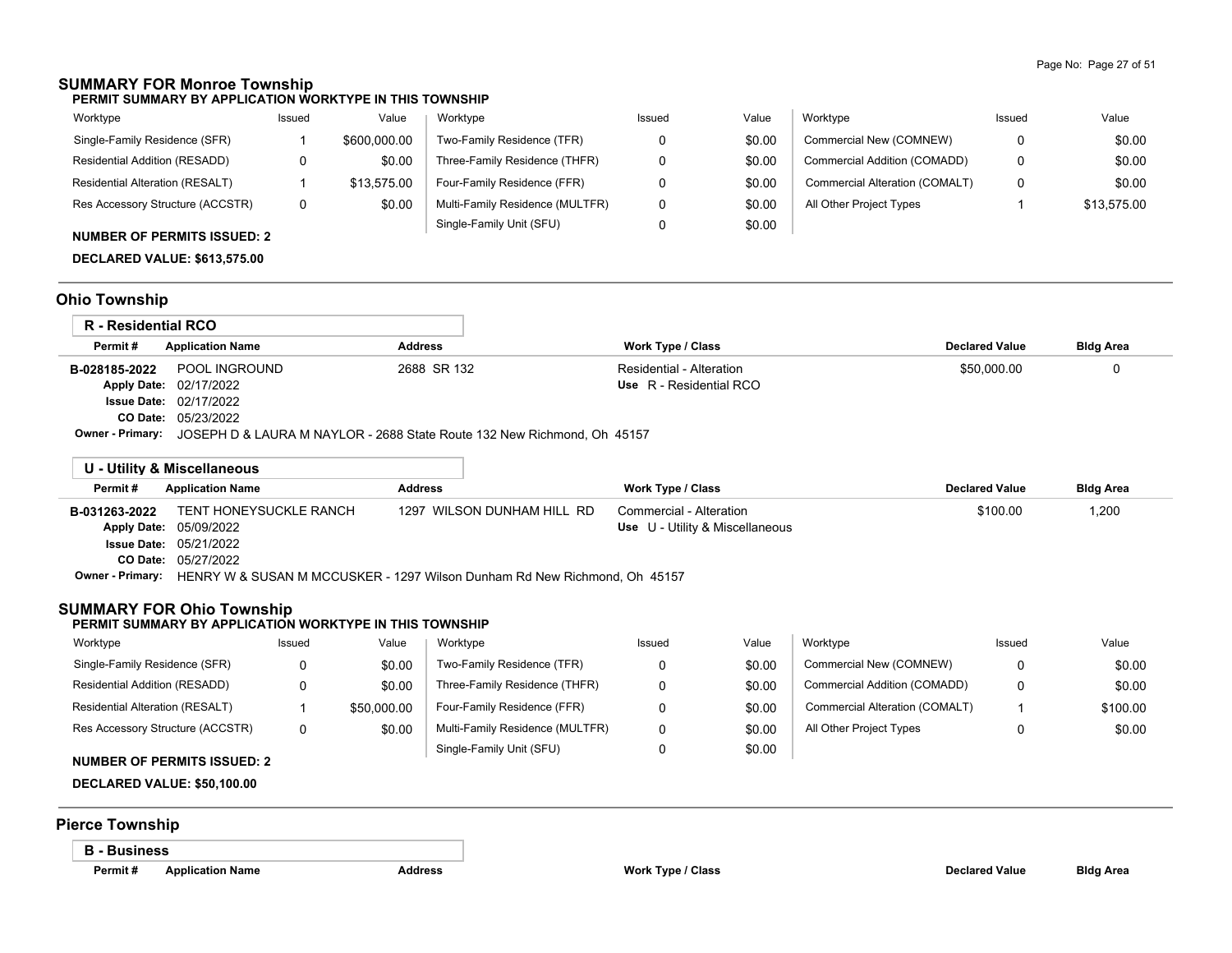|--|

| B-031386-2022              | <b>B-YOND INK</b><br>Apply Date: 05/11/2022<br><b>Issue Date: 05/24/2022</b><br>CO Date: 05/31/2022<br>Owner - Primary: JOHN ELLISELREGO PROPERTIES LLC - 1367 Dyer Ave Cincinnati, Oh 45230            | 1139 SR 125           | Commercial - Alteration<br>Use B - Business                       | \$0.00                | 0                |
|----------------------------|---------------------------------------------------------------------------------------------------------------------------------------------------------------------------------------------------------|-----------------------|-------------------------------------------------------------------|-----------------------|------------------|
| <b>R</b> - Residential RCO |                                                                                                                                                                                                         |                       |                                                                   |                       |                  |
| Permit#                    | <b>Application Name</b>                                                                                                                                                                                 | <b>Address</b>        | Work Type / Class                                                 | <b>Declared Value</b> | <b>Bldg Area</b> |
| B-024617-2021              | POOL INGROUND<br>Apply Date: 09/09/2021<br><b>Issue Date: 09/10/2021</b><br>CO Date: 05/24/2022<br>Owner - Primary: ROCKY & PRISCILLA YORK - 1156 Sr 749 New Richmond, Oh 45157                         | 1156 SR 749           | Residential - Alteration<br>Use R - Residential RCO               | \$6,000.00            | 0                |
| B-029946-2022              | <b>HVAC REPLACEMENT</b><br>Apply Date: 04/16/2022<br>Issue Date: 04/16/2022<br>CO Date: 05/16/2022<br>Owner - Primary: JEFFREY M & TINA R ESSIG - 29 Mynah Dr Amelia, Oh 45102                          | 29 MYNAH DR           | Residential - HVAC Replacement<br>Use R - Residential RCO         | \$9,114.00            | 0                |
| B-029948-2022              | <b>SOLAR PANELS</b><br>Apply Date: 04/16/2022<br><b>Issue Date: 04/19/2022</b><br>CO Date: 05/19/2022<br><b>Owner - Primary:</b> CAROL J & GERARD KAUCHER - 22 Parkwood PI Amelia. Oh 45102             | 22 PARKWOOD PL        | <b>Residential - Solar Panels</b><br>Use R - Residential RCO      | \$50,000.00           | $\mathbf 0$      |
| B-030072-2022              | <b>HVAC REPLACEMENT</b><br>Apply Date: 04/20/2022<br>Issue Date: 04/22/2022<br>CO Date: 05/26/2022<br><b>Owner - Primary:</b> MICHAEL J & PATRICIA E FARWICK - 535 North Revere Rd Cincinnati, Oh 45255 | 535 REVERE RD         | Residential - HVAC Replacement<br>Use R - Residential RCO         | \$10,496.00           | 0                |
| B-030086-2022              | <b>ELECTRIC ALTER</b><br>Apply Date: 04/20/2022<br><b>Issue Date: 04/22/2022</b><br>CO Date: 05/09/2022<br>Owner - Primary: BRITTANY DONAWORTH - 741 Stonehill Rn Cincinnati, Oh 45245                  | 741 STONEHILL RN      | Residential - Electric Service Upgrade<br>Use R - Residential RCO | \$1,500.00            | 0                |
| B-030124-2022              | <b>HVAC REPLACEMENT</b><br>Apply Date: 04/21/2022<br><b>Issue Date: 04/22/2022</b><br>CO Date: 05/03/2022<br>Owner - Primary: ROSARIO & THEODORE JR SZCZEPANIK - 6 Parkwood Pl Amelia, Oh 45102         | 6 PARKWOOD PL         | Residential - HVAC Replacement<br>Use R - Residential RCO         | \$4,798.00            | 0                |
| B-030219-2022              | <b>ELECTRIC UPGRADE</b><br>Apply Date: 04/22/2022<br><b>Issue Date: 04/22/2022</b><br>CO Date: 05/05/2022<br>Owner - Primary: PATRICK J & WENDY L WELSH - 3559 Royal Stewart Ct Cincinnati, Oh 45245    | 3559 ROYAL STEWART CT | Residential - Electric Service Upgrade<br>Use R - Residential RCO | \$12,199.00           | $\mathbf 0$      |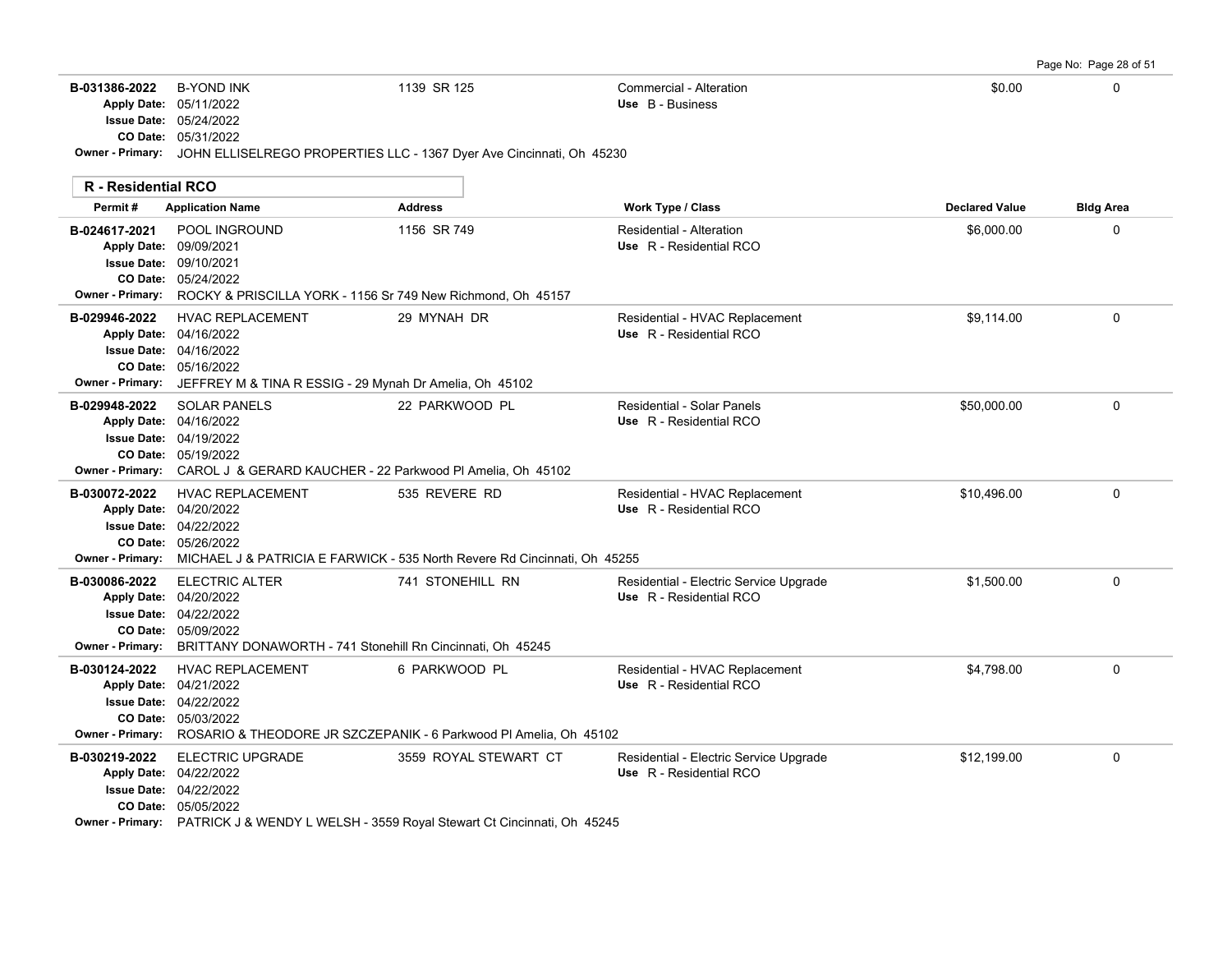**B-030612-2022** \$18,000.00 0 HVAC REPLACEMENT 1184 BIRCH BARK CT Residential - HVAC Replacement 05/13/2022 **CO Date:** 04/28/2022 **Issue Date:** Apply Date: 04/28/2022 **Apply Date: Use** R - Residential RCO **Owner - Primary:** KATHLEEN L HORNSCHEMEIER - 1184 Birch Bark Ct Amelia, Oh 45102 **B-030638-2022** \$14,213.00 0 HVAC REPLACEMENT 836 CYPRESSPOINT CT Residential - HVAC Replacement 05/11/2022 **CO Date:** 04/28/2022 **Issue Date:** 04/28/2022 **Apply Date: Use** R - Residential RCO **Owner - Primary:** RICHARD ASHBRIGE - 836 Cypresspoint Ct Cincinnati, Oh 45245 **B-030666-2022** HVAC REPLACEMENT 1091 CAMERON GLEN Residential - HVAC Replacement \$5,000.00 \$5,000.00 0 05/11/2022 **CO Date:** 05/04/2022 **Issue Date:** 04/29/2022 **Apply Date: Use** R - Residential RCO **Owner - Primary:** RICHARD J & PATRICIA A HARRMANN - 1091 Cameron Glen St Cincinnati, Oh 45245 B-030953-2022 ELECTRIC UPGRADE 849 BRADBURY RD Residential - Electric Service Upgrade \$1,500.00 \$1,500.00 05/12/2022 **CO Date:** 05/03/2022 **Issue Date:** Apply Date: 05/03/2022 **Apply Date: Use** R - Residential RCO **Owner - Primary:** DEWAYNE BROUGHTONBROUGHTON PROPERTIES LLC - 3745 White Chapel Ct Amelia, Oh 45102 **B-031555-2022** \$0.00 0 05/26/2022 **CO Date:** 05/12/2022 **Issue Date:** Apply Date: 05/12/2022 ELECTRIC REPAIR 3642 LEWIS RD Residential - Alteration **Apply Date: Use** R - Residential RCO **Owner - Primary:** WILLIAM M & LEILANI R PALMER - 3642 Lewis Rd Amelia, Oh 45102 **B-032328-2022** \$1,600.00 0 GAS LINE NG PP 3905 NICKLAUS CT Residential - Alteration 05/31/2022 **CO Date:** 05/27/2022 **Issue Date:** Apply Date: 05/27/2022 **Apply Date: Use** R - Residential RCO **Owner - Primary:** RAYMOND G & MCGINNIS PATRICIA M YORK - 3905 Nicklaus Ct Cincinnati, Oh 45245 **U - Utility & Miscellaneous Permit # Application Name Address Work Type / Class Declared Value Bldg Area B-026375-2021** \$5,000.00 45 PWP MONUMENT SIGN- EAST 1066 WHITE OAK RD Commercial - Sign **Issue Date: 11/20/2021** Apply Date: 11/15/2021 **Apply Date: Use** U - Utility & Miscellaneous

Page No: Page 29 of 51

05/05/2022 **CO Date: Owner - Primary:** FISCHER SINGLE FAMILY HOMES . - 3940 Olympic Bv, Suite 400 Erlanger, Ky 41018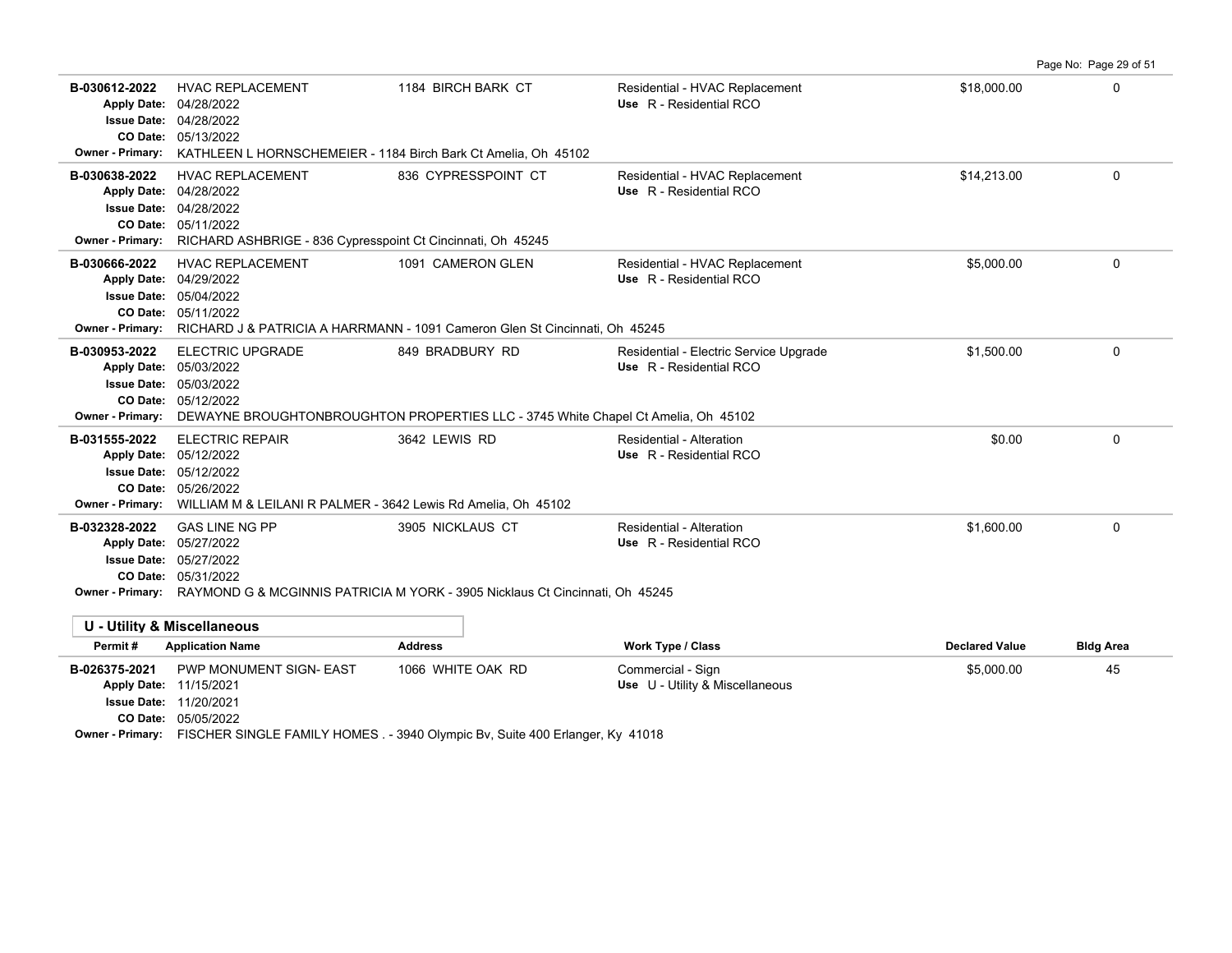### **SUMMARY FOR Pierce Township**

**PERMIT SUMMARY BY APPLICATION WORKTYPE IN THIS TOWNSHIP**

| Worktype                         | Issued | Value        | Worktype                        | Issued | Value  | Worktype                       | Issued | Value        |
|----------------------------------|--------|--------------|---------------------------------|--------|--------|--------------------------------|--------|--------------|
| Single-Family Residence (SFR)    |        | \$0.00       | Two-Family Residence (TFR)      |        | \$0.00 | Commercial New (COMNEW)        | 0      | \$0.00       |
| Residential Addition (RESADD)    |        | \$0.00       | Three-Family Residence (THFR)   |        | \$0.00 | Commercial Addition (COMADD)   | 0      | \$0.00       |
| Residential Alteration (RESALT)  | 13     | \$134,420.00 | Four-Family Residence (FFR)     |        | \$0.00 | Commercial Alteration (COMALT) |        | \$0.00       |
| Res Accessory Structure (ACCSTR) | 0      | \$0.00       | Multi-Family Residence (MULTFR) |        | \$0.00 | All Other Project Types        |        | \$116.621.00 |
|                                  |        |              | Single-Family Unit (SFU)        |        | \$0.00 |                                |        |              |

### **NUMBER OF PERMITS ISSUED: 15**

**DECLARED VALUE: \$139,420.00**

# **Stonelick Township**

|                                                                               | <b>R</b> - Residential RCO                                                                                                                                                             |                       |                                                                   |                       |                  |
|-------------------------------------------------------------------------------|----------------------------------------------------------------------------------------------------------------------------------------------------------------------------------------|-----------------------|-------------------------------------------------------------------|-----------------------|------------------|
| Permit#                                                                       | <b>Application Name</b>                                                                                                                                                                | <b>Address</b>        | <b>Work Type / Class</b>                                          | <b>Declared Value</b> | <b>Bldg Area</b> |
| B-021046-2021<br><b>Owner - Primary:</b>                                      | <b>MCDUFFORD SFR</b><br>Apply Date: 04/21/2021<br><b>Issue Date: 04/22/2021</b><br>CO Date: 05/18/2022<br>DAVID H & CINDY S MCDUFFORD - 8057 W Gate Park West Chester, Oh 45069        | 2580 BERGEN RD        | Residential - Single Family Residence<br>Use R - Residential RCO  | \$440,000.00          | 8,019            |
| B-023149-2021<br><b>Owner - Primary:</b>                                      | <b>BATH &amp; CLOSET ALTER</b><br>Apply Date: 07/12/2021<br><b>Issue Date: 07/21/2021</b><br>CO Date: 05/23/2022<br>THOMAS R & DENISE M BAUM - 1788 Rambling Rose Ln Milford, Oh 45150 | 1788 RAMBLING ROSE DR | Residential - Alteration<br>Use R - Residential RCO               | \$6,600.00            | 210              |
| B-030138-2022<br>Owner - Primary:                                             | <b>HVAC REPLACEMENT</b><br>Apply Date: 04/21/2022<br><b>Issue Date: 04/21/2022</b><br>CO Date: 05/24/2022<br>JANNETTE MORGAN & JUAN RANGEL - 5032 State Route 222 Batavia, Oh 45103    | 5032 SR 222           | Residential - HVAC Replacement<br>Use R - Residential RCO         | \$8,777.00            | $\mathbf 0$      |
| B-031129-2022<br><b>Apply Date:</b><br><b>Issue Date:</b><br>Owner - Primary: | <b>ROOF REPLACEMENT</b><br>05/06/2022<br>05/06/2022<br>CO Date: 05/20/2022<br>RUSSEL C & MARY B WARD - 5238 Benton Rd Batavia, Oh 45103                                                | 5238 BENTON RD        | Residential - Roof Replacement<br>Use R - Residential RCO         | \$16,870.00           | 0                |
| B-031182-2022<br><b>Apply Date:</b><br><b>Owner - Primary:</b>                | <b>HVAC REPLACEMENT</b><br>05/09/2022<br><b>Issue Date: 05/10/2022</b><br>CO Date: 05/24/2022<br>JAY & RUTH FISHER HALLGARTH - 5668 Chestnutview Ln Milford, Oh 45150                  | 5668 CHESTNUT VIEW LN | Residential - HVAC Replacement<br>Use R - Residential RCO         | \$10,837.00           | 0                |
| B-032092-2022<br><b>Issue Date:</b>                                           | <b>ELECTRIC REPAIR</b><br>Apply Date: 05/23/2022<br>05/23/2022<br>CO Date: 05/24/2022<br>Owner - Primary: THOMAS G & PATRICIA HALL - 59 Sutton Ln Goshen, Oh 45122                     | 59 SUTTON LN          | Residential - Electric Service Upgrade<br>Use R - Residential RCO | \$250.00              | 0                |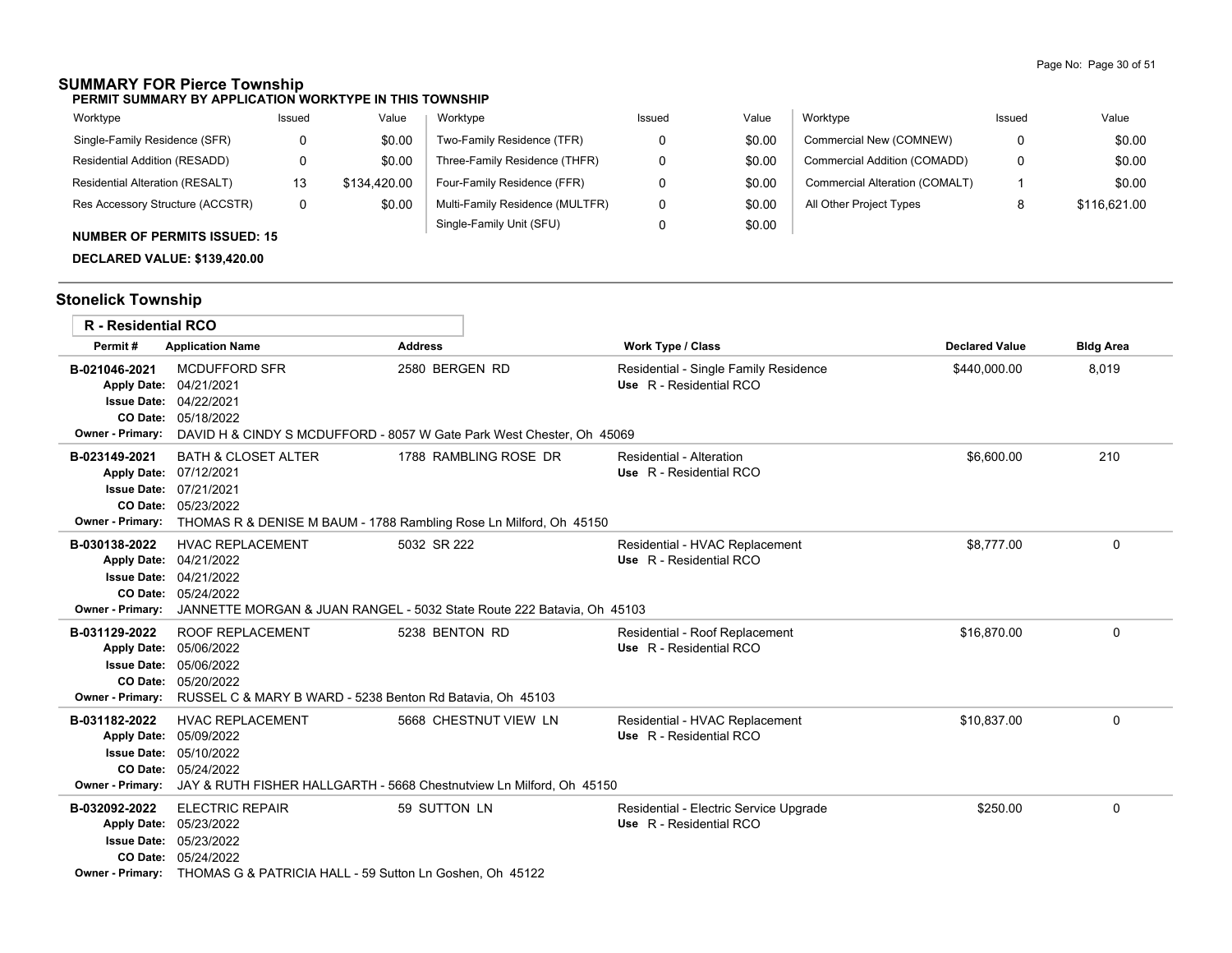Page No: Page 31 of 51

| <b>ELECTRIC UPGRADE</b><br>5575 BRUSHY FORK RD<br>\$1,000.00<br>0<br>B-032109-2022<br>Residential - Electric Service Upgrade<br>Use R - Residential RCO<br>05/23/2022<br><b>Apply Date:</b><br><b>Issue Date: 05/24/2022</b><br>CO Date:<br>05/31/2022<br><b>Owner - Primary:</b><br>TRAVIS J RUNYON - 5575 Brushy Fork Rd Batavia, Oh 45103<br>U - Utility & Miscellaneous<br><b>Work Type / Class</b><br><b>Application Name</b><br><b>Bldg Area</b><br>Permit#<br><b>Address</b><br><b>Declared Value</b><br><b>GARAGE DETACHED</b><br>2391 SR 131<br>864<br>\$30,000.00<br>Residential - Accessory Structure<br>B-026648-2021<br>Use U - Utility & Miscellaneous<br><b>Apply Date:</b><br>11/23/2021<br>12/02/2021<br><b>Issue Date:</b><br>CO Date: 05/13/2022<br>CHRISTOPHER & NINA PRICE - 2391 Sr 131 Goshen, Oh 45122<br><b>Owner - Primary:</b><br>B-027623-2022<br>POLE BARN<br>5663 CHESTNUT VIEW LN<br>\$25,000.00<br>Residential - Accessory Structure<br>480<br>Use U - Utility & Miscellaneous<br>Apply Date: 01/14/2022<br><b>Issue Date: 01/18/2022</b><br>CO Date: 05/04/2022<br>Owner - Primary: DAVID W & JANE S BRICKER - 5663 Chestnut View Ln Milford, Oh 45150<br><b>SUMMARY FOR Stonelick Township</b><br>PERMIT SUMMARY BY APPLICATION WORKTYPE IN THIS TOWNSHIP |  |  |  |
|---------------------------------------------------------------------------------------------------------------------------------------------------------------------------------------------------------------------------------------------------------------------------------------------------------------------------------------------------------------------------------------------------------------------------------------------------------------------------------------------------------------------------------------------------------------------------------------------------------------------------------------------------------------------------------------------------------------------------------------------------------------------------------------------------------------------------------------------------------------------------------------------------------------------------------------------------------------------------------------------------------------------------------------------------------------------------------------------------------------------------------------------------------------------------------------------------------------------------------------------------------------------------------------------|--|--|--|
|                                                                                                                                                                                                                                                                                                                                                                                                                                                                                                                                                                                                                                                                                                                                                                                                                                                                                                                                                                                                                                                                                                                                                                                                                                                                                             |  |  |  |
|                                                                                                                                                                                                                                                                                                                                                                                                                                                                                                                                                                                                                                                                                                                                                                                                                                                                                                                                                                                                                                                                                                                                                                                                                                                                                             |  |  |  |
|                                                                                                                                                                                                                                                                                                                                                                                                                                                                                                                                                                                                                                                                                                                                                                                                                                                                                                                                                                                                                                                                                                                                                                                                                                                                                             |  |  |  |
|                                                                                                                                                                                                                                                                                                                                                                                                                                                                                                                                                                                                                                                                                                                                                                                                                                                                                                                                                                                                                                                                                                                                                                                                                                                                                             |  |  |  |
|                                                                                                                                                                                                                                                                                                                                                                                                                                                                                                                                                                                                                                                                                                                                                                                                                                                                                                                                                                                                                                                                                                                                                                                                                                                                                             |  |  |  |
|                                                                                                                                                                                                                                                                                                                                                                                                                                                                                                                                                                                                                                                                                                                                                                                                                                                                                                                                                                                                                                                                                                                                                                                                                                                                                             |  |  |  |

| Worktype                           | Issued | Value            | Worktype                        | Issued | Value  | Worktype                       | Issued | Value       |
|------------------------------------|--------|------------------|---------------------------------|--------|--------|--------------------------------|--------|-------------|
| Single-Family Residence (SFR)      |        | \$440,000.00     | Two-Family Residence (TFR)      |        | \$0.00 | Commercial New (COMNEW)        |        | \$0.00      |
| Residential Addition (RESADD)      |        | \$0.00           | Three-Family Residence (THFR)   |        | \$0.00 | Commercial Addition (COMADD)   |        | \$0.00      |
| Residential Alteration (RESALT)    |        | \$44.334.00      | Four-Family Residence (FFR)     |        | \$0.00 | Commercial Alteration (COMALT) |        | \$0.00      |
| Res Accessory Structure (ACCSTR)   |        | \$55,000.00<br>- | Multi-Family Residence (MULTFR) |        | \$0.00 | All Other Project Types        |        | \$36,484.00 |
| <b>NUMBER OF PERMITS ISSUED: 9</b> |        |                  | Single-Family Unit (SFU)        |        | \$0.00 |                                |        |             |

# **DECLARED VALUE: \$539,334.00**

# **Tate Township**

| R - Residential RCO |                                                                                                              |                     |                                       |                       |                  |
|---------------------|--------------------------------------------------------------------------------------------------------------|---------------------|---------------------------------------|-----------------------|------------------|
| Permit#             | <b>Application Name</b>                                                                                      | <b>Address</b>      | <b>Work Type / Class</b>              | <b>Declared Value</b> | <b>Bldg Area</b> |
| B-020926-2021       | WW HOMES                                                                                                     | 11747 CLOVERLICK DR | Residential - Single Family Residence | \$300,000.00          | 2,854            |
|                     | Apply Date: 04/19/2021                                                                                       |                     | Use R - Residential RCO               |                       |                  |
|                     | <b>Issue Date: 04/20/2021</b>                                                                                |                     |                                       |                       |                  |
|                     | <b>CO Date: 05/03/2022</b>                                                                                   |                     |                                       |                       |                  |
|                     | Owner - Primary: ANGELA D SINGLER ET AL & CHARLOTTE AND ESTEL EARHART - 11767 Cloverlick Dr Bethel. Oh 45106 |                     |                                       |                       |                  |
| B-026267-2021       | ROOF REPLACEMENT                                                                                             | 3395 MACEDONIA RD   | Residential - Roof Replacement        | \$5.500.00            |                  |
|                     | <b>Apply Date: 11/04/2021</b>                                                                                |                     | Use R - Residential RCO               |                       |                  |
|                     | <b>Issue Date: 11/04/2021</b>                                                                                |                     |                                       |                       |                  |
|                     | <b>CO Date: 05/09/2022</b>                                                                                   |                     |                                       |                       |                  |
|                     | <b>Owner - Primary:</b> ON OUR WAY HOME INC - 1244 Eifel Cv Fayetteville, Oh 45118                           |                     |                                       |                       |                  |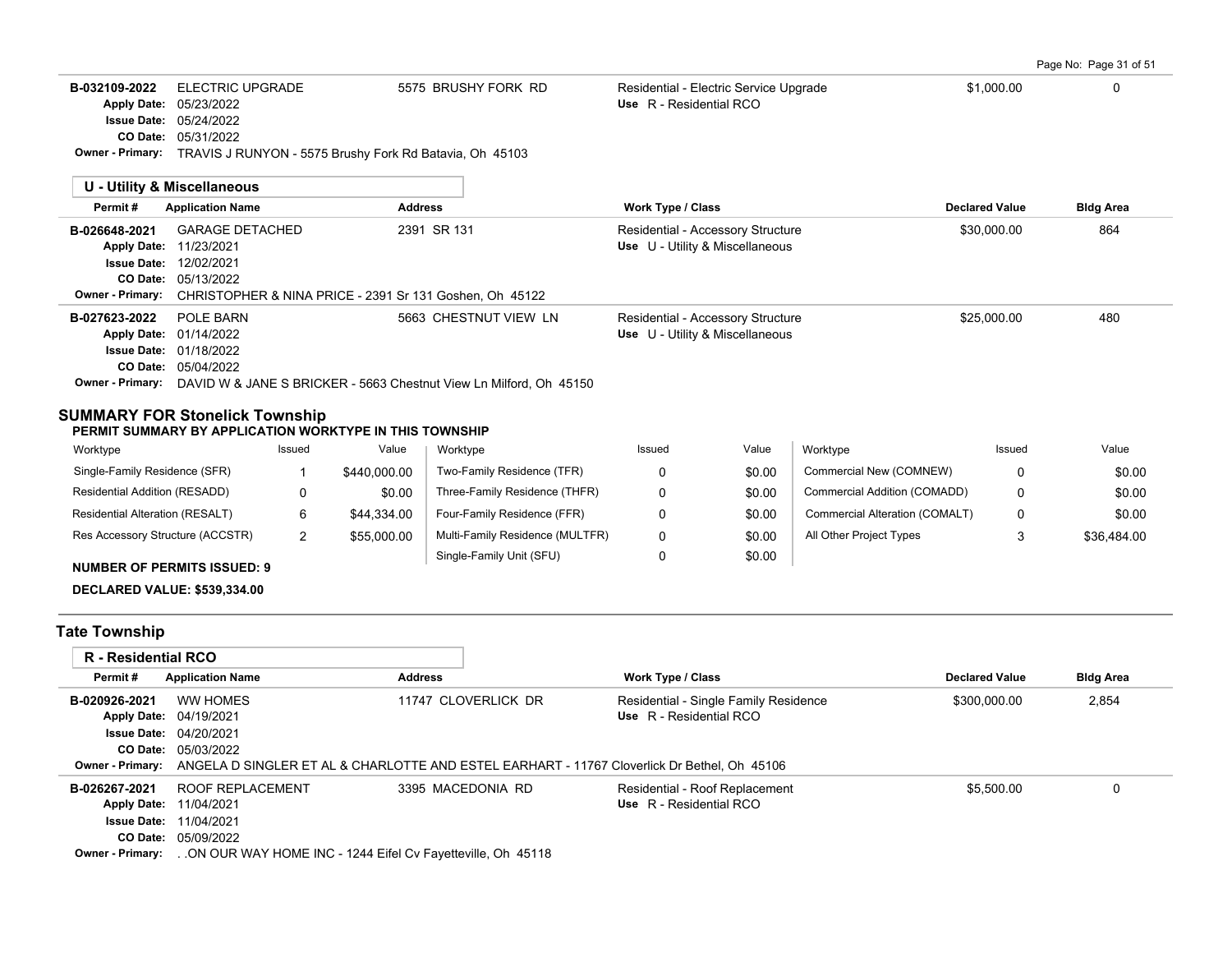**B-027381-2021** \$60,000.00 72 BDRM, BATH, ELECTRIC 3395 MACEDONIA RD Residential - Alteration 05/10/2022 **CO Date:** 01/03/2022 **Issue Date:** Apply Date: 12/29/2021 **Apply Date: Use** R - Residential RCO **Owner - Primary:** BARBARA ISEMANNON OUR WAY HOME - 1244 Eifel Cv Fayetteville, Oh 45118 B-028609-2022 POLE BARN 2708 BETHEL NEW RICHMOND RD Residential - Accessory Structure \$22,000.00 \$22,000.00 1,200 05/09/2022 **CO Date:** 03/11/2022 **Issue Date:** 03/07/2022 **Apply Date: Use** R - Residential RCO **Owner - Primary:** ZACHARY D & SARAH R STERBLING - 2708 Bethel New Richmond Rd Bethel, Oh 45106 **B-029042-2022** ELECTRIC REPAIR 307 CAMPBELL LN Residential - Electric Service Upgrade \$1,000.00 \$1,000.00 0 05/03/2022 **CO Date:** 03/17/2022 **Issue Date:** 03/17/2022 **Apply Date: Use** R - Residential RCO **Owner - Primary:** MARY RUTH JEFFERS - 307 Campbell Ln Bethel, Oh 45106 **B-030621-2022** \$16,000.00 0 SOLAR PANEL 2316 BETHEL HYGIENE RD Residential - Solar Panels 05/13/2022 **CO Date:** 05/02/2022 **Issue Date:** Apply Date: 04/28/2022 **Apply Date: Use** R - Residential RCO **Owner - Primary:** JEREMY E & BETHANY R JOHNSON - 2316 Bethel Hygiene Rd Bethel, Oh 45106 **B-030736-2022** \$65,427.00 0 SOLAR PANELS 2215 DONALD RD Residential - Solar Panels 05/31/2022 **CO Date:** 05/02/2022 **Issue Date:** Apply Date: 04/30/2022 **Apply Date: Use** R - Residential RCO **Owner - Primary:** LINDSEY ANN BEHYMER - 2215 Donald Rd Bethel, Oh 45106 **B-031322-2022** ELECTRIC REPAIR 2839 BURKE RD Residential - Electric Service Upgrade \$3,000.00 \$3,000.00 0 05/18/2022 **CO Date:** 05/10/2022 **Issue Date:** 05/10/2022 **Apply Date: Use** R - Residential RCO **Owner - Primary:** APRIL D & RYAN J NEWDIGATE - 2839 Burke Rd Bethel, Oh 45106 **B-031701-2022** \$2,200.00 0 ELECTRIC UPGRADE 2570 BETHEL MAPLE RD Residential - Electric Service Upgrade 05/19/2022 **CO Date:** 05/16/2022 **Issue Date:** Apply Date: 05/16/2022 **Apply Date: Use** R - Residential RCO

Page No: Page 32 of 51

**Owner - Primary:** KELSEE MARIE LEE - 2570 Bethel Maple Rd Bethel, Oh 45106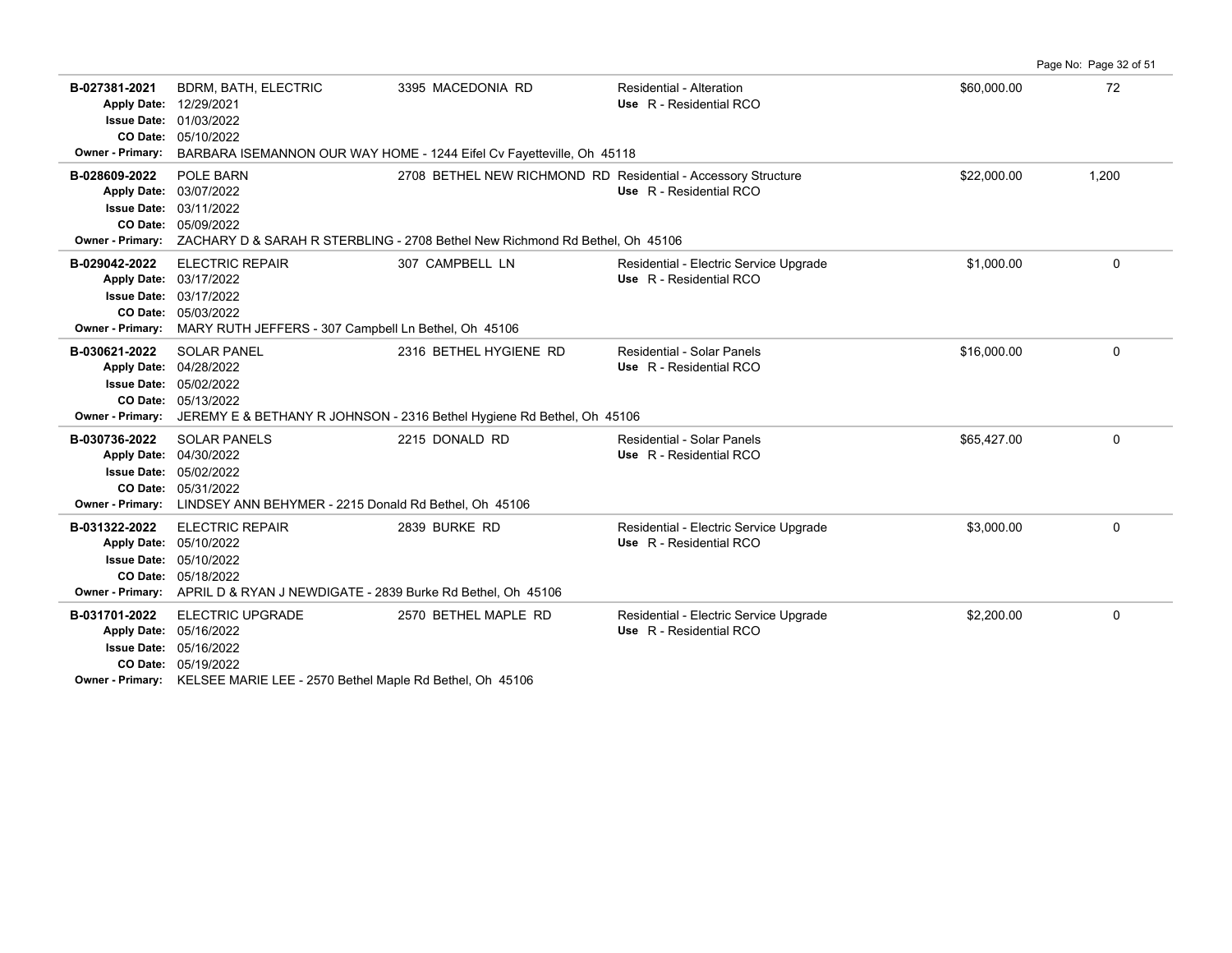# **SUMMARY FOR Tate Township**

**PERMIT SUMMARY BY APPLICATION WORKTYPE IN THIS TOWNSHIP**

| Worktype                           | Issued | Value        | Worktype                        | Issued | Value  | Worktype                       | Issued | Value       |
|------------------------------------|--------|--------------|---------------------------------|--------|--------|--------------------------------|--------|-------------|
| Single-Family Residence (SFR)      |        | \$300,000.00 | Two-Family Residence (TFR)      |        | \$0.00 | Commercial New (COMNEW)        | 0      | \$0.00      |
| Residential Addition (RESADD)      |        | \$0.00       | Three-Family Residence (THFR)   |        | \$0.00 | Commercial Addition (COMADD)   | 0      | \$0.00      |
| Residential Alteration (RESALT)    |        | \$153.127.00 | Four-Family Residence (FFR)     |        | \$0.00 | Commercial Alteration (COMALT) | 0      | \$0.00      |
| Res Accessory Structure (ACCSTR)   |        | \$22,000.00  | Multi-Family Residence (MULTFR) |        | \$0.00 | All Other Project Types        |        | \$86,927.00 |
| <b>NUMBER OF PERMITS ISSUED: 9</b> |        |              | Single-Family Unit (SFU)        |        | \$0.00 |                                |        |             |

**DECLARED VALUE: \$475,127.00**

# **Union Township**

|                                                                                                         | A-2 - Assembly; Banquet Hall, Restaurant                                                                                                                                                   |                                                                                                             |                                                                                      |                       |                  |
|---------------------------------------------------------------------------------------------------------|--------------------------------------------------------------------------------------------------------------------------------------------------------------------------------------------|-------------------------------------------------------------------------------------------------------------|--------------------------------------------------------------------------------------|-----------------------|------------------|
| Permit#                                                                                                 | <b>Application Name</b>                                                                                                                                                                    | <b>Address</b>                                                                                              | <b>Work Type / Class</b>                                                             | <b>Declared Value</b> | <b>Bldg Area</b> |
| B-028319-2022<br><b>Apply Date:</b><br><b>Issue Date:</b><br><b>CO Date:</b><br><b>Owner - Primary:</b> | TAZIKI'S MEDITERRANEAN CAFE<br>02/24/2022<br>04/20/2022<br>05/20/2022<br>REGENCY CENTERS LP - Po Box 790830 San Antonio, Tx 78279-0830                                                     | 450 SR 125                                                                                                  | Commercial - Alteration<br>Use A-2 - Assembly; Banquet Hall, Restaurant              | \$123,000.00          | 4,115            |
| B-028350-2022<br><b>Apply Date:</b><br><b>Owner - Primary:</b>                                          | <b>TACO BELL</b><br>02/25/2022<br><b>Issue Date: 04/14/2022</b><br>CO Date: 05/09/2022                                                                                                     | 820 EASTGATE SOUTH DR<br>TACO BELL OF AMERICA INC - 3379 Peachtree Rd, Ste 360 Atlanta, Ga 30326            | Commercial - Alteration<br>Use A-2 - Assembly; Banquet Hall, Restaurant              | \$80,000.00           | 2,853            |
| F-029398-2022<br><b>Apply Date:</b><br><b>Issue Date:</b><br><b>CO Date:</b><br><b>Owner - Primary:</b> | <b>TAZIKI'S MED CAFE FA</b><br>04/01/2022<br>04/20/2022<br>05/19/2022<br>REGENCY CENTERS LP - Po Box 790830 San Antonio, Tx 78279-0830<br>A-3 - Assembly: Worship. Recreation or Amusement | 450 SR 125                                                                                                  | Fire Protection Systems - Fire Alarm<br>Use A-2 - Assembly; Banquet Hall, Restaurant | \$10,000.00           | 4,115            |
| Permit#                                                                                                 | <b>Application Name</b>                                                                                                                                                                    | <b>Address</b>                                                                                              | <b>Work Type / Class</b>                                                             | <b>Declared Value</b> | <b>Bldg Area</b> |
| B-016571-2020<br><b>Apply Date:</b><br><b>Issue Date:</b><br>CO Date:<br><b>Owner - Primary:</b>        | YAGNA SHALA GAZEBO ADDT<br>10/12/2020<br>10/27/2020<br>05/17/2022                                                                                                                          | 720 BARG SALT RUN RD<br>HINDU SOCIETY OF GREATER CINCINNATI INC - 720 Barg Salt Run Rd Cincinnati, Oh 45244 | Commercial - Addition<br>Use A-3 - Assembly; Worship, Recreation or Amusement        | \$10,000.00           | 2,128            |
| B-030040-2022<br>Apply Date: 04/19/2022<br><b>Issue Date:</b><br>CO Date:<br><b>Owner - Primary:</b>    | <b>TENT WEDDING</b><br>04/20/2022<br>05/16/2022                                                                                                                                            | 1034 OLD SR 74<br>FIRST BAPTIST CHURCH OF GLEN ESTE - 1034 Old State Route 74 Batavia. Oh 45103             | Commercial - Alteration<br>Use A-3 - Assembly: Worship, Recreation or Amusement      | \$1,900.00            | 0                |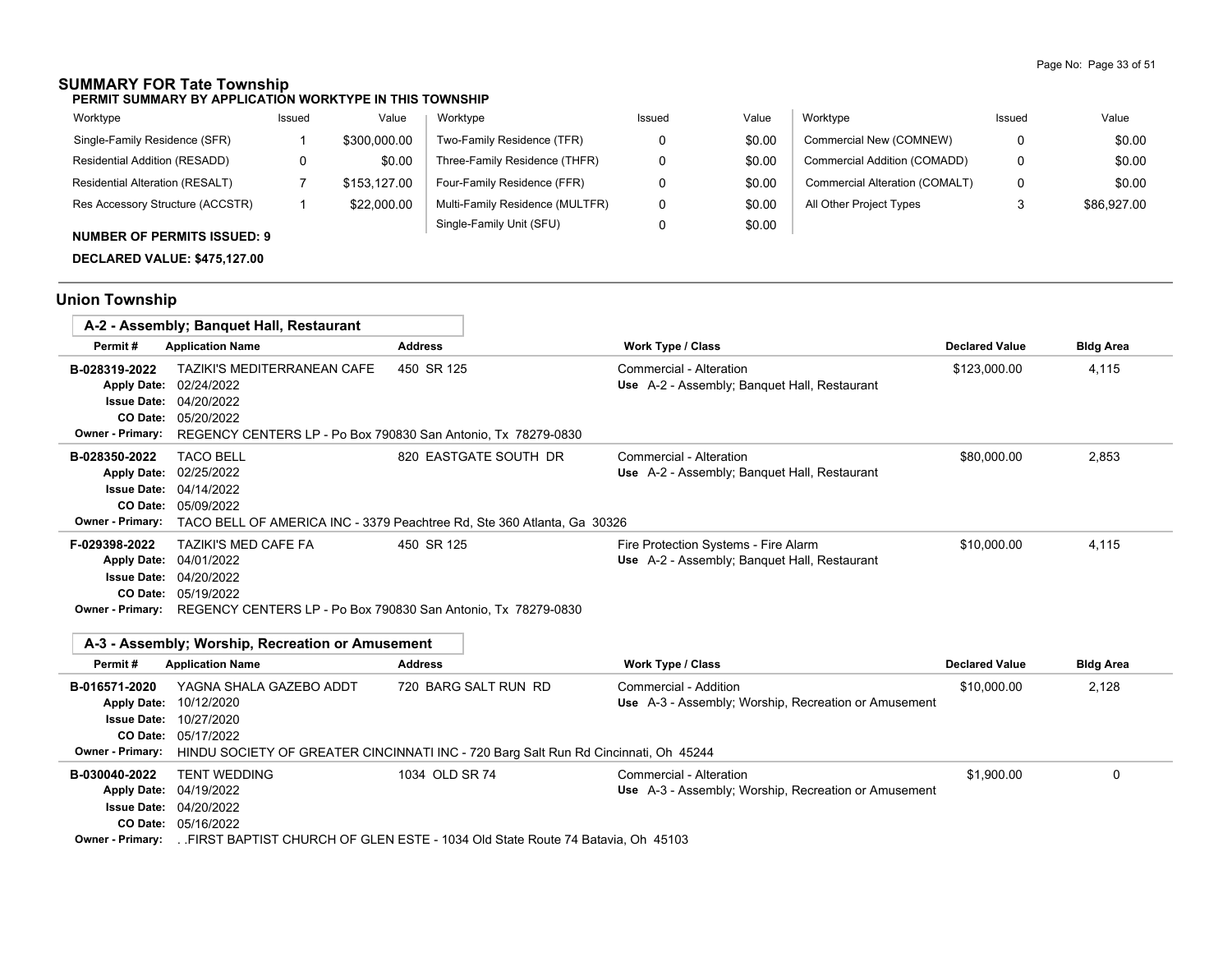| <b>B</b> - Business                                                                   |                                                                                                                                                                              |                                                                                                                                           |                                                                            |                       |                  |
|---------------------------------------------------------------------------------------|------------------------------------------------------------------------------------------------------------------------------------------------------------------------------|-------------------------------------------------------------------------------------------------------------------------------------------|----------------------------------------------------------------------------|-----------------------|------------------|
| Permit#                                                                               | <b>Application Name</b>                                                                                                                                                      | <b>Address</b>                                                                                                                            | Work Type / Class                                                          | <b>Declared Value</b> | <b>Bldg Area</b> |
| B-020330-2021<br>Apply Date: 03/30/2021<br><b>CO Date:</b><br><b>Owner - Primary:</b> | CHILD FOCUS CARTER CTR<br><b>Issue Date: 04/29/2021</b><br>05/27/2022<br>CHILD FOCUS INC - 555 Cincinnati Batavia Pike Cincinnati, Oh 45244                                  | 4286 WUEBOLD LN                                                                                                                           | Commercial - Alteration<br>Use B - Business                                | \$12,000.00           | 1,350            |
| B-027092-2021<br><b>Owner - Primary:</b>                                              | ABS TRANSITIONS<br>Apply Date: 12/13/2021<br>Issue Date: 04/18/2022<br>CO Date: 05/20/2022<br>MAL DUCK CREEK LLC - 4861 Duck Creek Rd Cincinnati, Oh 45227                   | 3235 MOUNT CARMEL RD                                                                                                                      | Commercial - Alteration<br>Use B - Business                                | \$16,000.00           | $\mathbf 0$      |
| B-028965-2022                                                                         | <b>DNV</b><br>Apply Date: 03/15/2022<br><b>Issue Date: 04/18/2022</b><br>CO Date: 05/12/2022                                                                                 | 4435 AICHOLTZ RD<br>Owner - Primary: EASTGATE PROFESSIONAL OFFICE PARK V LTD - 1252 State Route 28 Milford, Oh 45150                      | Commercial - Occupancy<br>Use B - Business                                 | \$0.00                | $\mathbf 0$      |
| Permit#                                                                               | M - Mercantile; Dept. Store, Retail, Market<br><b>Application Name</b>                                                                                                       | <b>Address</b>                                                                                                                            | Work Type / Class                                                          | <b>Declared Value</b> | <b>Bldg Area</b> |
| B-027976-2022                                                                         | <b>RED WING SHOES</b><br>Apply Date: 02/09/2022<br><b>Issue Date: 04/05/2022</b><br>CO Date: 05/19/2022                                                                      | 867 EASTGATE NORTH DR<br>Owner - Primary: PORTFOLIO PROPERTIES I LTD C/O TIPTON INTERESTS INC - 6281 Tri-Ridge Bv, 180 Loveland, Oh 45140 | Commercial - Alteration<br>Use M - Mercantile; Dept. Store, Retail, Market | \$155,000.00          | 1,956            |
| N/A                                                                                   |                                                                                                                                                                              |                                                                                                                                           |                                                                            |                       |                  |
| Permit#                                                                               | <b>Application Name</b>                                                                                                                                                      | <b>Address</b>                                                                                                                            | <b>Work Type / Class</b>                                                   | <b>Declared Value</b> | <b>Bidg Area</b> |
| B-023603-2021<br><b>Issue Date:</b><br><b>Owner - Primary:</b>                        | TRAFFIC SIGNAL, 4513-A<br>Apply Date: 07/30/2021<br>08/12/2021<br>CO Date: 05/18/2022<br>CASEYS MARKETING COMPANY Po Box 54288 Lexington, Ky 40555                           | 4513-A MT CARMEL TOBASCO RD Commercial - Alteration                                                                                       | Use N/A                                                                    | \$2,500.00            | $\mathbf{0}$     |
| B-023604-2021<br>Apply Date: 07/30/2021<br><b>Owner - Primary:</b>                    | TRAFFIC SIGNAL, 530-A<br><b>Issue Date: 08/12/2021</b><br>CO Date: 05/18/2022<br>JACK R ROSS - 4423 Mount Carmel Tobasco Rd Cincinnati, Oh 45244                             | 530-A GLENROSE LN                                                                                                                         | Commercial - Alteration<br>Use N/A                                         | \$2,500.00            | $\mathbf 0$      |
| B-023605-2021                                                                         | TRAFFIC SIGNAL, 4265-A<br>Apply Date: 07/30/2021<br>Issue Date: 08/12/2021<br>CO Date: 05/18/2022<br><b>Owner - Primary:</b> AMY LONG - 4292 Milaine Dr Cincinnati, Oh 45245 | 4265 BEECHMONT DR                                                                                                                         | Commercial - Alteration<br>Use N/A                                         | \$2,500.00            | $\mathbf 0$      |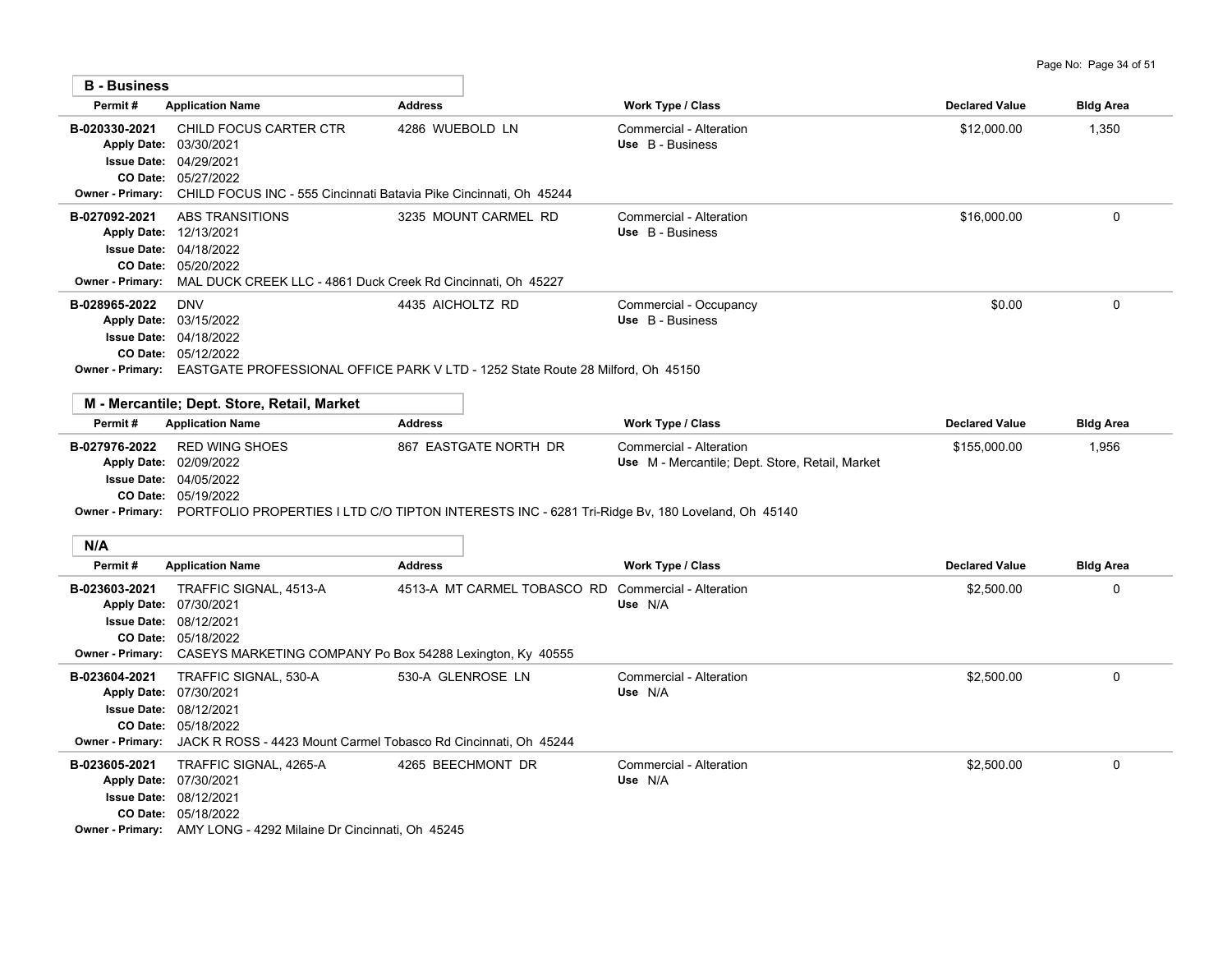|                                                                          |                                                                                                                                                                                                 |                                                       |                                    |            | Page No: Page 35 of 51 |
|--------------------------------------------------------------------------|-------------------------------------------------------------------------------------------------------------------------------------------------------------------------------------------------|-------------------------------------------------------|------------------------------------|------------|------------------------|
| B-023606-2021<br>Apply Date: 07/30/2021<br><b>Issue Date: 08/12/2021</b> | TRAFFIC SIGNAL, 864-A<br>CO Date: 05/16/2022                                                                                                                                                    | 864-A EASTGATE SOUTH DR                               | Commercial - Alteration<br>Use N/A | \$2,500.00 | $\mathbf 0$            |
| <b>Owner - Primary:</b>                                                  | WHITE CASTLE SYSTEM INC - 555 Edgar Waldo Wy Columbus, Oh 43215                                                                                                                                 |                                                       |                                    |            |                        |
| B-023607-2021<br>Apply Date: 07/30/2021                                  | TRAFFIC SIGNAL, 4300-A<br><b>Issue Date: 08/12/2021</b><br>CO Date: 05/18/2022<br>Owner - Primary: TRILOGY REAL ESTATE UNION TOWNSHIP LLC - 9300 Shelbyville Rd, Suite 800 Louisville, Ky 40222 | 4300-A GLEN ESTE-WITHAMSVILLE Commercial - Alteration | Use N/A                            | \$2,500.00 | $\Omega$               |
| B-023608-2021<br>Apply Date: 07/30/2021<br><b>Owner - Primary:</b>       | TRAFFIC SIGNAL, 4401-A<br><b>Issue Date: 08/12/2021</b><br>CO Date: 05/12/2022<br>UNION TOWNSHIP BOARD OF TRUSTEES - 4350 Aicholtz Rd Cincinnati, Oh 45245                                      | 4401-A AICHOLTZ RD                                    | Commercial - Alteration<br>Use N/A | \$2,500.00 | 0                      |
| B-023609-2021<br>Apply Date: 07/30/2021<br><b>Issue Date: 08/12/2021</b> | TRAFFIC SIGNAL, 1049-A<br>CO Date: 05/12/2022<br>Owner - Primary: ALEXANDER THOMAS BERLIN - 1049 Clough Pi Cincinnati, Oh 45245                                                                 | 1049-A CLOUGH PI                                      | Commercial - Alteration<br>Use N/A | \$2,500.00 | $\Omega$               |
| B-023610-2021<br>Apply Date: 07/30/2021<br><b>Issue Date: 08/12/2021</b> | TRAFFIC SIGNAL, 1081-A<br>CO Date: 05/12/2022<br><b>Owner - Primary:</b> BARBARA L & JAMES E JR LAMBRIGHT - 1081 Clough Pi Cincinnati, Oh 45245                                                 | 1081-A CLOUGH PI                                      | Commercial - Alteration<br>Use N/A | \$2,500.00 | $\mathbf 0$            |
| B-023611-2021<br>Apply Date: 07/30/2021                                  | TRAFFIC SIGNAL, 906-A<br><b>Issue Date: 08/12/2021</b><br>CO Date: 05/12/2022<br>Owner - Primary: TRS OF UNION TWP CLER CO - 4312 Glen Este Withamsville Rd Cincinnati, Oh 45245                | 906 CLOUGH PI                                         | Commercial - Alteration<br>Use N/A | \$2,500.00 | 0                      |
| B-023612-2021<br>Apply Date: 07/30/2021<br><b>Issue Date: 08/12/2021</b> | TRAFFIC SIGNAL, 4394-A<br>CO Date: 05/16/2022<br>Owner - Primary: CLEPPER EASTGATE LLC - 1800 Century Park East, Ste 600 Los Angeles, Ca 90067                                                  | 4394-A EASTGATE SQUARE DR                             | Commercial - Alteration<br>Use N/A | \$2,500.00 | $\mathbf 0$            |
| B-023613-2021<br>Apply Date: 07/30/2021<br><b>Issue Date: 08/12/2021</b> | TRAFFIC SIGNAL, 745-A<br>CO Date: 05/16/2022<br>Owner - Primary: DONALD L & JOANNE C KELLERMAN - 1275 Us 50 Milford, Oh 45150                                                                   | 745-A ROUND BOTTOM RD                                 | Commercial - Alteration<br>Use N/A | \$2,500.00 | 0                      |
| B-023614-2021<br>Apply Date: 07/30/2021                                  | TRAFFIC SIGNAL, 1100-A<br>Issue Date: 08/12/2021<br>CO Date: 05/18/2022<br>Owner - Primary: RAINBOW RASCALS BATAVIA LLC - 1732 Crooks Rd Troy, Mi 48084                                         | 1100-A SHAYLER RD                                     | Commercial - Alteration<br>Use N/A | \$2,500.00 | $\Omega$               |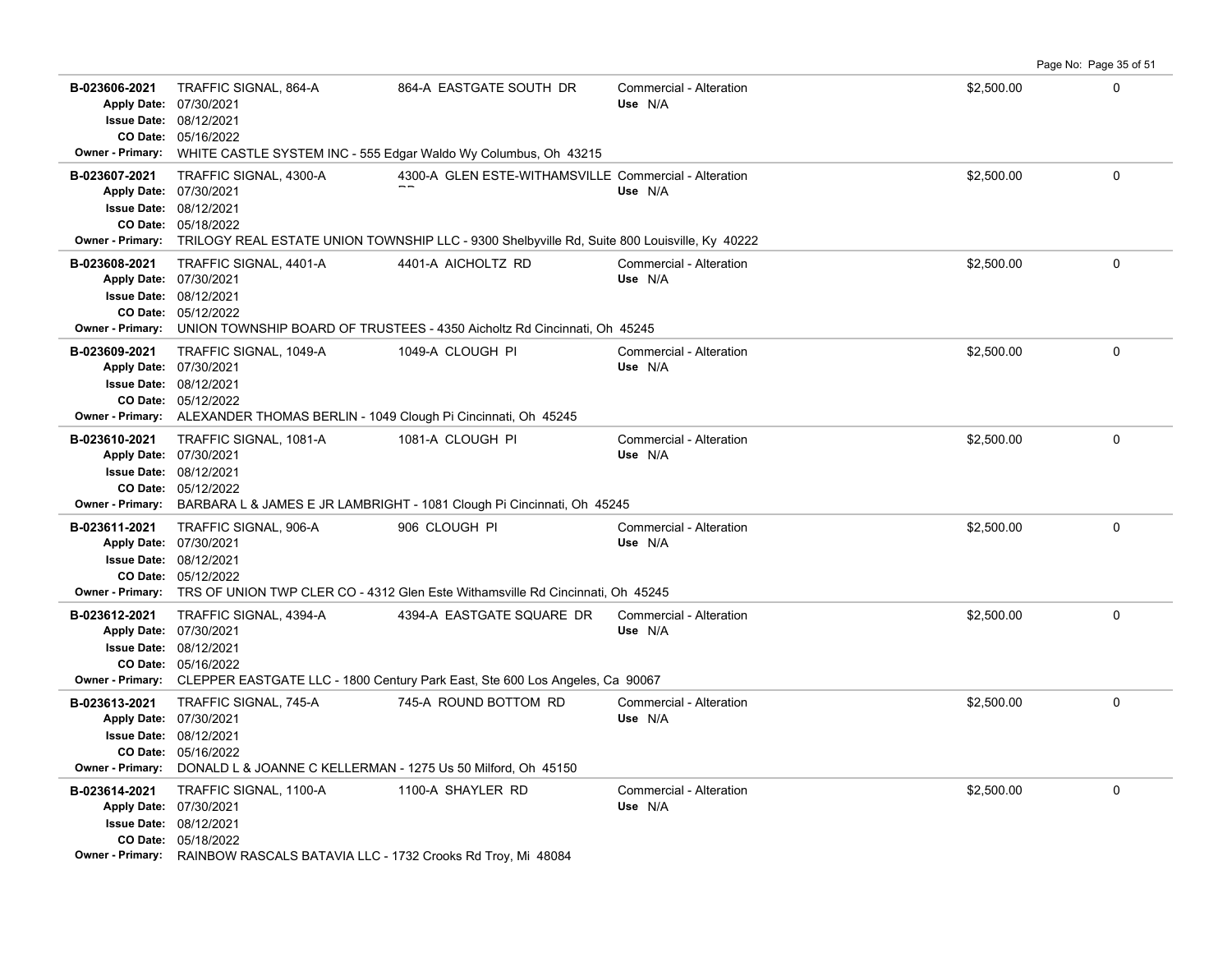**B-023615-2021** \$2,500.00 0 TRAFFIC SIGNAL, 3897-A 3897-A BACH BUXTON RD Commercial - Alteration 05/18/2022 **CO Date:** 08/12/2021 **Issue Date:** 07/30/2021 **Apply Date: Use** N/A **Owner - Primary:** DUSTIN WALLACE - 1201 Ferris Rd Amelia, Oh 45102 **B-023616-2021** \$2,500.00 0 TRAFFIC SIGNAL, 1208-A 1208-A CLOUGH PI Commercial - Alteration 05/12/2022 **CO Date:** 08/12/2021 **Issue Date:** 07/30/2021 **Apply Date: Use** N/A **Owner - Primary:** TIMOTHY S FRIEDMAN - 3663 Bristol Lake Dr Amelia, Oh 45102 **B-025601-2021** \$2,500.00 0 TRAFFIC SIGNAL, 4550 A 4550 EASTGATE BV Commercial - Alteration 05/13/2022 **CO Date:** 11/16/2021 **Issue Date:** 10/13/2021 **Apply Date: Use** N/A **Owner - Primary:** PARK NATIONAL BANK SOUTHWEST OHIO & NORTHERN KENTUCKY - Po Box 3500 Newark, Oh 43058 **B-029666-2022** 791 SR 125 ELECTRIC REPAIR 787 SR 125 Commercial - Alteration 61 Commercial - Alteration 51,000.00 05/09/2022 **CO Date:** 04/22/2022 **Issue Date:** 04/11/2022 **Apply Date: Use** N/A **Owner - Primary:** BURWINKEL RENTAL PROPERTIES LLC - 1390 Locust Lake Rd Amelia, Oh 45102 **F-017010-2020** HOLIDAY INN FA 4501 EASTGATE BV Fire Protection Systems - Fire Alarm \$6,500.00 \$6,500.00 0 05/28/2022 **CO Date:** 10/30/2020 **Issue Date:** 10/27/2020 **Apply Date: Use** N/A **Owner - Primary:** . .OHIO VALLEY HOSPITALITY LLC - 4565 Brookview Place Mason, Oh 45040 **R - Residential RCO Permit # Application Name Address Work Type / Class Declared Value Bldg Area B-016182-2020** \$0.00 0 FRONTAGE 4256 PINETREE LN Residential - Site Development 05/11/2022 **CO Date:** 09/24/2020 **Issue Date:** 09/23/2020 **Apply Date: Use** R - Residential RCO **Owner - Primary:** KEITH MICHAEL TETRAULT - 4256 Pinetree Ln Cincinnati, Oh 45245 B-016489-2020 VILLAS @ WATERFORD 3877 PORTRUSH WY Residential - Single Family Residence \$190,000.00 3,280 05/17/2022 **CO Date:** 10/08/2020 **Issue Date:** Apply Date: 10/07/2020 **Apply Date: Use** R - Residential RCO **Owner - Primary:** VILLAS AT WATERFORD GLEN LLC - Po Box 43121 Cincinnati, Oh 45243 **B-018191-2020** ELECTRIC UPGRADE 561 OLD ORCHARD DR Residential - Electric Service Upgrade \$1,000.00 \$1,000.00 12/21/2020 **Apply Date: Use** R - Residential RCO

Page No: Page 36 of 51

05/31/2022 **CO Date: Owner - Primary:** MICHAEL J SHEEHAN - 561 Old Orchard Dr Cincinnati, Oh 45255

12/21/2020 **Issue Date:**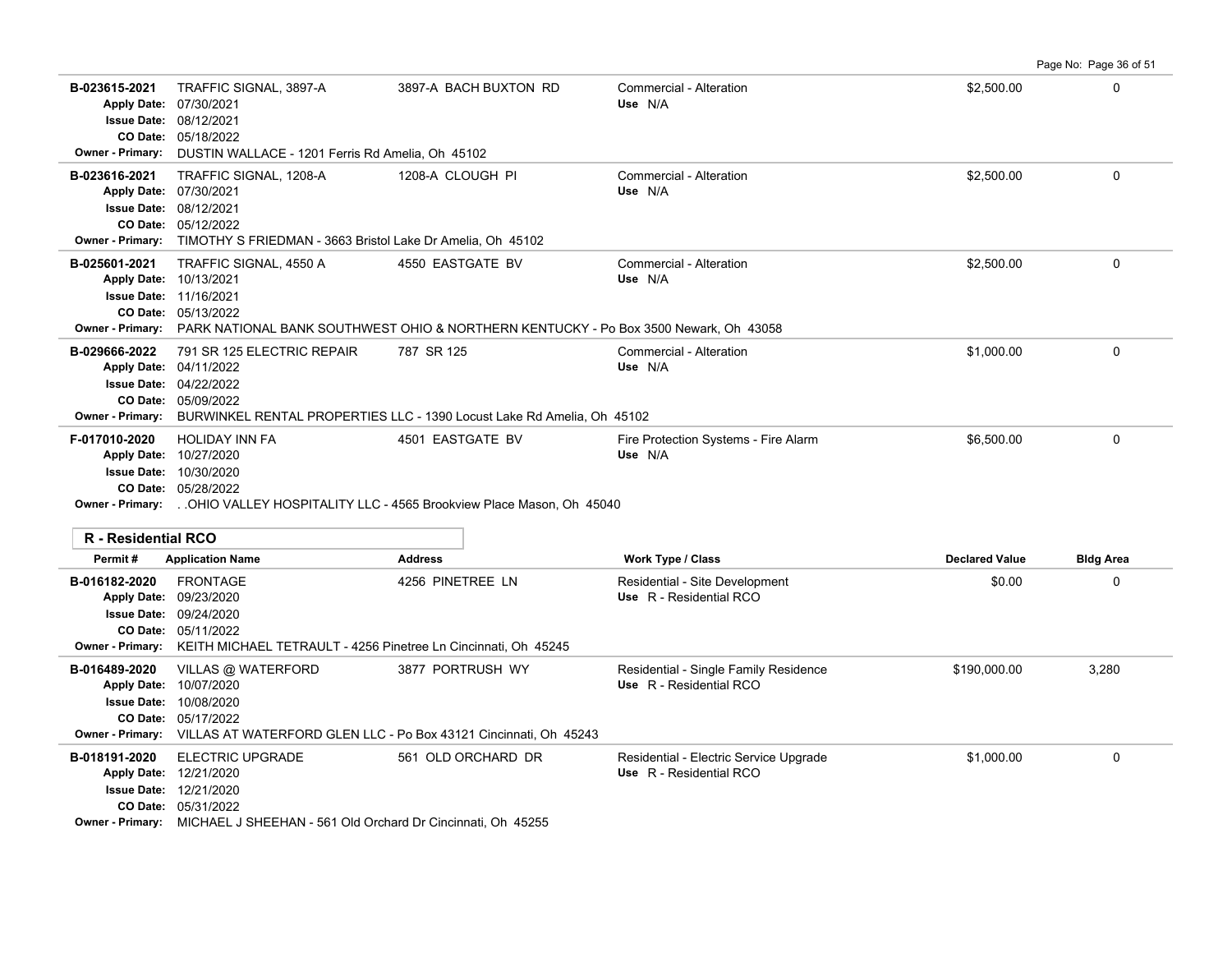|                                                                                                      |                                                                                                                                                                                                  |                                                                                                                        |                                                                  |              | Page No: Page 37 of 51 |
|------------------------------------------------------------------------------------------------------|--------------------------------------------------------------------------------------------------------------------------------------------------------------------------------------------------|------------------------------------------------------------------------------------------------------------------------|------------------------------------------------------------------|--------------|------------------------|
| B-018207-2020                                                                                        | VILLAS @ WATERFORD<br>Apply Date: 12/21/2020<br><b>Issue Date: 12/22/2020</b><br>CO Date: 05/17/2022<br><b>Owner - Primary:</b> VILLAS AT WATERFORD GLEN LLC - Po Box 43121 Cincinnati, Oh 45243 | 3879 PORTRUSH WY                                                                                                       | Residential - Single Family Residence<br>Use R - Residential RCO | \$109,000.00 | 3,100                  |
| B-021949-2021                                                                                        | <b>BROOKSTONE HOMES</b><br>Apply Date: 05/22/2021<br><b>Issue Date: 05/25/2021</b><br>CO Date: 05/03/2022                                                                                        | 5182 CENTER VIEW DR<br>Owner - Primary: ANDREW J ASHCRAFT & KAITLYN N GREEN - 5182 Center View Dr Milford, Oh 45150    | Residential - Single Family Residence<br>Use R - Residential RCO | \$250,000.00 | 3,577                  |
| B-023419-2021<br>Apply Date: 07/23/2021<br><b>Issue Date:</b><br>CO Date:<br><b>Owner - Primary:</b> | VILLAS @ WF BLD 18 UNIT A<br>10/18/2021<br>05/03/2022<br>VILLAS AT WATERFORD GLEN LLC - Po Box 43121 Cincinnati, Oh 45243                                                                        | 3876 PORTRUSH WY                                                                                                       | Commercial - Single Family Unit<br>Use R - Residential RCO       | \$0.00       | 2,010                  |
| B-023428-2021<br>Apply Date: 07/23/2021                                                              | VILLAS @ WF BLD 18 UNIT C<br><b>Issue Date: 10/18/2021</b><br>CO Date: 05/24/2022<br>Owner - Primary: VILLAS AT WATERFORD GLEN LLC - Po Box 43121 Cincinnati, Oh 45243                           | 3880 PORTRUSH WY                                                                                                       | Commercial - Single Family Unit<br>Use R - Residential RCO       | \$0.00       | 2,010                  |
| B-024274-2021<br><b>Apply Date:</b>                                                                  | POOL INGROUND<br>08/23/2021<br><b>Issue Date: 08/23/2021</b><br>CO Date: 05/24/2022                                                                                                              | 4992 SESAME ST<br>Owner - Primary: LAMBING STUART J & FAHRNBACH LAMBING WENDY - 4992 Sesame St Cincinnati, Oh 45244    | Residential - Alteration<br>Use R - Residential RCO              | \$50,000.00  | $\mathbf 0$            |
| B-024611-2021                                                                                        | MADDOX DEVELOPMENT<br>Apply Date: 09/09/2021<br><b>Issue Date: 09/13/2021</b><br>CO Date: 05/23/2022<br>Owner - Primary: DAVID & MINDY RIGG - 1251 Traction Rd Batavia, Oh 45103                 | 1251 TRACTION RD                                                                                                       | Residential - Single Family Residence<br>Use R - Residential RCO | \$175,000.00 | 3,428                  |
| B-025795-2021<br>Apply Date: 10/20/2021                                                              | ROOF PORCH<br><b>Issue Date: 10/22/2021</b><br>CO Date: 05/09/2022                                                                                                                               | 4565 ENGLISH CREEK DR<br>Owner - Primary: JAMES R JR & BONNIE J LINK - 4565 English Creek Dr Cincinnati, Oh 45245-1308 | Residential - Addition<br>Use R - Residential RCO                | \$18,000.00  | 208                    |
| B-026387-2021<br>Apply Date: 11/15/2021                                                              | <b>HVAC REPLACEMENT</b><br><b>Issue Date: 11/15/2021</b><br>CO Date: 05/12/2022                                                                                                                  | 558 MAPLEVALLEY CT<br>Owner - Primary: WESLEY M HANNIG & ALLISON N GREER - 558 Maple Valley Cincinnati, Oh 45245       | Residential - HVAC Replacement<br>Use R - Residential RCO        | \$12,000.00  | $\mathbf 0$            |
| B-026806-2021<br>Apply Date: 12/02/2021                                                              | <b>HVAC REPLACEMENT</b><br><b>Issue Date: 12/02/2021</b><br>CO Date: 05/27/2022                                                                                                                  | 1207 MEADOW KNOLL CT<br>Owner - Primary: ROBIN S & FISCHBACH APRIL B NORBECK - 1207 Meadow Knoll Ct Batavia, Oh 45103  | Residential - HVAC Replacement<br>Use R - Residential RCO        | \$13,567.00  | $\mathbf 0$            |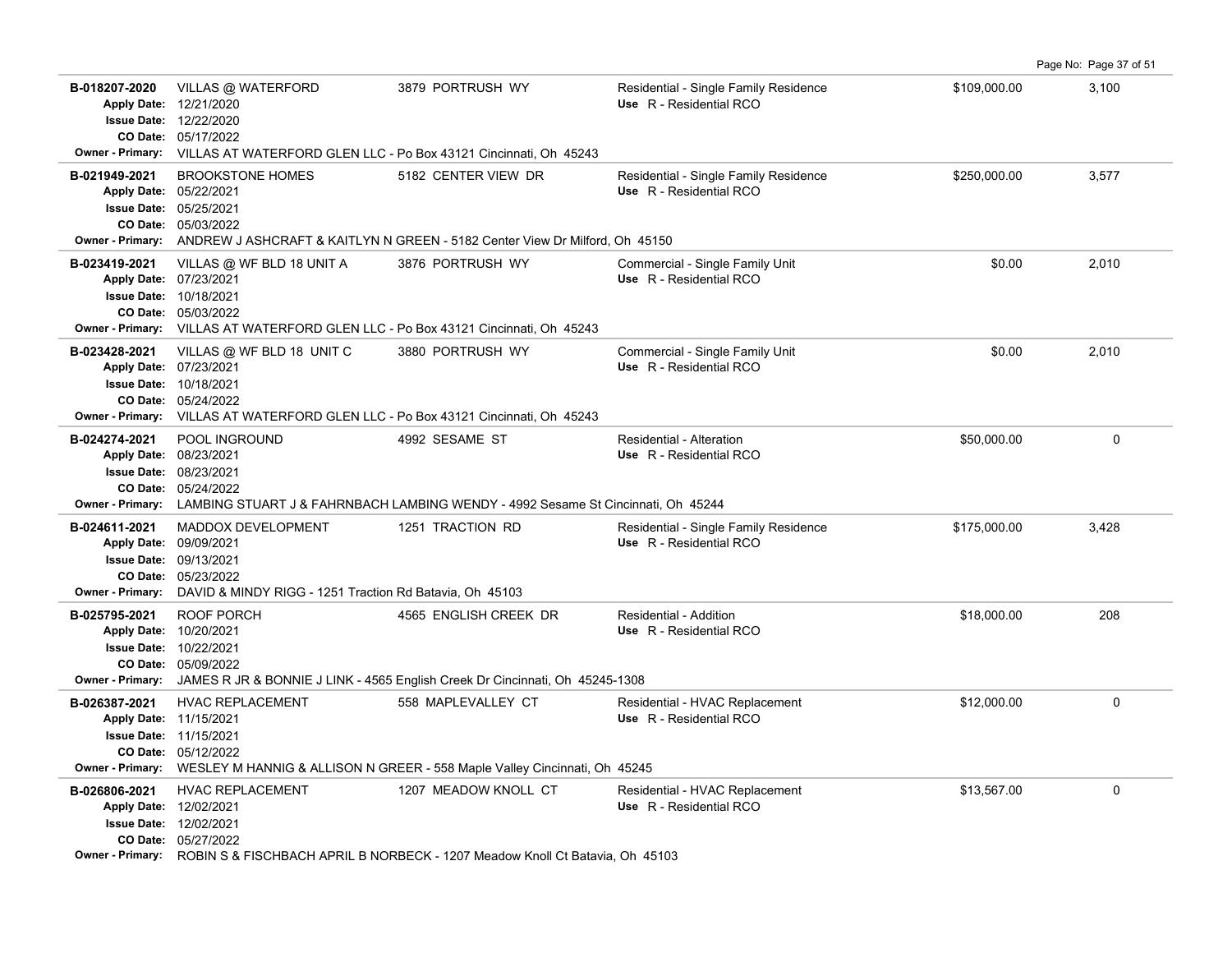**B-027610-2022** HVAC REPLACEMENT 904 MEADOW RIDGE DR Residential - HVAC Replacement \$10,000.00 \$10,000.00 0 05/17/2022 **CO Date:** 01/13/2022 **Issue Date:** Apply Date: 01/13/2022 **Apply Date: Use** R - Residential RCO **Owner - Primary:** ROBERT RIXEY - 904 Meadow Ridge Dr Cincinnati, Oh 45245 **B-028218-2022** \$14,800.00 0 SOLAR PANELS 4104 WOODMONT DR Residential - Solar Panels 05/26/2022 **CO Date:** 02/24/2022 **Issue Date:** 02/18/2022 **Apply Date: Use** R - Residential RCO **Owner - Primary:** DANIEL & SHALENA WILSON - 4104 Woodmont Dr Batavia, Oh 45103 **B-028984-2022** \$60,000.00 400 ROOF DECK, FP 5112 OAK BROOK DR Residential - Addition 05/31/2022 **CO Date:** 03/18/2022 **Issue Date:** 03/16/2022 **Apply Date: Use** R - Residential RCO **Owner - Primary:** LINDSEY BRIAN S & REBECCA H - 5112 Oak Brook Dr Cincinnati, Oh 45244 B-029230-2022 HVAC REPLACEMENT 4045 CRYSTAL CREEK DR Residential - HVAC Replacement \$5,376.00 \$5,376.00 05/02/2022 **CO Date:** 03/24/2022 **Issue Date:** 03/24/2022 **Apply Date: Use** R - Residential RCO **Owner - Primary:** THOMAS ALLBRIGHT & BRANDY HUNTER - 4045 Crystal Creek Dr Cincinnati, Oh 45245 **B-029416-2022** \$30,000.00 640 DECK 1034 WESTCHESTER WY Residential - Addition 05/16/2022 **CO Date:** 04/11/2022 **Issue Date:** Apply Date: 04/01/2022 **Apply Date: Use** R - Residential RCO **Owner - Primary:** KENNETH & MINDY JENKINS CO TRUSTEES - 1034 Westchester Way Cincinnati, Oh 45244 **B-029548-2022** \$7,000.00 0 HVAC REPLACEMENT 4706 GALAXY LN Residential - HVAC Replacement 05/02/2022 **CO Date:** 04/08/2022 **Issue Date:** Apply Date: 04/08/2022 **Apply Date: Use** R - Residential RCO **Owner - Primary:** MICHAEL J HUBER & ANNA M MULLEN - 4706 Galaxy Ln Cincinnati, Oh 45244 **B-029582-2022** \$0.00 0 GAS LINE NG PP 4467 DOGWOOD DR Residential - Alteration 05/06/2022 **CO Date:** 04/08/2022 **Issue Date:** Apply Date: 04/08/2022 **Apply Date: Use** R - Residential RCO **Owner - Primary:** CHARLES & MARTHA J ZORB - 4467 Dogwood Dr Batavia, Oh 45103 B-029616-2022 HVAC REPLACEMENT 4227 SILVER STREAK DR Residential - HVAC Replacement \$6,655.00 \$6,655.00 05/16/2022 **CO Date:** 04/11/2022 **Issue Date:** 04/11/2022 **Apply Date: Use** R - Residential RCO **Owner - Primary:** DAVID P & EMILY K COWLES - 4227 Silver Streak Dr Cincinnati, Oh 45245 **B-029626-2022** HVAC REPLACEMENT 3889 MARK CT Residential - HVAC Replacement \$8,000.00 \$8,000.00 0 05/10/2022 **CO Date:** 04/11/2022 **Issue Date:** Apply Date: 04/11/2022 **Apply Date: Use** R - Residential RCO

Page No: Page 38 of 51

**Owner - Primary:** PAUL D & MARY A ROLFES - 3889 Mark Ct Cincinnati, Oh 45255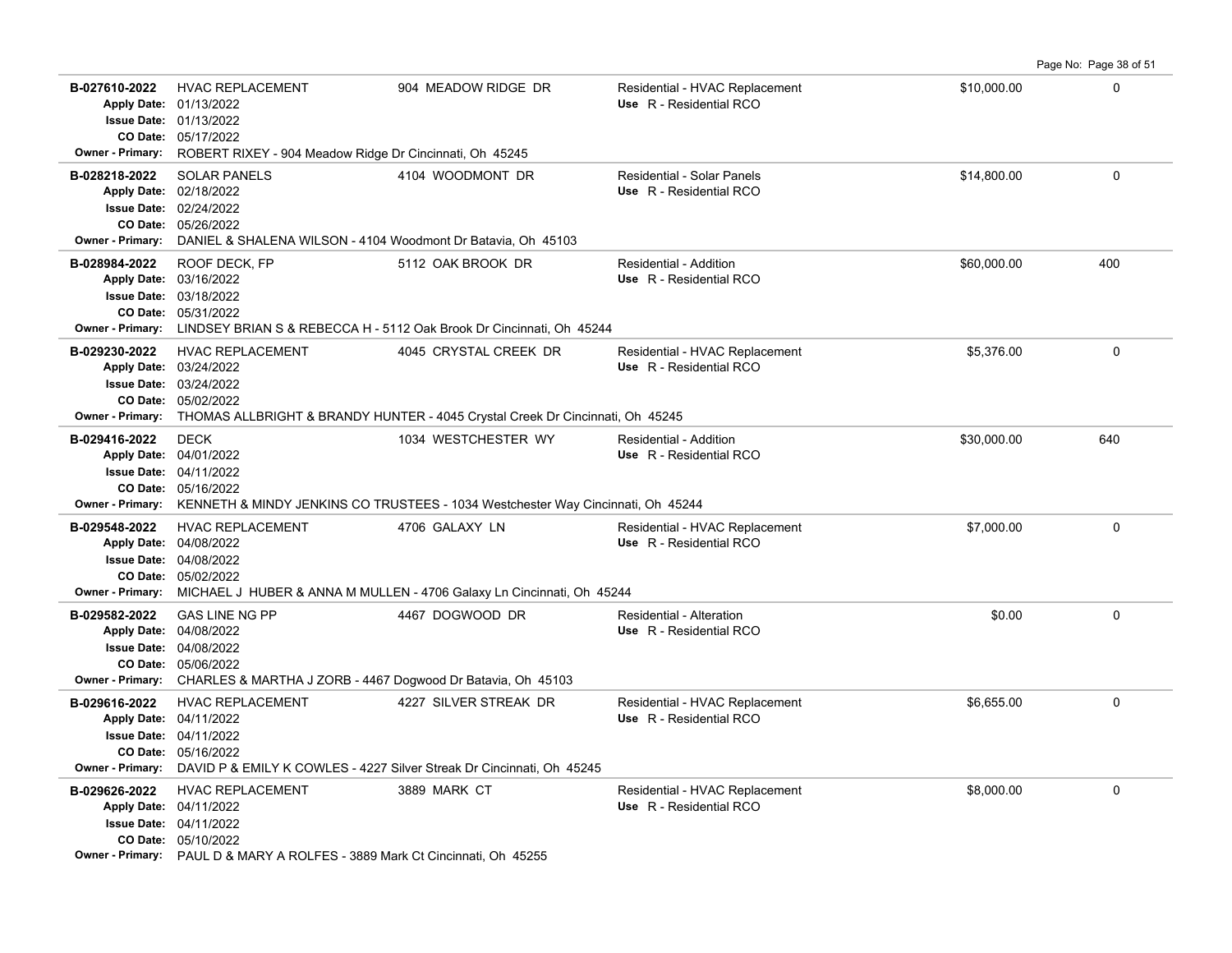|                                          |                                                                                                                                                                                              |                                                                                                       |                                                                   |             | Page No: Page 39 of 51 |
|------------------------------------------|----------------------------------------------------------------------------------------------------------------------------------------------------------------------------------------------|-------------------------------------------------------------------------------------------------------|-------------------------------------------------------------------|-------------|------------------------|
| B-029986-2022<br><b>Owner - Primary:</b> | <b>ELECTRIC UPGRADE</b><br>Apply Date: 04/18/2022<br>Issue Date: 04/18/2022<br>CO Date: 05/06/2022<br>CHARLES & ELINOR KELLER - 3915 Kerr Ave Cincinnati, Oh 45245                           | 3915 KERR AVE                                                                                         | Residential - Electric Service Upgrade<br>Use R - Residential RCO | \$4,795.00  | $\mathbf 0$            |
| B-029992-2022<br><b>Owner - Primary:</b> | HVAC REPLACEMENT<br>Apply Date: 04/18/2022<br><b>Issue Date: 04/18/2022</b><br>CO Date: 05/16/2022<br>MICHAEL O & LINDA L DUAN - 4568 Schoolhouse Rd Batavia, Oh 45103                       | 4568 SCHOOLHOUSE RD                                                                                   | Residential - HVAC Replacement<br>Use R - Residential RCO         | \$8,000.00  | $\Omega$               |
| B-030122-2022<br><b>Owner - Primary:</b> | <b>HVAC REPLACEMENT</b><br>Apply Date: 04/21/2022<br>Issue Date: 04/25/2022<br>CO Date: 05/09/2022<br>WILLIAM E & DIANA L ACKLAND - 665 Brandy Way Cincinnati, Oh 45244                      | 665 BRANDY WAY                                                                                        | Residential - HVAC Replacement<br>Use R - Residential RCO         | \$10,850.00 | 0                      |
| B-030123-2022<br><b>Owner - Primary:</b> | <b>HVAC REPLACEMENT</b><br>Apply Date: 04/21/2022<br>Issue Date: 04/22/2022<br>CO Date: 05/09/2022<br>MARY PATRICIA LITCHHOLT - 4143 Woodsly Dr Batavia, Oh 45103                            | 4143 WOODSLY DR                                                                                       | Residential - HVAC Replacement<br>Use R - Residential RCO         | \$3,699.00  | 0                      |
| B-030207-2022<br><b>Owner - Primary:</b> | <b>HVAC REPLACEMENT</b><br>Apply Date: 04/22/2022<br><b>Issue Date: 04/22/2022</b><br>CO Date: 05/10/2022<br>KIERSTON & CURTIS G SPARKS - 901 Meadow Ridge Dr Cincinnati, Oh 45245           | 901 MEADOW RIDGE DR                                                                                   | Residential - HVAC Replacement<br>Use R - Residential RCO         | \$11.461.00 | $\Omega$               |
| B-030225-2022<br><b>Owner - Primary:</b> | <b>ELECTRIC UPGRADE</b><br>Apply Date: 04/22/2022<br><b>Issue Date: 04/22/2022</b><br>CO Date: 05/10/2022                                                                                    | 901 MEADOW RIDGE DR<br>KIERSTON & CURTIS G SPARKS - 901 Meadow Ridge Dr Cincinnati, Oh 45245          | Residential - Electric Service Upgrade<br>Use R - Residential RCO | \$2,959.00  | 0                      |
| B-030240-2022<br><b>Owner - Primary:</b> | <b>EV CAR CHARGER</b><br>Apply Date: 04/22/2022<br>Issue Date: 04/22/2022<br>CO Date: 05/09/2022                                                                                             | 4565 ENGLISH CREEK DR<br>JAMES R JR & BONNIE J LINK - 4565 English Creek Dr Cincinnati, Oh 45245-1308 | Residential - Alteration<br>Use R - Residential RCO               | \$600.00    | $\Omega$               |
| B-030311-2022<br><b>Owner - Primary:</b> | HVAC REPLACEMENT<br>Apply Date: 04/25/2022<br><b>Issue Date: 04/27/2022</b><br>CO Date: 05/05/2022<br>ROBERT & JOAN EISEN - 4639 Laurel View Dr Cincinnati, Oh 45244                         | 4639 LAUREL VIEW DR                                                                                   | Residential - HVAC Replacement<br>Use R - Residential RCO         | \$3.599.00  | $\Omega$               |
| B-030312-2022                            | <b>HVAC REPLACEMENT</b><br>Apply Date: 04/25/2022<br><b>Issue Date: 04/25/2022</b><br>CO Date: 05/18/2022<br>Owner - Primary: DEBORAH & JONATHAN KRAUS - 802 Picket Way Cincinnati, Oh 45245 | 802 PICKET WAY                                                                                        | Residential - HVAC Replacement<br>Use R - Residential RCO         | \$6,536.00  | 0                      |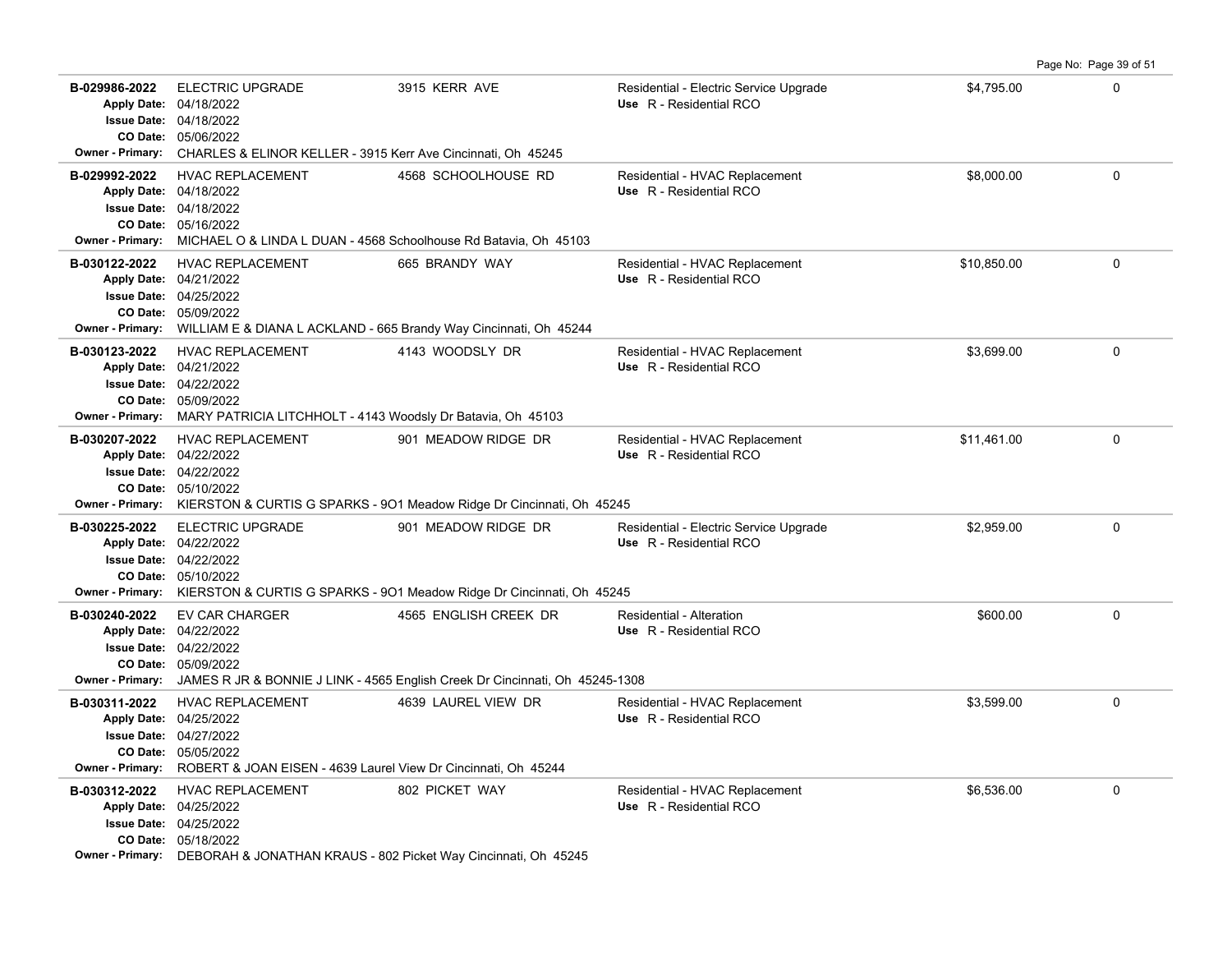**B-030365-2022** \$7,485.10 0 05/05/2022 **CO Date:** 04/25/2022 **Issue Date:** Apply Date: 04/25/2022 ELECTRIC REPAIR 4794 KLATTE RD Residential - Alteration **Apply Date: Use** R - Residential RCO **Owner - Primary:** DAVID & DARLENE BUTLER - 4794 Klatte Rd Cincinnati, Oh 45244 **B-030443-2022** GAS LINE NG PP 3821 BACH BUXTON RD Residential - Alteration \$1,500.00 \$1,500.00 0 05/04/2022 **CO Date:** 04/26/2022 **Issue Date:** 04/26/2022 **Apply Date: Use** R - Residential RCO **Owner - Primary:** LAWRENCE BACH - 3821 Bach Buxton Rd Amelia, Oh 45102 **B-030605-2022** \$11,000.00 0 HVAC REPLACEMENT 4566 SCHOOLHOUSE RD Residential - HVAC Replacement 05/11/2022 **CO Date:** 04/28/2022 **Issue Date:** 04/28/2022 **Apply Date: Use** R - Residential RCO **Owner - Primary:** MARY RUTLEDGE - 4566 Schoolhouse Rd Batavia, Oh 45103 B-030709-2022 HVAC REPLACEMENT 4007 HAMBLEN DR Residential - HVAC Replacement \$10,000.00 \$10,000.00 0 05/23/2022 **CO Date:** 04/29/2022 **Issue Date:** Apply Date: 04/29/2022 **Apply Date: Use** R - Residential RCO **Owner - Primary:** HANNA MEIBERS & TRACE TAYLOR - 4007 Hamblen Dr Cincinnati, Oh 45255 **B-030815-2022** ELECTRIC UPGRADE 5007 FORESTWOOD CT Residential - Electric Service Upgrade \$4,000.00 \$4,000.00 0 05/06/2022 **CO Date:** 05/02/2022 **Issue Date:** Apply Date: 05/02/2022 **Apply Date: Use** R - Residential RCO **Owner - Primary:** JEFFREY D & KATHERINE D BROWN - 5007 Forestwood Ct Cincinnati, Oh 45244 **B-030848-2022** ELECTRIC REPAIR 4578 CLERMONT LN Residential - Electric Service Upgrade \$3,000.00 \$3,000.00 0 05/06/2022 **CO Date:** 05/02/2022 **Issue Date:** Apply Date: 05/02/2022 **Apply Date: Use** R - Residential RCO **Owner - Primary:** ERIC A & DONNA M LOUIS - 4578 Clermont Ln Batavia, Oh 45103 B-030888-2022 HVAC REPLACEMENT 1208 WOODCHASE TRL Residential - HVAC Replacement \$6,675.00 \$6,675.00 05/16/2022 **CO Date:** 05/03/2022 **Issue Date:** Apply Date: 05/03/2022 **Apply Date: Use** R - Residential RCO **Owner - Primary:** STEVEN R & ELISA A LAMMRISH - 1208 Woodchase Trl Batavia, Oh 45103 **B-031009-2022** HVAC REPLACEMENT 4589 BLAINFIELD CT Residential - HVAC Replacement \$3,999.00 \$3,999.00 05/20/2022 **CO Date:** 05/07/2022 **Issue Date:** 05/04/2022 **Apply Date: Use** R - Residential RCO **Owner - Primary:** JAMES VOILES & JANET HELTON - 4589 Blainfield Ct Batavia, Oh 45103 **B-031010-2022** \$1,000.00 0 EASTGATE MALL ROOF RPLCEMNT 4601 EASTGATE BLVD Commercial - Roof Replacement 05/06/2022 **CO Date:** 05/05/2022 **Issue Date:** Apply Date: 05/04/2022 **Apply Date: Use** R - Residential RCO

Page No: Page 40 of 51

**Owner - Primary:** EASTGATE MALL CMBS LLC - 2030 Hamilton Blvd, Suite 500 Chattanooga, Tn 37421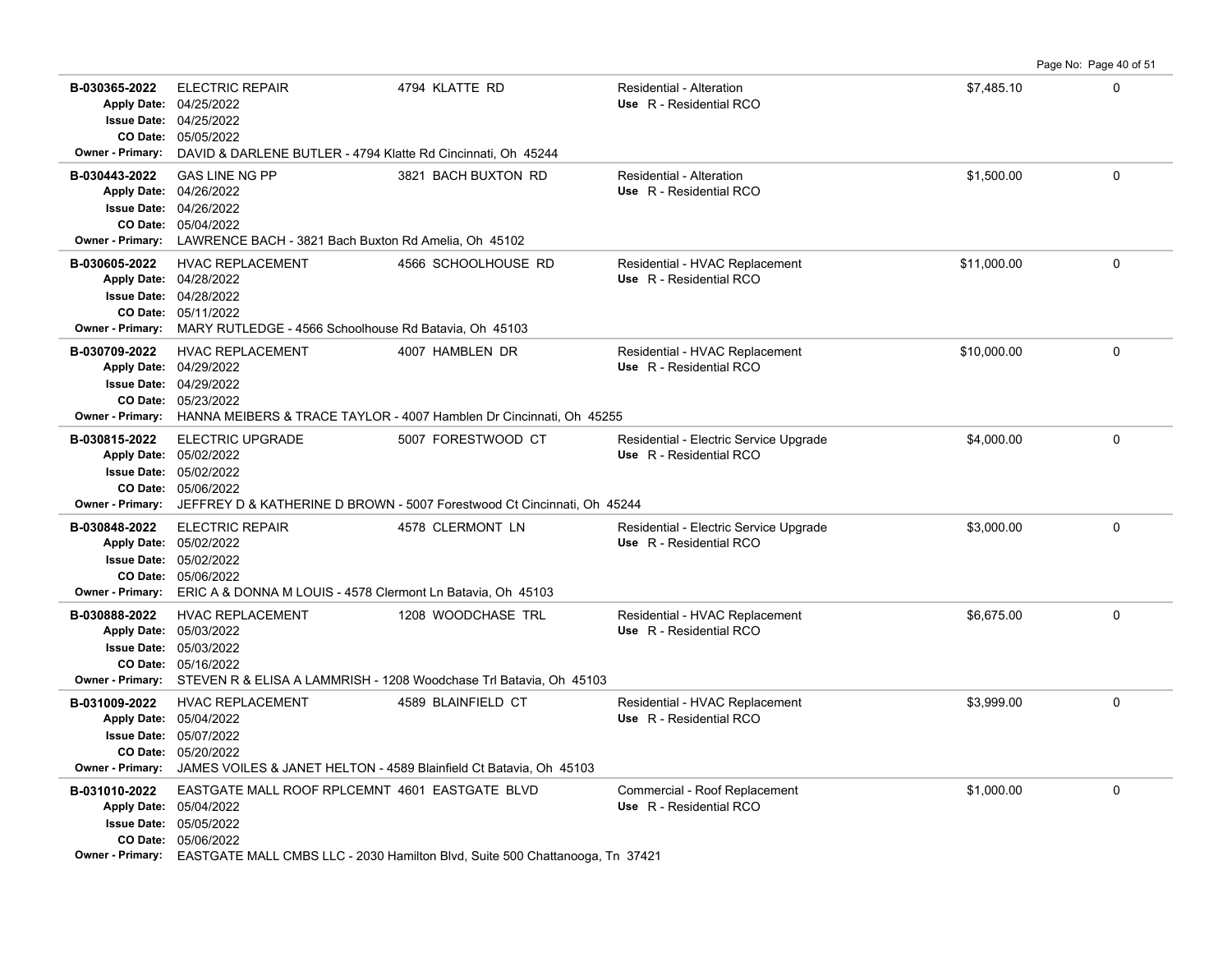| B-031056-2022<br><b>Owner - Primary:</b> | <b>HVAC REPLACEMENT</b><br>Apply Date: 05/05/2022<br><b>Issue Date: 05/05/2022</b><br>CO Date: 05/20/2022<br>WAYNE B HAYNES, TRS 559 Andres Ln Cincinnati, Oh 45244      | 559 ANDRES LN                                                                                                              | Residential - HVAC Replacement<br>Use R - Residential RCO         | \$10,000.00 | $\Omega$    |
|------------------------------------------|--------------------------------------------------------------------------------------------------------------------------------------------------------------------------|----------------------------------------------------------------------------------------------------------------------------|-------------------------------------------------------------------|-------------|-------------|
| B-031064-2022<br><b>Owner - Primary:</b> | <b>ELECTRIC REPAIR</b><br>Apply Date: 05/05/2022<br>Issue Date: 05/05/2022<br>CO Date: 05/26/2022<br>DEREK GILBERT - 517 Harrison Ln Cincinnati, Oh 45244                | 517 HARRISON LN                                                                                                            | Residential - Electric Service Upgrade<br>Use R - Residential RCO | \$2,000.00  | $\Omega$    |
| B-031184-2022                            | <b>HVAC REPLACEMENT</b><br>Apply Date: 05/09/2022<br><b>Issue Date: 05/09/2022</b><br>CO Date: 05/23/2022                                                                | 737 FOX CREEK LN<br>Owner - Primary: JAMES L & CONNIE L MICHAELIS - 737 Fox Creek Ln Cincinnati, Oh 45245                  | Residential - HVAC Replacement<br>Use R - Residential RCO         | \$22.765.00 | $\mathbf 0$ |
| B-031430-2022<br><b>Owner - Primary:</b> | <b>HVAC REPLACEMENT</b><br>Apply Date: 05/11/2022<br><b>Issue Date: 05/11/2022</b><br>CO Date: 05/24/2022<br>DEREK W & DONNA L HART - 1297 Mcguffey Ln Batavia, Oh 45103 | 1297 MCGUFFEY LN                                                                                                           | Residential - HVAC Replacement<br>Use R - Residential RCO         | \$9,800.00  | $\Omega$    |
| B-031453-2022                            | TIMBER TRLS ELEC APT 100<br>Apply Date: 05/12/2022<br><b>Issue Date: 05/20/2022</b><br>CO Date: 05/25/2022                                                               | 200 SOUTHERN TRCE<br>Owner - Primary: TIMBER TRAILS APARTMENTS LLC - 1360 E 9Th St, Ste 300 - Tax Dept Cleveland, Oh 44114 | Commercial - Alteration<br>Use R - Residential RCO                | \$1,075.00  | $\Omega$    |
| B-031454-2022                            | TIMBER TRLS ELEC APT 101<br>Apply Date: 05/12/2022<br><b>Issue Date: 05/20/2022</b><br>CO Date: 05/25/2022                                                               | 200 SOUTHERN TRCE<br>Owner - Primary: TIMBER TRAILS APARTMENTS LLC - 1360 E 9Th St, Ste 300 - Tax Dept Cleveland, Oh 44114 | Commercial - Alteration<br>Use R - Residential RCO                | \$1.075.00  | $\mathbf 0$ |
| B-031455-2022                            | TIMBER TRLS ELEC APT 102<br>Apply Date: 05/12/2022<br><b>Issue Date: 05/20/2022</b><br>CO Date: 05/25/2022                                                               | 200 SOUTHERN TRCE<br>Owner - Primary: TIMBER TRAILS APARTMENTS LLC - 1360 E 9Th St, Ste 300 - Tax Dept Cleveland, Oh 44114 | Commercial - Alteration<br>Use R - Residential RCO                | \$1,075.00  | 0           |
| B-031456-2022                            | TIMBER TRLS ELEC APT 103<br>Apply Date: 05/12/2022<br><b>Issue Date: 05/20/2022</b><br>CO Date: 05/25/2022                                                               | 200 SOUTHERN TRCE<br>Owner - Primary: TIMBER TRAILS APARTMENTS LLC - 1360 E 9Th St, Ste 300 - Tax Dept Cleveland, Oh 44114 | Commercial - Alteration<br>Use R - Residential RCO                | \$1,075.00  | $\mathbf 0$ |
| B-031457-2022                            | TIMBER TRLS ELEC APT 104<br>Apply Date: 05/12/2022<br><b>Issue Date: 05/20/2022</b><br>CO Date: 05/25/2022                                                               | 200 SOUTHERN TRCE<br>Owner - Primary: TIMBER TRAILS APARTMENTS LLC - 1360 E 9Th St, Ste 300 - Tax Dept Cleveland, Oh 44114 | Commercial - Alteration<br>Use R - Residential RCO                | \$1,075.00  | $\Omega$    |

Page No: Page 41 of 51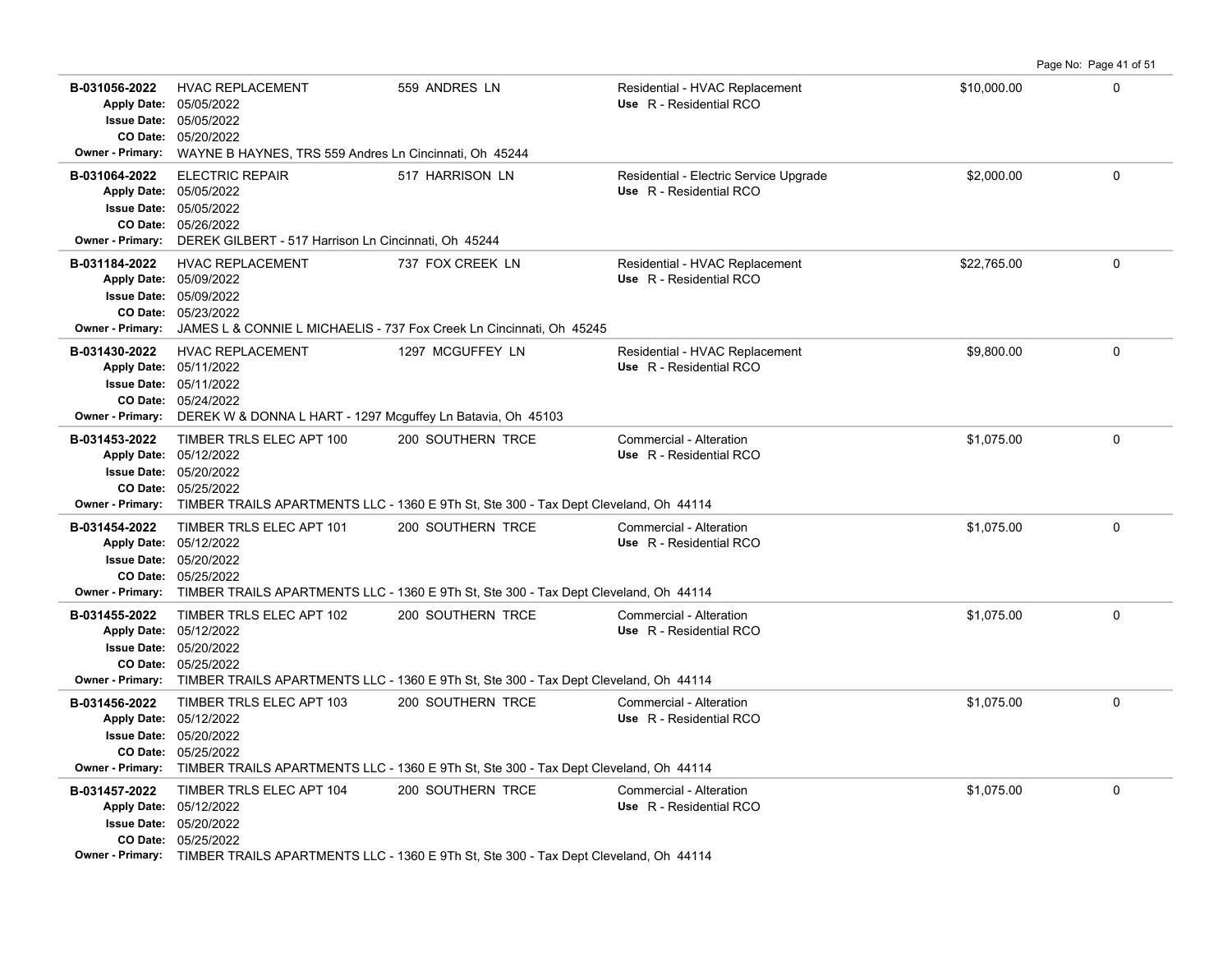|               |                                                                                                                                                                                                                            |                   |                                                    |            | Page No: Page 42 of 51 |
|---------------|----------------------------------------------------------------------------------------------------------------------------------------------------------------------------------------------------------------------------|-------------------|----------------------------------------------------|------------|------------------------|
| B-031458-2022 | TIMBER TRLS ELEC APT 105<br>Apply Date: 05/12/2022<br><b>Issue Date: 05/20/2022</b><br>CO Date: 05/25/2022                                                                                                                 | 200 SOUTHERN TRCE | Commercial - Alteration<br>Use R - Residential RCO | \$1,075.00 | $\Omega$               |
|               | <b>Owner - Primary:</b> TIMBER TRAILS APARTMENTS LLC - 1360 E 9Th St, Ste 300 - Tax Dept Cleveland, Oh 44114                                                                                                               |                   |                                                    |            |                        |
| B-031459-2022 | TIMBER TRLS ELEC APT 106<br>Apply Date: 05/12/2022<br><b>Issue Date: 05/20/2022</b><br>CO Date: 05/25/2022<br>Owner - Primary: TIMBER TRAILS APARTMENTS LLC - 1360 E 9Th St, Ste 300 - Tax Dept Cleveland, Oh 44114        | 200 SOUTHERN TRCE | Commercial - Alteration<br>Use R - Residential RCO | \$1.075.00 | $\Omega$               |
| B-031460-2022 | TIMBER TRLS ELEC APT 107<br>Apply Date: 05/12/2022<br>Issue Date: 05/20/2022<br>CO Date: 05/25/2022<br>Owner - Primary: TIMBER TRAILS APARTMENTS LLC - 1360 E 9Th St, Ste 300 - Tax Dept Cleveland, Oh 44114               | 200 SOUTHERN TRCE | Commercial - Alteration<br>Use R - Residential RCO | \$1,075.00 | 0                      |
| B-031461-2022 | TIMBER TRLS ELEC APT 112<br>Apply Date: 05/12/2022<br><b>Issue Date: 05/20/2022</b><br>CO Date: 05/25/2022<br>Owner - Primary: TIMBER TRAILS APARTMENTS LLC - 1360 E 9Th St, Ste 300 - Tax Dept Cleveland, Oh 44114        | 200 SOUTHERN TRCE | Commercial - Alteration<br>Use R - Residential RCO | \$1,075.00 | 0                      |
| B-031462-2022 | TIMBER TRLS ELEC APT 113<br>Apply Date: 05/12/2022<br><b>Issue Date: 05/20/2022</b><br>CO Date: 05/25/2022<br><b>Owner - Primary:</b> TIMBER TRAILS APARTMENTS LLC - 1360 E 9Th St, Ste 300 - Tax Dept Cleveland, Oh 44114 | 200 SOUTHERN TRCE | Commercial - Alteration<br>Use R - Residential RCO | \$1,075.00 | $\mathbf 0$            |
| B-031463-2022 | TIMBER TRLS ELEC APT 118<br>Apply Date: 05/12/2022<br>Issue Date: 05/20/2022<br>CO Date: 05/25/2022<br>Owner - Primary: TIMBER TRAILS APARTMENTS LLC - 1360 E 9Th St, Ste 300 - Tax Dept Cleveland, Oh 44114               | 200 SOUTHERN TRCE | Commercial - Alteration<br>Use R - Residential RCO | \$1,075.00 | 0                      |
| B-031464-2022 | TIMBER TRLS ELEC APT 120<br>Apply Date: 05/12/2022<br><b>Issue Date: 05/20/2022</b><br>CO Date: 05/25/2022<br>Owner - Primary: TIMBER TRAILS APARTMENTS LLC - 1360 E 9Th St, Ste 300 - Tax Dept Cleveland, Oh 44114        | 200 SOUTHERN TRCE | Commercial - Alteration<br>Use R - Residential RCO | \$1,075.00 | 0                      |
| B-031465-2022 | TIMBER TRLS ELEC APT 121<br>Apply Date: 05/12/2022<br>Issue Date: 05/20/2022<br>CO Date: 05/25/2022<br>Owner - Primary: TIMBER TRAILS APARTMENTS LLC - 1360 E 9Th St, Ste 300 - Tax Dept Cleveland, Oh 44114               | 200 SOUTHERN TRCE | Commercial - Alteration<br>Use R - Residential RCO | \$1,075.00 | 0                      |
| B-031466-2022 | TIMBER TRLS ELEC APT 122<br>Apply Date: 05/12/2022<br>Issue Date: 05/20/2022<br>CO Date: 05/25/2022<br>Owner - Primary: TIMBER TRAILS APARTMENTS LLC - 1360 E 9Th St, Ste 300 - Tax Dept Cleveland, Oh 44114               | 200 SOUTHERN TRCE | Commercial - Alteration<br>Use R - Residential RCO | \$1,075.00 | 0                      |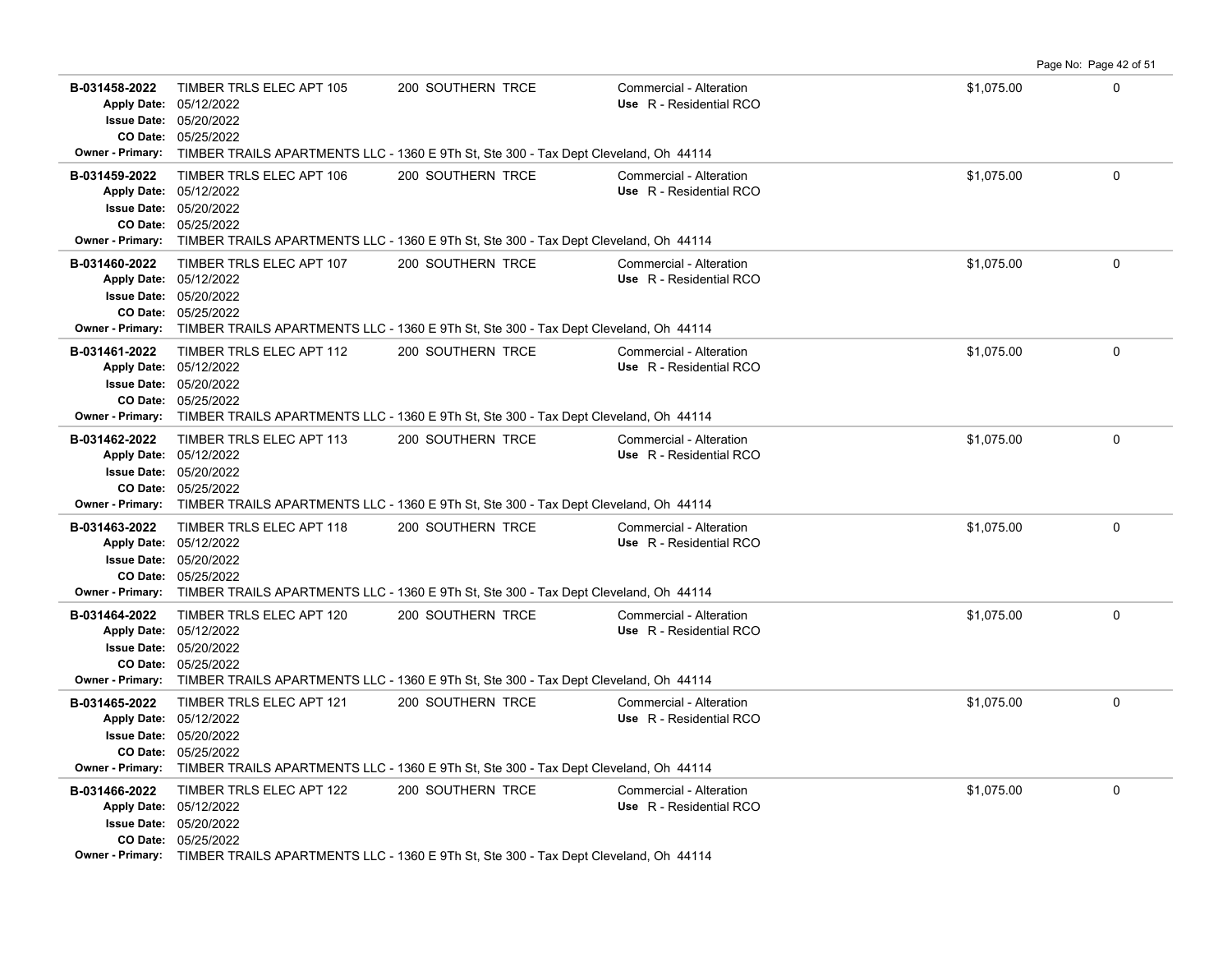|                                                      |                                                                                                                                                                                                                            |                                                                                      |                                                    |            | Page No: Page 43 of 51 |
|------------------------------------------------------|----------------------------------------------------------------------------------------------------------------------------------------------------------------------------------------------------------------------------|--------------------------------------------------------------------------------------|----------------------------------------------------|------------|------------------------|
| B-031467-2022<br><b>Owner - Primary:</b>             | TIMBER TRLS ELEC APT 123<br>Apply Date: 05/12/2022<br><b>Issue Date: 05/20/2022</b><br>CO Date: 05/25/2022                                                                                                                 | 200 SOUTHERN TRCE                                                                    | Commercial - Alteration<br>Use R - Residential RCO | \$1,075.00 | $\Omega$               |
|                                                      |                                                                                                                                                                                                                            | TIMBER TRAILS APARTMENTS LLC - 1360 E 9Th St, Ste 300 - Tax Dept Cleveland, Oh 44114 |                                                    |            |                        |
| B-031468-2022                                        | TIMBER TRLS ELEC APT 124<br>Apply Date: 05/12/2022<br><b>Issue Date: 05/20/2022</b><br>CO Date: 05/25/2022<br>Owner - Primary: TIMBER TRAILS APARTMENTS LLC - 1360 E 9Th St, Ste 300 - Tax Dept Cleveland, Oh 44114        | 200 SOUTHERN TRCE                                                                    | Commercial - Alteration<br>Use R - Residential RCO | \$1,075.00 | $\Omega$               |
| B-031469-2022<br>CO Date:<br><b>Owner - Primary:</b> | TIMBER TRLS ELEC APT 125<br>Apply Date: 05/12/2022<br><b>Issue Date: 05/20/2022</b><br>05/25/2022<br>TIMBER TRAILS APARTMENTS LLC - 1360 E 9Th St, Ste 300 - Tax Dept Cleveland, Oh 44114                                  | 200 SOUTHERN TRCE                                                                    | Commercial - Alteration<br>Use R - Residential RCO | \$1,075.00 | $\Omega$               |
| B-031470-2022<br>Owner - Primary:                    | TIMBER TRLS ELEC APT 126<br>Apply Date: 05/12/2022<br><b>Issue Date: 05/20/2022</b><br>CO Date: 05/25/2022<br>TIMBER TRAILS APARTMENTS LLC - 1360 E 9Th St, Ste 300 - Tax Dept Cleveland, Oh 44114                         | 200 SOUTHERN TRCE                                                                    | Commercial - Alteration<br>Use R - Residential RCO | \$1,075.00 | 0                      |
| B-031471-2022                                        | TIMBER TRLS ELEC APT 127<br>Apply Date: 05/12/2022<br><b>Issue Date: 05/20/2022</b><br>CO Date: 05/25/2022<br><b>Owner - Primary:</b> TIMBER TRAILS APARTMENTS LLC - 1360 E 9Th St, Ste 300 - Tax Dept Cleveland, Oh 44114 | 200 SOUTHERN TRCE                                                                    | Commercial - Alteration<br>Use R - Residential RCO | \$1,075.00 | $\mathbf 0$            |
| B-031473-2022                                        | TIMBER TRLS ELEC APT 138<br>Apply Date: 05/12/2022<br><b>Issue Date: 05/20/2022</b><br>CO Date: 05/25/2022<br>Owner - Primary: TIMBER TRAILS APARTMENTS LLC - 1360 E 9Th St, Ste 300 - Tax Dept Cleveland, Oh 44114        | 200 SOUTHERN TRCE                                                                    | Commercial - Alteration<br>Use R - Residential RCO | \$1,075.00 | $\mathbf 0$            |
| B-031474-2022<br><b>Owner - Primary:</b>             | TIMBER TRLS ELEC APT 144<br>Apply Date: 05/12/2022<br><b>Issue Date: 05/20/2022</b><br>CO Date: 05/25/2022<br>TIMBER TRAILS APARTMENTS LLC - 1360 E 9Th St, Ste 300 - Tax Dept Cleveland, Oh 44114                         | 200 SOUTHERN TRCE                                                                    | Commercial - Alteration<br>Use R - Residential RCO | \$1,075.00 | $\mathbf 0$            |
| B-031475-2022                                        | TIMBER TRLS ELEC APT 145<br>Apply Date: 05/12/2022<br><b>Issue Date: 05/20/2022</b><br>CO Date: 05/25/2022<br>Owner - Primary: TIMBER TRAILS APARTMENTS LLC - 1360 E 9Th St, Ste 300 - Tax Dept Cleveland, Oh 44114        | 200 SOUTHERN TRCE                                                                    | Commercial - Alteration<br>Use R - Residential RCO | \$1,075.00 | 0                      |
| B-031476-2022                                        | TIMBER TRLS ELEC APT 154<br>Apply Date: 05/12/2022<br>Issue Date: 05/20/2022<br>CO Date: 05/25/2022<br>Owner - Primary: TIMBER TRAILS APARTMENTS LLC - 1360 E 9Th St, Ste 300 - Tax Dept Cleveland, Oh 44114               | 200 SOUTHERN TRCE                                                                    | Commercial - Alteration<br>Use R - Residential RCO | \$1,075.00 | 0                      |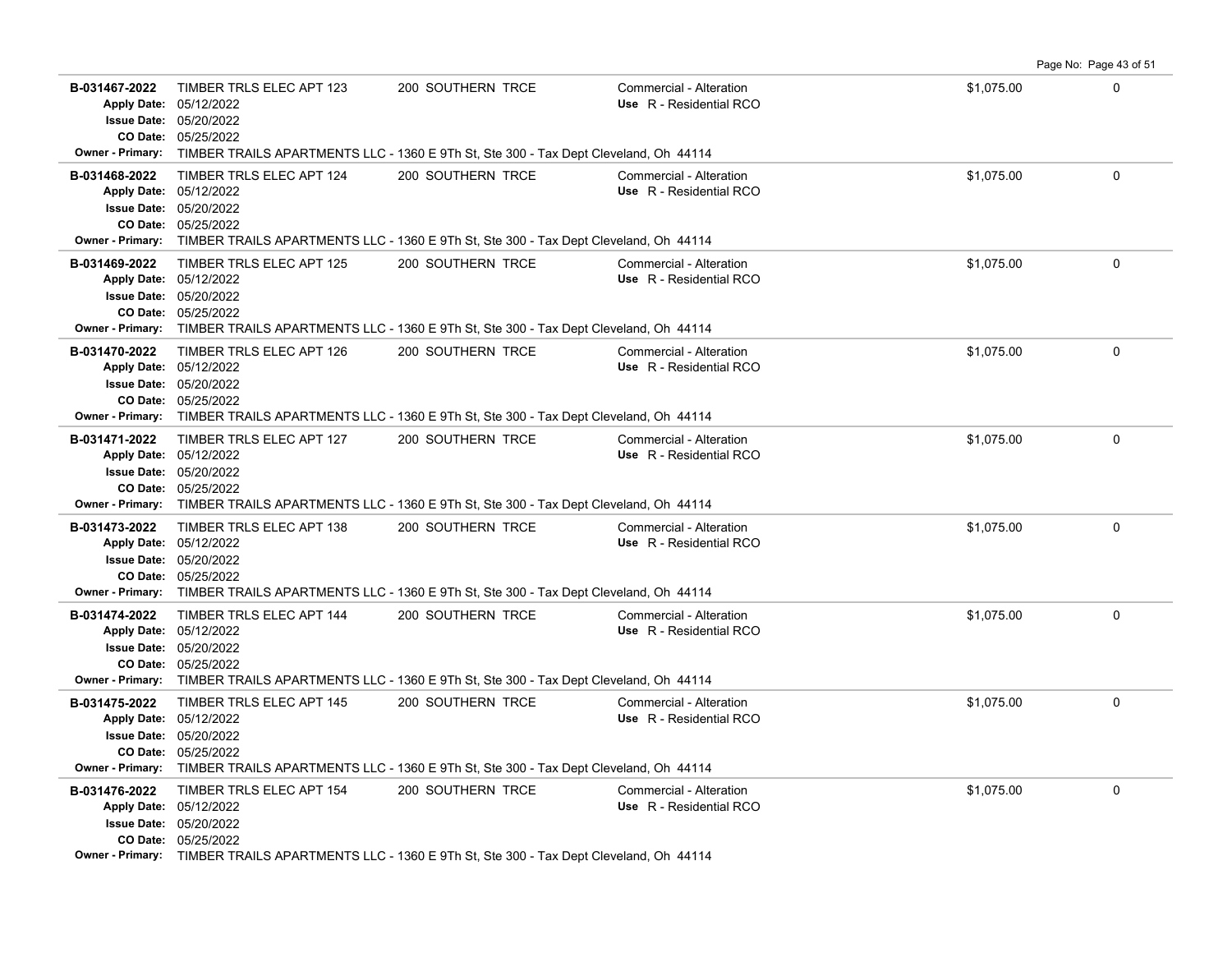|                                         |                                                                                                                                                                                                                                 |                   |                                                                                         |                       | Page No: Page 44 of 51 |
|-----------------------------------------|---------------------------------------------------------------------------------------------------------------------------------------------------------------------------------------------------------------------------------|-------------------|-----------------------------------------------------------------------------------------|-----------------------|------------------------|
| B-031477-2022<br>Owner - Primary:       | TIMBER TRLS ELEC APT 155<br>Apply Date: 05/12/2022<br>Issue Date: 05/20/2022<br>CO Date: 05/25/2022<br>TIMBER TRAILS APARTMENTS LLC - 1360 E 9Th St, Ste 300 - Tax Dept Cleveland, Oh 44114                                     | 200 SOUTHERN TRCE | Commercial - Alteration<br>Use R - Residential RCO                                      | \$1,075.00            | $\mathbf 0$            |
| B-031478-2022                           | TIMBER TRLS ELEC APT 156<br>Apply Date: 05/12/2022<br><b>Issue Date: 05/20/2022</b><br>CO Date: 05/25/2022<br>Owner - Primary: TIMBER TRAILS APARTMENTS LLC - 1360 E 9Th St, Ste 300 - Tax Dept Cleveland, Oh 44114             | 200 SOUTHERN TRCE | Commercial - Alteration<br>Use R - Residential RCO                                      | \$1,075.00            | $\mathbf 0$            |
| B-031479-2022                           | TIMBER TRLS ELEC APT 157<br>Apply Date: 05/12/2022<br>Issue Date: 05/20/2022<br>CO Date: 05/25/2022<br>Owner - Primary: TIMBER TRAILS APARTMENTS LLC - 1360 E 9Th St, Ste 300 - Tax Dept Cleveland, Oh 44114                    | 200 SOUTHERN TRCE | Commercial - Alteration<br>Use R - Residential RCO                                      | \$1,075.00            | 0                      |
| B-031688-2022                           | <b>HVAC REPLACEMENT</b><br>Apply Date: 05/16/2022<br><b>Issue Date: 05/20/2022</b><br>CO Date: 05/27/2022<br>Owner - Primary: TOMMY L & HENIZE LILLY J DONLEY - 644 Holiday Dr Cincinnati, Oh 45245                             | 644 HOLIDAY DR    | Residential - HVAC Replacement<br>Use R - Residential RCO                               | \$12,658.00           | $\mathbf 0$            |
|                                         |                                                                                                                                                                                                                                 |                   |                                                                                         |                       |                        |
| Permit#                                 | R-3 - Residential: Multi-family, Congregate Care<br><b>Application Name</b>                                                                                                                                                     | <b>Address</b>    | Work Type / Class                                                                       | <b>Declared Value</b> | <b>Bldg Area</b>       |
| B-016150-2020                           | SAVANNAH RIDGE BLDG FF UNIT 1 4036 REDPETAL LN<br>Apply Date: 09/23/2020<br>Issue Date: 09/23/2020<br>CO Date: 05/09/2022<br>Owner - Primary: SAVANNAH RIDGE FOUR LLC - 7007 E Pleasant Valley Rd Independence, Oh 44131        |                   | Commercial - Single Family Unit<br>Use R-3 - Residential; Multi-family, Congregate Care | \$0.00                | 1,753                  |
| B-016151-2020<br>Apply Date: 09/23/2020 | SAVANNAH RIDGE BLDG FF UNIT 2 4038 REDPETAL LN<br><b>Issue Date: 09/23/2020</b><br>CO Date: 05/09/2022<br>Owner - Primary: SAVANNAH RIDGE FOUR LLC - 7007 E Pleasant Valley Rd Independence, Oh 44131                           |                   | Commercial - Single Family Unit<br>Use R-3 - Residential; Multi-family, Congregate Care | \$0.00                | 1,753                  |
| B-016152-2020                           | SAVANNAH RIDGE BLDG FF UNIT 3 4040 REDPETAL LN<br>Apply Date: 09/23/2020<br><b>Issue Date: 09/23/2020</b><br>CO Date: 05/09/2022<br>Owner - Primary: SAVANNAH RIDGE FOUR LLC - 7007 E Pleasant Valley Rd Independence, Oh 44131 |                   | Commercial - Single Family Unit<br>Use R-3 - Residential; Multi-family, Congregate Care | \$0.00                | 1,753                  |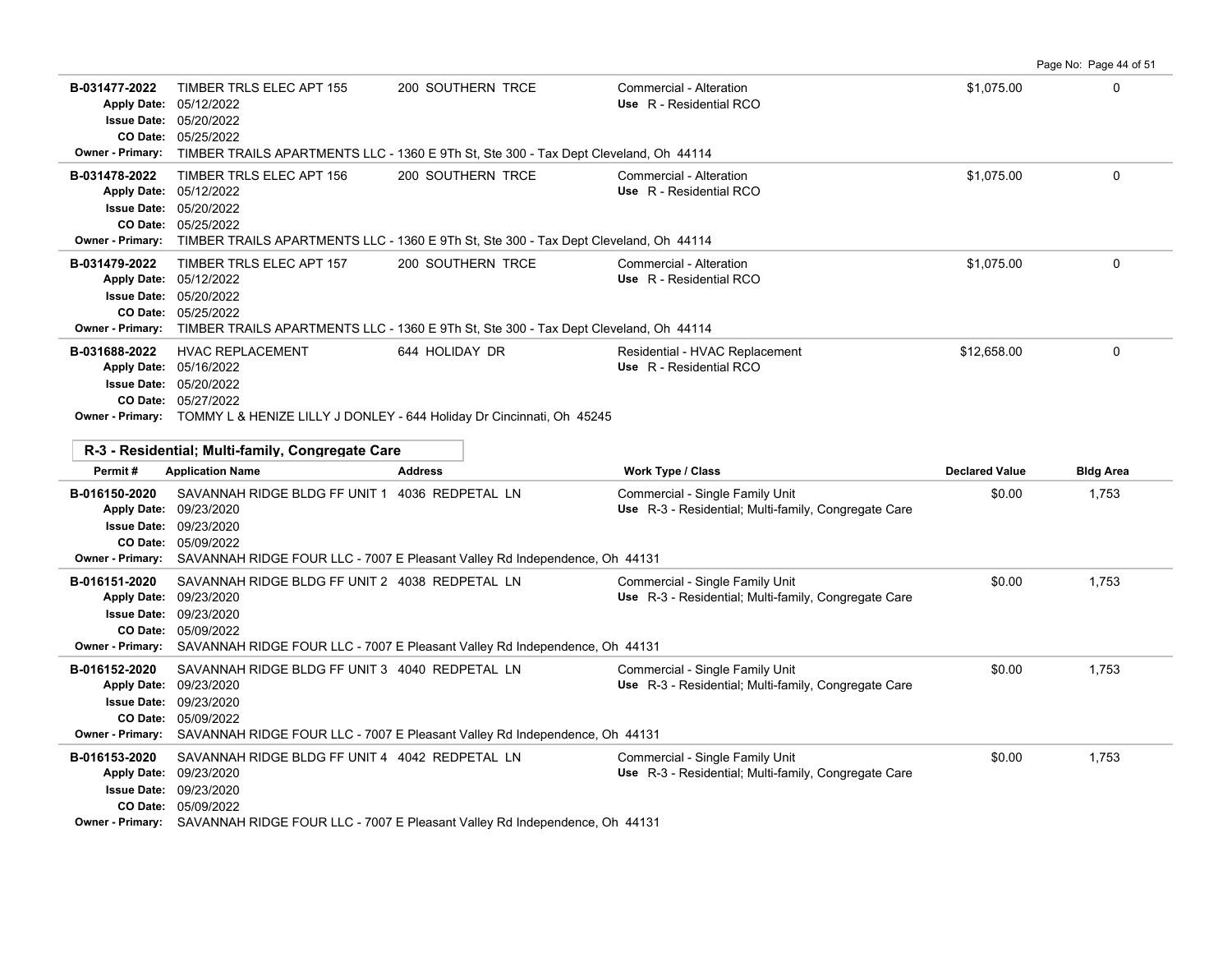|                                                                                                  |                                                                                                                                                                                                         |                                                                                         |                       | Page No: Page 45 of 51 |
|--------------------------------------------------------------------------------------------------|---------------------------------------------------------------------------------------------------------------------------------------------------------------------------------------------------------|-----------------------------------------------------------------------------------------|-----------------------|------------------------|
| B-016154-2020<br><b>Apply Date:</b><br><b>Issue Date:</b><br><b>Owner - Primary:</b>             | SAVANNAH RIDGE BLDG FF UNIT 5 4044 REDPETAL LN<br>09/23/2020<br>09/23/2020<br>CO Date: 05/09/2022<br>SAVANNAH RIDGE FOUR LLC - 7007 E Pleasant Valley Rd Independence, Oh 44131                         | Commercial - Single Family Unit<br>Use R-3 - Residential; Multi-family, Congregate Care | \$0.00                | 1,753                  |
| B-016155-2020<br><b>Apply Date:</b><br><b>Issue Date:</b><br>CO Date:<br>Owner - Primary:        | SAVANNAH RIDGE BLDG FF UNIT 6 4046 REDPETAL LN<br>09/23/2020<br>09/23/2020<br>05/09/2022<br>SAVANNAH RIDGE FOUR LLC - 7007 E Pleasant Valley Rd Independence, Oh 44131                                  | Commercial - Single Family Unit<br>Use R-3 - Residential; Multi-family, Congregate Care | \$0.00                | 1,753                  |
| B-016642-2020<br><b>Apply Date:</b><br><b>Issue Date:</b>                                        | SAVANNAH RIDGE BLDG UU UNIT 1 3939 REDPETAL LN<br>10/13/2020<br>10/13/2020<br>CO Date: 05/27/2022<br><b>Owner - Primary:</b> SAVANNAH RIDGE FOUR LLC - 7007 E Pleasant Valley Rd Independence, Oh 44131 | Commercial - Single Family Unit<br>Use R-3 - Residential; Multi-family, Congregate Care | \$0.00                | 1,814                  |
| B-016643-2020<br><b>Apply Date:</b><br><b>Issue Date:</b><br><b>Owner - Primary:</b>             | SAVANNAH RIDGE BLDG UU UNIT 2 3941 REDPETAL LN<br>10/13/2020<br>10/13/2020<br>CO Date: 05/27/2022<br>SAVANNAH RIDGE FOUR LLC - 7007 E Pleasant Valley Rd Independence, Oh 44131                         | Commercial - Single Family Unit<br>Use R-3 - Residential; Multi-family, Congregate Care | \$0.00                | 1,814                  |
| B-016644-2020<br><b>Apply Date:</b><br><b>Issue Date:</b><br>CO Date:<br><b>Owner - Primary:</b> | SAVANNAH RIDGE BLDG UU UNIT 3 3943 REDPETAL LN<br>10/13/2020<br>10/13/2020<br>05/27/2022<br>SAVANNAH RIDGE FOUR LLC - 7007 E Pleasant Valley Rd Independence, Oh 44131                                  | Commercial - Single Family Unit<br>Use R-3 - Residential; Multi-family, Congregate Care | \$0.00                | 1,814                  |
| B-016645-2020<br>Apply Date: 10/13/2020<br><b>Owner - Primary:</b>                               | SAVANNAH RIDGE BLDG UU UNIT 4 3945 REDPETAL LN<br><b>Issue Date: 10/13/2020</b><br>CO Date: 05/27/2022<br>SAVANNAH RIDGE FOUR LLC - 7007 E Pleasant Valley Rd Independence, Oh 44131                    | Commercial - Single Family Unit<br>Use R-3 - Residential; Multi-family, Congregate Care | \$0.00                | 1,814                  |
| B-016646-2020<br><b>Apply Date:</b><br><b>Owner - Primary:</b>                                   | SAVANNAH RIDGE BLDG UU UNIT 5 3947 REDPETAL LN<br>10/13/2020<br><b>Issue Date: 10/13/2020</b><br>CO Date: 05/27/2022<br>SAVANNAH RIDGE FOUR LLC - 7007 E Pleasant Valley Rd Independence, Oh 44131      | Commercial - Single Family Unit<br>Use R-3 - Residential; Multi-family, Congregate Care | \$0.00                | 1,814                  |
| B-016647-2020<br><b>Apply Date:</b><br><b>Issue Date:</b>                                        | SAVANNAH RIDGE BLDG UU UNIT 6 3949 REDPETAL LN<br>10/13/2020<br>10/13/2020<br>CO Date: 05/27/2022<br><b>Owner - Primary:</b> SAVANNAH RIDGE FOUR LLC - 7007 E Pleasant Valley Rd Independence, Oh 44131 | Commercial - Single Family Unit<br>Use R-3 - Residential; Multi-family, Congregate Care | \$0.00                | 1,814                  |
|                                                                                                  | S-1 - Storage; Moderate Hazard                                                                                                                                                                          |                                                                                         |                       |                        |
| Permit#                                                                                          | <b>Application Name</b><br><b>Address</b>                                                                                                                                                               | <b>Work Type / Class</b>                                                                | <b>Declared Value</b> | <b>Bldg Area</b>       |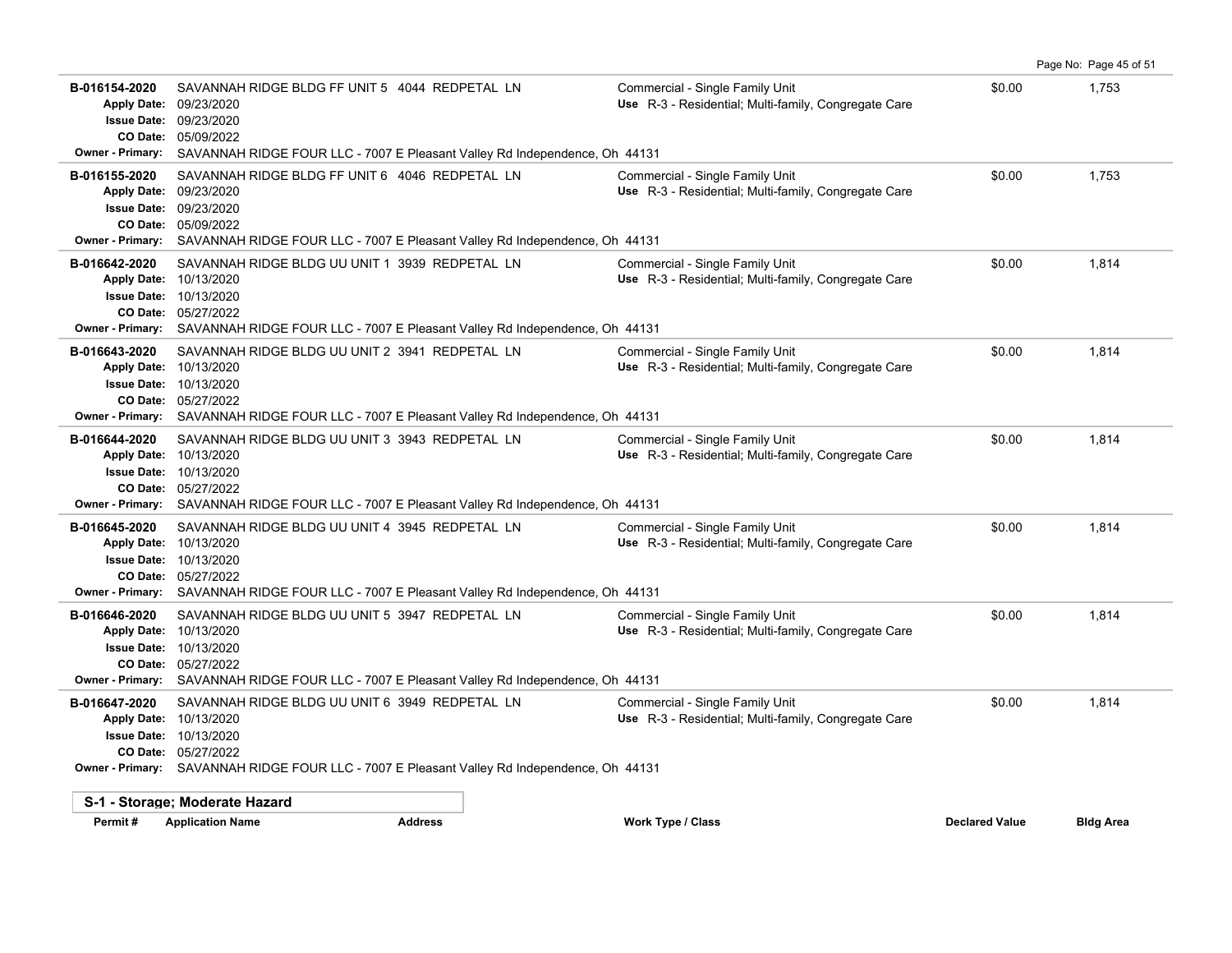|                                                                |                                                                                                                                                                                                                                     |                                     |                                                                                              |                                      | Page No: Page 46 of 51 |
|----------------------------------------------------------------|-------------------------------------------------------------------------------------------------------------------------------------------------------------------------------------------------------------------------------------|-------------------------------------|----------------------------------------------------------------------------------------------|--------------------------------------|------------------------|
| B-028726-2022<br><b>Apply Date:</b><br><b>Owner - Primary:</b> | <b>BRAKES 4 LESS</b><br>03/09/2022<br>Issue Date: 04/18/2022<br>CO Date: 05/23/2022<br>SEAWAY REALTY CORP - 2540 Village Common Dr Erie, Pa 16506-7202                                                                              | 457 SR 125                          | Commercial - Occupancy<br>Use S-1 - Storage; Moderate Hazard                                 | \$0.00                               | 0                      |
| F-025945-2021                                                  | SMYTH AUTO WRHS FS<br>Apply Date: 10/26/2021<br><b>Issue Date: 12/08/2021</b><br>CO Date: 05/25/2022<br>Owner - Primary: UNLIMITED DEVELOPMENT PROPERTIES LLC - 4275 Mt Carmel Tobasco Rd Cincinnati, Oh 45244                      | 4275 MOUNT CARMEL TOBASCO           | Fire Protection Systems - Fire Sprinkler - Suppression<br>Use S-1 - Storage; Moderate Hazard | \$25,000.00                          | 9.630                  |
|                                                                | <b>U - Utility &amp; Miscellaneous</b>                                                                                                                                                                                              |                                     |                                                                                              |                                      |                        |
| Permit#<br>B-024830-2021                                       | <b>Application Name</b><br>UT IMM CTR & FD MONU SIGN<br>Apply Date: 09/17/2021<br><b>Issue Date: 11/15/2021</b><br>CO Date: 05/24/2022<br>Owner - Primary: UNION TOWNSHIP BOARD OF TRUSTEES 4350 Aicholtz Road Cincinnati, Oh 45245 | <b>Address</b><br>5149 BEECHWOOD RD | Work Type / Class<br>Commercial - Sign<br>Use U - Utility & Miscellaneous                    | <b>Declared Value</b><br>\$10,000.00 | <b>Bldg Area</b><br>94 |
| B-025715-2021<br><b>Owner - Primary:</b>                       | <b>BEACON ORTHO WALL SIGNS</b><br>Apply Date: 10/15/2021<br><b>Issue Date: 11/16/2021</b><br>CO Date: 05/18/2022<br>BRC PROFESSIONALBLDG LLC - 463 Ohio Pi Cincinnati, Oh 45255                                                     | 463 SR 125                          | Commercial - Sign<br>Use U - Utility & Miscellaneous                                         | \$9,000.00                           | 59                     |
| B-025725-2021<br>Apply Date: 10/18/2021                        | FERGUSON MONUMENT SIGN<br><b>Issue Date: 11/17/2021</b><br>CO Date: 05/25/2022<br>Owner - Primary: BATOH REALTY LLC - 44 Winfield Ave Harrison, Ny 10528                                                                            | 4362 ELICK LN                       | Commercial - Sign<br>Use U - Utility & Miscellaneous                                         | \$10,000.00                          | 100                    |
| B-029149-2022                                                  | VOLMERING HVAC REPLACEMENT 501 VINEGARTEN DR<br>Apply Date: 03/22/2022<br><b>Issue Date: 03/29/2022</b><br>CO Date: 05/17/2022<br>Owner - Primary: RUTH VOLMERING - 501 Vinegarten Dr Cincinnati, Oh 45255                          |                                     | Commercial - MFAM HVAC Replacement<br>Use U - Utility & Miscellaneous                        | \$7,073.00                           | $\mathbf 0$            |
| F-023152-2021                                                  | LOWES TOOL RENTAL FM<br>Apply Date: 07/12/2021<br>Issue Date: 08/03/2021<br>CO Date: 05/12/2022<br>Owner - Primary: LOWES HOME CENTERS INC - 1000 Lowes Bv Mooresville, Nc 28117                                                    | 618 MT MORIAH DR                    | Fire Protection Systems - Fire Main<br>Use U - Utility & Miscellaneous                       | \$20,000.00                          | 0                      |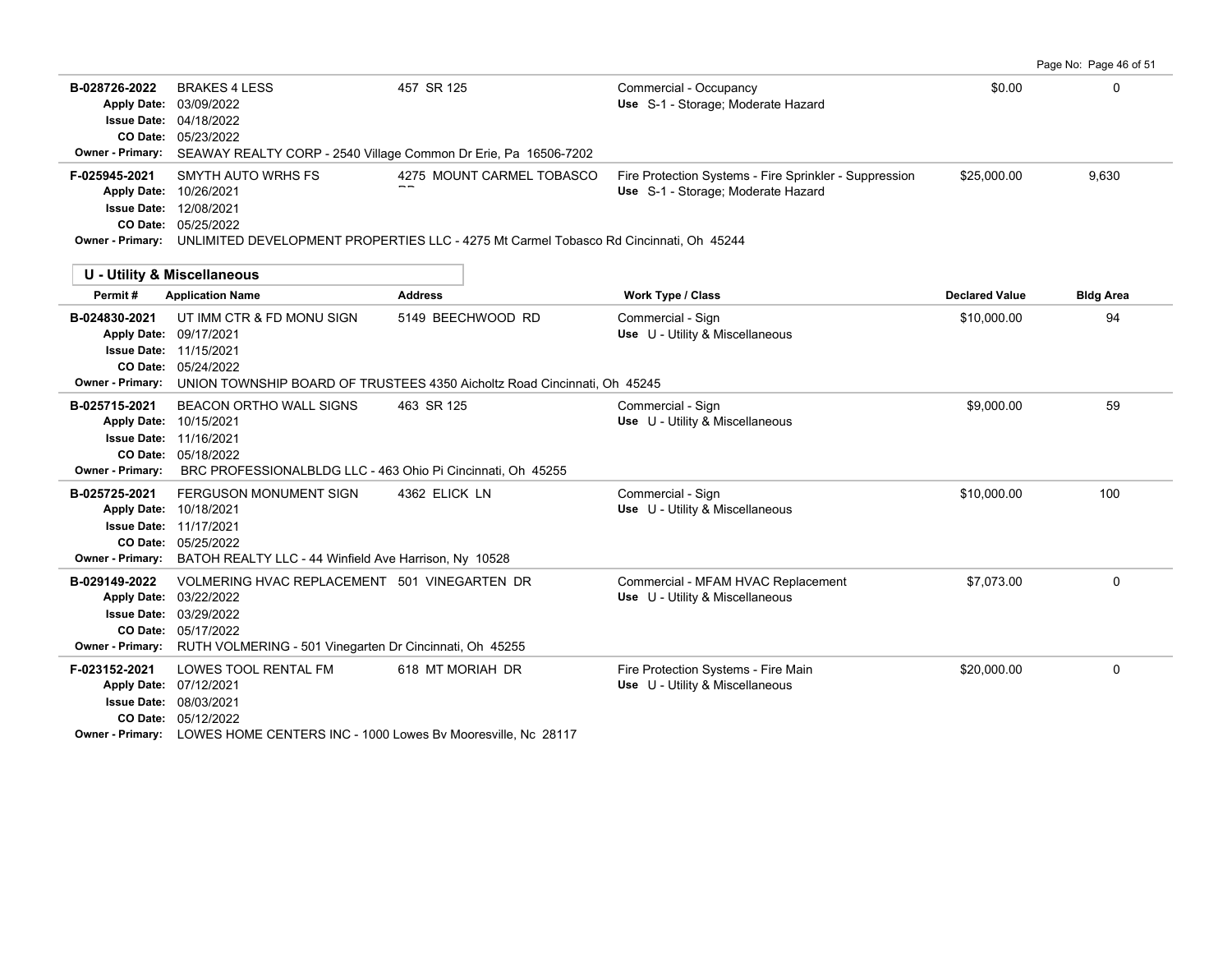## **SUMMARY FOR Union Township**

**PERMIT SUMMARY BY APPLICATION WORKTYPE IN THIS TOWNSHIP**

| Worktype                               | Issued | Value        | Worktype                        | Issued | Value  | Worktype                       | Issued | Value        |
|----------------------------------------|--------|--------------|---------------------------------|--------|--------|--------------------------------|--------|--------------|
| Single-Family Residence (SFR)          |        | \$724,000.00 | Two-Family Residence (TFR)      |        | \$0.00 | Commercial New (COMNEW)        | 0      | \$0.00       |
| Residential Addition (RESADD)          |        | \$108,000.00 | Three-Family Residence (THFR)   |        | \$0.00 | Commercial Addition (COMADD)   |        | \$10,000.00  |
| <b>Residential Alteration (RESALT)</b> | 33     | \$285,779.10 | Four-Family Residence (FFR)     |        | \$0.00 | Commercial Alteration (COMALT) | 52     | \$462,423.00 |
| Res Accessory Structure (ACCSTR)       |        | \$0.00       | Multi-Family Residence (MULTFR) |        | \$0.00 | All Other Project Types        | 34     | \$307.013.00 |
| NUBARED OF BEBRIER IOOUED, 44F         |        |              | Single-Family Unit (SFU)        | 14     | \$0.00 |                                |        |              |

### **NUMBER OF PERMITS ISSUED: 115**

**DECLARED VALUE: \$1,680,702.10**

# **Washington Township**

| R - Residential RCO |                                                                                                                                                                                                                        |                |                                                                                                |                       |                  |
|---------------------|------------------------------------------------------------------------------------------------------------------------------------------------------------------------------------------------------------------------|----------------|------------------------------------------------------------------------------------------------|-----------------------|------------------|
| Permit#             | <b>Application Name</b>                                                                                                                                                                                                | <b>Address</b> | <b>Work Type / Class</b>                                                                       | <b>Declared Value</b> | <b>Bldg Area</b> |
| B-029644-2022       | ELECTRIC SERVICE<br><b>Apply Date: 04/11/2022</b><br><b>Issue Date: 04/22/2022</b><br><b>CO Date: 05/20/2022</b><br><b>Owner - Primary:</b> RICHARD & RHONDA ONEY - 4319 State Route 743 Moscow, Oh 45153              | 4319 SR 743    | Residential - Electric Service Upgrade<br>Use R - Residential RCO                              | \$750.00              |                  |
| B-031323-2022       | ELECTRIC UPGRADE<br>Apply Date: 05/10/2022<br><b>Issue Date: 05/10/2022</b><br><b>CO Date: 05/20/2022</b><br><b>Owner - Primary:</b> STEVEN & JILLIAN STINCHCOMBE - 905 Neville Penn Schoolhouse Rd Felicity, Oh 45120 | --             | 905 NEVILLE PENN SCHOOLHOUSE Residential - Electric Service Upgrade<br>Use R - Residential RCO | \$7,000.00            |                  |

### **U - Utility & Miscellaneous**

| Permit#       | <b>Application Name</b>                                                                 | <b>Address</b> | Work Type / Class               | <b>Declared Value</b> | <b>Bldg Area</b> |
|---------------|-----------------------------------------------------------------------------------------|----------------|---------------------------------|-----------------------|------------------|
| B-028710-2022 | THE LANDING @ BEAR CRK MTR H 2431 US 52                                                 |                | Commercial - Alteration         | \$500.00              |                  |
|               | <b>Apply Date: 03/08/2022</b>                                                           |                | Use U - Utility & Miscellaneous |                       |                  |
|               | <b>Issue Date: 03/09/2022</b>                                                           |                |                                 |                       |                  |
|               | <b>CO Date: 05/18/2022</b>                                                              |                |                                 |                       |                  |
|               | Owner - Primary: RECTERRA FUND 2 LLC - 7672 Montgomery Rd, Apt 221 Cincinnati, Oh 45236 |                |                                 |                       |                  |

### **SUMMARY FOR Washington Township**

#### **PERMIT SUMMARY BY APPLICATION WORKTYPE IN THIS TOWNSHIP**

| Worktype                         | Issued | Value      | Worktype                        | Issued | Value  | Worktype                       | Issued   | Value    |
|----------------------------------|--------|------------|---------------------------------|--------|--------|--------------------------------|----------|----------|
| Single-Family Residence (SFR)    | n      | \$0.00     | Two-Family Residence (TFR)      |        | \$0.00 | Commercial New (COMNEW)        | $\Omega$ | \$0.00   |
| Residential Addition (RESADD)    |        | \$0.00     | Three-Family Residence (THFR)   |        | \$0.00 | Commercial Addition (COMADD)   | $\Omega$ | \$0.00   |
| Residential Alteration (RESALT)  |        | \$7.750.00 | Four-Family Residence (FFR)     |        | \$0.00 | Commercial Alteration (COMALT) |          | \$500.00 |
| Res Accessory Structure (ACCSTR) | 0      | \$0.00     | Multi-Family Residence (MULTFR) |        | \$0.00 | All Other Project Types        | 0        | \$0.00   |
|                                  |        |            | Single-Family Unit (SFU)        |        | \$0.00 |                                |          |          |

#### **NUMBER OF PERMITS ISSUED: 3**

**DECLARED VALUE: \$8,250.00**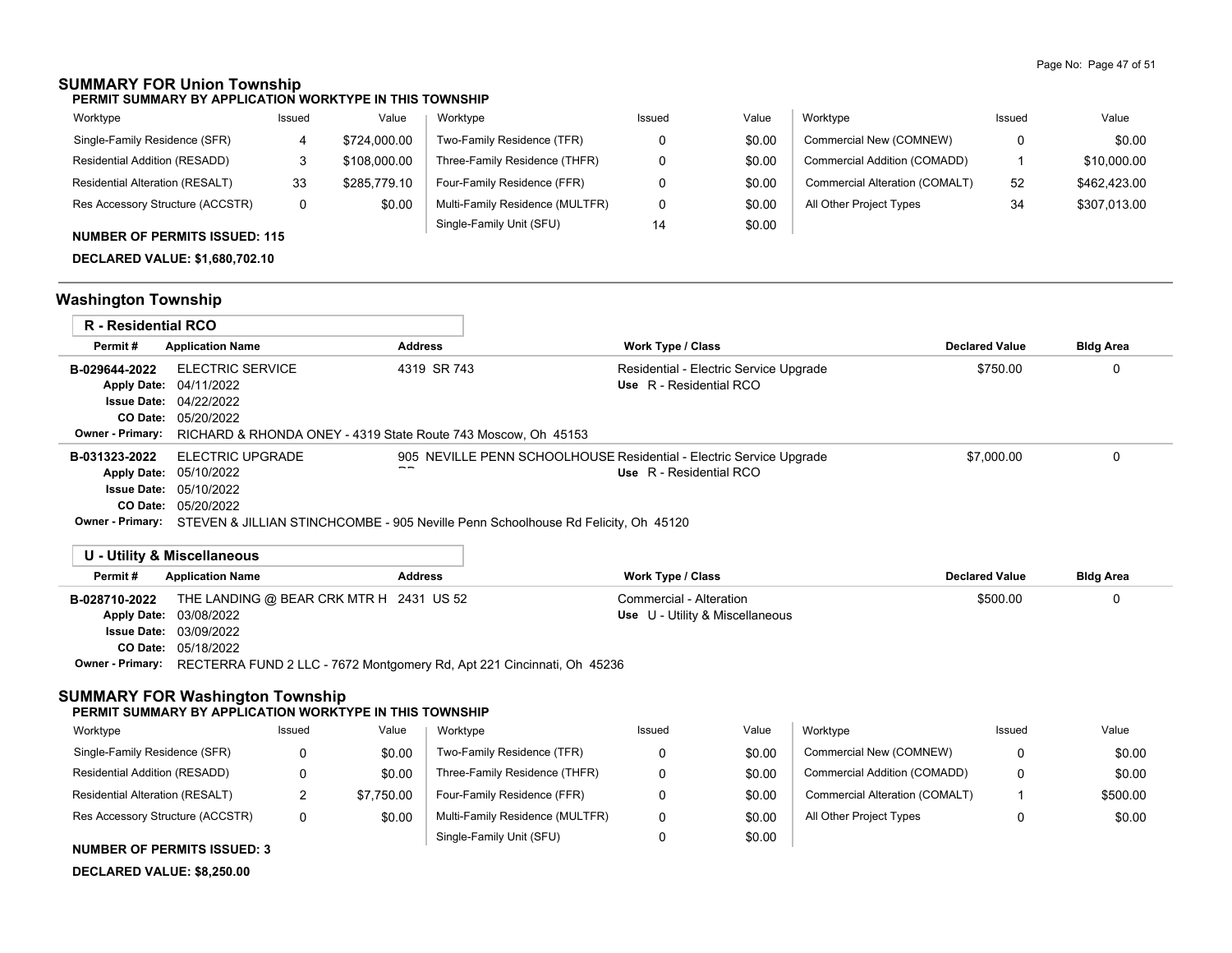**Wayne Township**

| R - Residential RCO              |                                                                                                                                                                                                                                                                                                                                                                                                                                                                                                                                                                          |                                                                                        |                                                             |                                                                                                                                                                                                                                                                                                                             |                                                                                                                                                         |                                                                                                                                                                                                    |                                                                                                        |                                                                                                            |
|----------------------------------|--------------------------------------------------------------------------------------------------------------------------------------------------------------------------------------------------------------------------------------------------------------------------------------------------------------------------------------------------------------------------------------------------------------------------------------------------------------------------------------------------------------------------------------------------------------------------|----------------------------------------------------------------------------------------|-------------------------------------------------------------|-----------------------------------------------------------------------------------------------------------------------------------------------------------------------------------------------------------------------------------------------------------------------------------------------------------------------------|---------------------------------------------------------------------------------------------------------------------------------------------------------|----------------------------------------------------------------------------------------------------------------------------------------------------------------------------------------------------|--------------------------------------------------------------------------------------------------------|------------------------------------------------------------------------------------------------------------|
|                                  |                                                                                                                                                                                                                                                                                                                                                                                                                                                                                                                                                                          |                                                                                        |                                                             |                                                                                                                                                                                                                                                                                                                             |                                                                                                                                                         |                                                                                                                                                                                                    |                                                                                                        | <b>Bldg Area</b>                                                                                           |
|                                  |                                                                                                                                                                                                                                                                                                                                                                                                                                                                                                                                                                          |                                                                                        |                                                             |                                                                                                                                                                                                                                                                                                                             |                                                                                                                                                         |                                                                                                                                                                                                    |                                                                                                        | 312                                                                                                        |
|                                  |                                                                                                                                                                                                                                                                                                                                                                                                                                                                                                                                                                          |                                                                                        |                                                             |                                                                                                                                                                                                                                                                                                                             |                                                                                                                                                         |                                                                                                                                                                                                    |                                                                                                        | 385                                                                                                        |
|                                  |                                                                                                                                                                                                                                                                                                                                                                                                                                                                                                                                                                          |                                                                                        |                                                             |                                                                                                                                                                                                                                                                                                                             |                                                                                                                                                         |                                                                                                                                                                                                    |                                                                                                        | $\mathbf 0$                                                                                                |
|                                  |                                                                                                                                                                                                                                                                                                                                                                                                                                                                                                                                                                          |                                                                                        |                                                             |                                                                                                                                                                                                                                                                                                                             |                                                                                                                                                         |                                                                                                                                                                                                    |                                                                                                        | <b>Bldg Area</b>                                                                                           |
|                                  |                                                                                                                                                                                                                                                                                                                                                                                                                                                                                                                                                                          |                                                                                        |                                                             |                                                                                                                                                                                                                                                                                                                             |                                                                                                                                                         |                                                                                                                                                                                                    |                                                                                                        | 1,344                                                                                                      |
|                                  | Issued                                                                                                                                                                                                                                                                                                                                                                                                                                                                                                                                                                   | Value                                                                                  | Worktype                                                    | Issued                                                                                                                                                                                                                                                                                                                      | Value                                                                                                                                                   | Worktype                                                                                                                                                                                           | Issued                                                                                                 | Value                                                                                                      |
|                                  | 0                                                                                                                                                                                                                                                                                                                                                                                                                                                                                                                                                                        | \$0.00                                                                                 | Two-Family Residence (TFR)                                  | 0                                                                                                                                                                                                                                                                                                                           | \$0.00                                                                                                                                                  | Commercial New (COMNEW)                                                                                                                                                                            | 0                                                                                                      | \$0.00                                                                                                     |
|                                  | $\mathbf{1}$                                                                                                                                                                                                                                                                                                                                                                                                                                                                                                                                                             | \$12,000.00                                                                            | Three-Family Residence (THFR)                               | 0                                                                                                                                                                                                                                                                                                                           | \$0.00                                                                                                                                                  | Commercial Addition (COMADD)                                                                                                                                                                       | 0                                                                                                      | \$0.00                                                                                                     |
|                                  | $\overline{2}$                                                                                                                                                                                                                                                                                                                                                                                                                                                                                                                                                           | \$43,607.00                                                                            | Four-Family Residence (FFR)                                 | 0                                                                                                                                                                                                                                                                                                                           | \$0.00                                                                                                                                                  | Commercial Alteration (COMALT)                                                                                                                                                                     | $\Omega$                                                                                               | \$0.00                                                                                                     |
| Res Accessory Structure (ACCSTR) | $\mathbf{1}$                                                                                                                                                                                                                                                                                                                                                                                                                                                                                                                                                             | \$53,000.00                                                                            | Multi-Family Residence (MULTFR)<br>Single-Family Unit (SFU) | 0<br>0                                                                                                                                                                                                                                                                                                                      | \$0.00<br>\$0.00                                                                                                                                        | All Other Project Types                                                                                                                                                                            | $\mathbf{1}$                                                                                           | \$10,607.00                                                                                                |
|                                  | <b>Application Name</b><br><b>SUNROOM</b><br>Apply Date: 10/15/2021<br><b>Issue Date: 10/18/2021</b><br>CO Date: 05/24/2022<br>Apply Date: 11/16/2021<br><b>Issue Date: 11/22/2021</b><br>CO Date: 05/06/2022<br>Apply Date: 05/14/2022<br><b>Issue Date: 05/14/2022</b><br>CO Date: 05/23/2022<br><b>U - Utility &amp; Miscellaneous</b><br><b>Application Name</b><br>POLE BARN<br>Apply Date: 01/07/2022<br><b>Issue Date: 01/21/2022</b><br>CO Date: 05/02/2022<br>Single-Family Residence (SFR)<br>Residential Addition (RESADD)<br>Residential Alteration (RESALT) | <b>BASEMENT FINISH</b><br><b>HVAC REPLACEMENT</b><br><b>SUMMARY FOR Wayne Township</b> |                                                             | <b>Address</b><br>5966 NEWTONSVILLE RD<br>3352 SR 131<br>6254 SR 727<br>Owner - Primary: ROBERT E SMITH - 6254 State Route 727 Goshen, Oh 45122<br><b>Address</b><br>6226 WALD LN<br>Owner - Primary: KEVIN RACK JR & JULIE RACK - 6226 Wald Ln Goshen, Oh 45122<br>PERMIT SUMMARY BY APPLICATION WORKTYPE IN THIS TOWNSHIP | DAROLL L & KELLY S REECE - 5966 Newtonsville Rd Po Box 90 Newtonsville, Oh 45158<br>JAMES MICHAEL & SHAINA N STAHL - 3352 Sr 131 Williamsburg, Oh 45176 | <b>Work Type / Class</b><br>Residential - Addition<br>Use R - Residential RCO<br><b>Residential - Alteration</b><br>Use R - Residential RCO<br>Use R - Residential RCO<br><b>Work Type / Class</b> | Residential - HVAC Replacement<br>Residential - Accessory Structure<br>Use U - Utility & Miscellaneous | <b>Declared Value</b><br>\$12,000.00<br>\$33,000.00<br>\$10,607.00<br><b>Declared Value</b><br>\$53,000.00 |

**N/A**

**Permit # Application Name Address Work Type / Class Declared Value Bldg Area**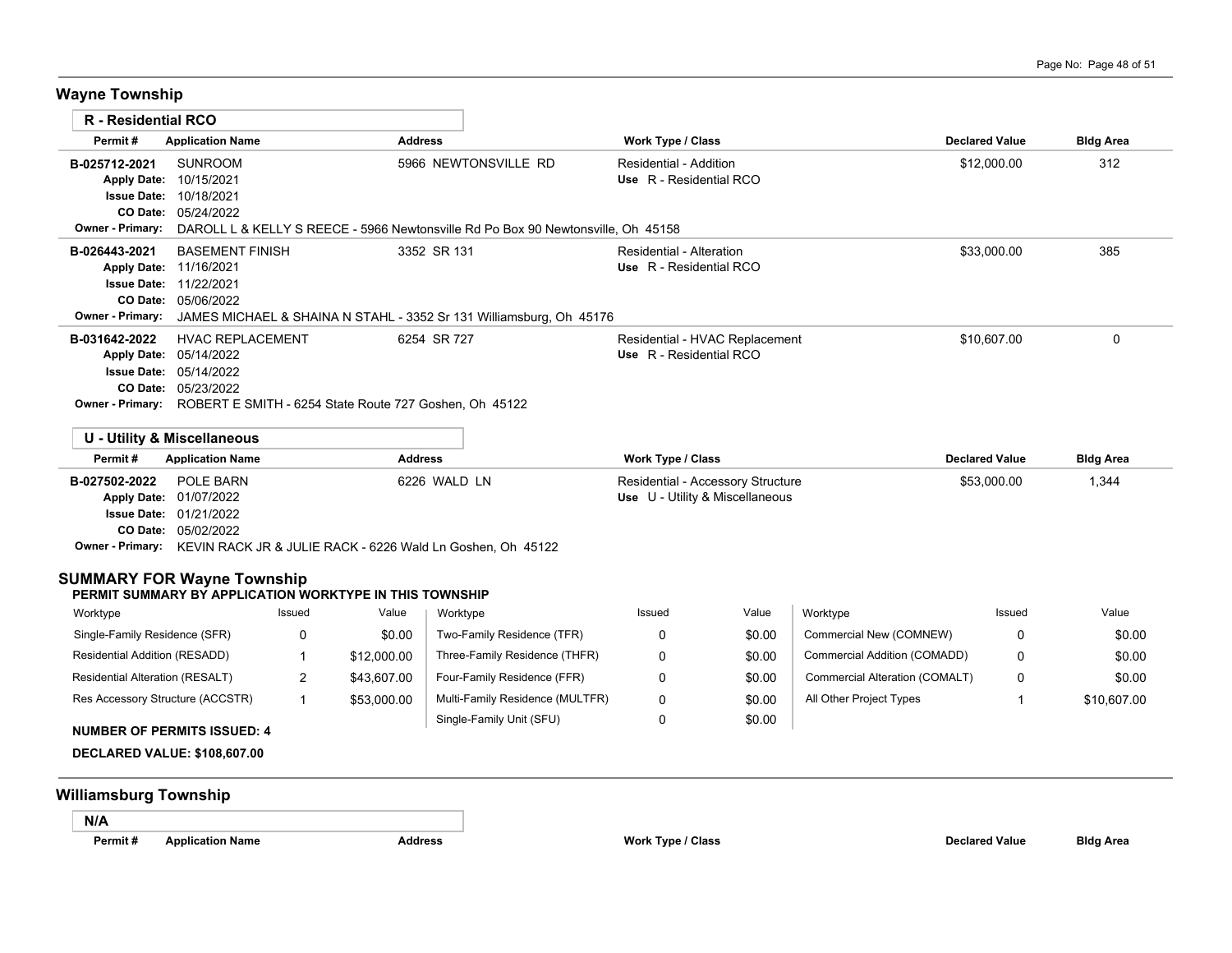Page No: Page 49 of 51

|                                                                                      |                                                                                                                                                                                                                     |                   |                            |                                                             |       |                         |                         | i uyu ivu. Tuyu Tu Ui Ui |
|--------------------------------------------------------------------------------------|---------------------------------------------------------------------------------------------------------------------------------------------------------------------------------------------------------------------|-------------------|----------------------------|-------------------------------------------------------------|-------|-------------------------|-------------------------|--------------------------|
| B-023461-2021                                                                        | <b>TENT HEATHFIELDS</b><br>Apply Date: 07/26/2021<br><b>Issue Date: 09/16/2021</b><br>CO Date: 05/09/2022<br>Owner - Primary: HEATHFIELDS FARM PROPERTIES LLC - 4211 Mckeever Pi Williamsburg, Oh 45176             | 4211 MCKEEVER RD  |                            | Commercial - Alteration<br>Use N/A                          |       |                         | \$1,000.00              | 0                        |
| R - Residential RCO                                                                  |                                                                                                                                                                                                                     |                   |                            |                                                             |       |                         |                         |                          |
| Permit#                                                                              | <b>Application Name</b>                                                                                                                                                                                             | <b>Address</b>    |                            | Work Type / Class                                           |       |                         | <b>Declared Value</b>   | <b>Bldg Area</b>         |
| B-029302-2022<br><b>Apply Date:</b><br><b>Issue Date:</b><br><b>Owner - Primary:</b> | <b>DECK</b><br>03/28/2022<br>03/30/2022<br>CO Date: 05/19/2022<br>NICHOLAS R & APRIL J EGBERT - 4381 Mckeever Pike Williamsburg, Oh 45176                                                                           | 4381 MC KEEVER RD |                            | Residential - Addition<br>Use R - Residential RCO           |       |                         | \$20,000.00             | 640                      |
| B-031318-2022<br><b>Owner - Primary:</b>                                             | <b>ELECTRIC REPAIR</b><br>Apply Date: 05/10/2022<br><b>Issue Date: 05/10/2022</b><br>CO Date: 05/11/2022<br>ROY MOORE SR - 4008 Alexander Ln Batavia, Oh 45103                                                      | 4008 ALEXANDER LN |                            | Residential - Alteration<br>Use R - Residential RCO         |       |                         | \$4,000.00              | 0                        |
|                                                                                      | S-2 - Storage; Low Hazard                                                                                                                                                                                           |                   |                            |                                                             |       |                         |                         |                          |
| Permit#                                                                              | <b>Application Name</b>                                                                                                                                                                                             | <b>Address</b>    |                            | Work Type / Class                                           |       |                         | <b>Declared Value</b>   | <b>Bldg Area</b>         |
| B-024402-2021<br><b>Issue Date:</b>                                                  | <b>TENT GREEN ACRES</b><br>Apply Date: 08/27/2021<br>12/10/2021<br>CO Date: 05/23/2022<br>Owner - Primary: NESTLE PURINA PETCARE COMPANY - 901 Checkerboard Sq St Louis, Mo 64164                                   | 3002 AFTON DR     |                            | Commercial - New Structure<br>Use S-2 - Storage; Low Hazard |       |                         | \$67,500.00             | 26,900                   |
|                                                                                      | <b>U - Utility &amp; Miscellaneous</b>                                                                                                                                                                              |                   |                            |                                                             |       |                         |                         |                          |
| Permit#                                                                              | <b>Application Name</b>                                                                                                                                                                                             | <b>Address</b>    |                            | <b>Work Type / Class</b>                                    |       |                         | <b>Declared Value</b>   | <b>Bldg Area</b>         |
| B-030961-2022                                                                        | <b>TENT HEATHFIELDS</b><br>Apply Date: 05/04/2022<br><b>Issue Date: 05/04/2022</b><br>CO Date: 05/23/2022<br>Owner - Primary: DANIEL WEBERHEATHFIELDS FARM PROPERTIES LCC - 4211 Mckeever Rd Williamsburg, Oh 45176 | 4211 MCKEEVER RD  |                            | Commercial - Alteration<br>Use U - Utility & Miscellaneous  |       |                         | \$1,000.00              | 0                        |
|                                                                                      | <b>SUMMARY FOR Williamsburg Township</b><br>PERMIT SUMMARY BY APPLICATION WORKTYPE IN THIS TOWNSHIP                                                                                                                 |                   |                            |                                                             |       |                         |                         |                          |
| Worktype                                                                             | Issued                                                                                                                                                                                                              | Value<br>Worktype |                            | Issued                                                      | Value | Worktype                | Issued                  | Value                    |
| Single-Family Residence (SER)                                                        | $\sqrt{ }$                                                                                                                                                                                                          | <b>ደሰ ሰሰ</b>      | Two-Family Residence (TER) | $\cap$                                                      | ደስ ሰሰ | Commercial New (COMNEW) | $\overline{\mathbf{1}}$ | <b>CG7 500.00</b>        |

| NUMBER OF PERMITS ISSUED: 5      |             |                                 |        |                                |             |
|----------------------------------|-------------|---------------------------------|--------|--------------------------------|-------------|
|                                  |             | Single-Family Unit (SFU)        | \$0.00 |                                |             |
| Res Accessory Structure (ACCSTR) | \$0.00      | Multi-Family Residence (MULTFR) | \$0.00 | All Other Project Types        | \$0.00      |
| Residential Alteration (RESALT)  | \$4,000.00  | Four-Family Residence (FFR)     | \$0.00 | Commercial Alteration (COMALT) | \$2,000.00  |
| Residential Addition (RESADD)    | \$20,000.00 | Three-Family Residence (THFR)   | \$0.00 | Commercial Addition (COMADD)   | \$0.00      |
| Single-Family Residence (SFR)    | \$0.00      | Two-Family Residence (TFR)      | \$0.00 | Commercial New (COMNEW)        | \$67,500.00 |
|                                  |             |                                 |        |                                |             |

**NUMBER OF PERMITS ISSUED: 5**

**DECLARED VALUE: \$93,500.00**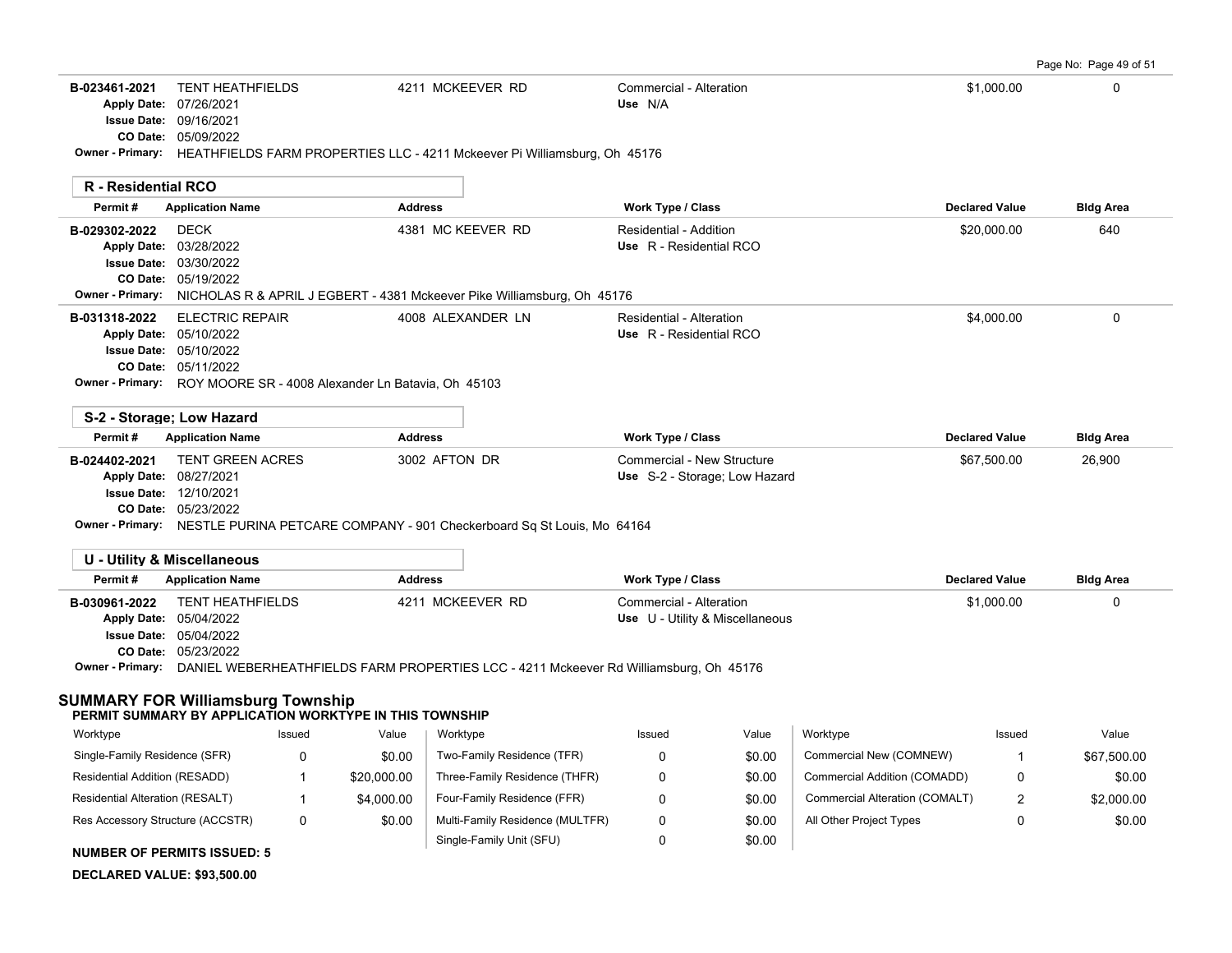# **Williamsburg Village**

| <b>R</b> - Residential RCO |                                                                   |                                                                       |                                |                       |                  |
|----------------------------|-------------------------------------------------------------------|-----------------------------------------------------------------------|--------------------------------|-----------------------|------------------|
| Permit#                    | <b>Application Name</b>                                           | <b>Address</b>                                                        | <b>Work Type / Class</b>       | <b>Declared Value</b> | <b>Bldg Area</b> |
| B-027940-2022              | BLDG, ELEC, MECH                                                  | 366 N 3RD ST                                                          | Residential - Alteration       | \$49,000.00           | 1,075            |
| <b>Apply Date:</b>         | 02/07/2022                                                        |                                                                       | Use R - Residential RCO        |                       |                  |
|                            | <b>Issue Date: 02/16/2022</b>                                     |                                                                       |                                |                       |                  |
| CO Date:                   | 05/25/2022                                                        |                                                                       |                                |                       |                  |
| Owner - Primary:           | VH RESTORES LLC - 6537 Cliff Ridge Ln Cincinnati, Oh 45213        |                                                                       |                                |                       |                  |
| B-029915-2022              | <b>LEAN TO ADDITION</b>                                           | 3710 OLD SR 32                                                        | Residential - Addition         | \$14,000.00           | 392              |
|                            | Apply Date: 04/15/2022                                            |                                                                       | Use R - Residential RCO        |                       |                  |
| <b>Issue Date:</b>         | 04/26/2022                                                        |                                                                       |                                |                       |                  |
| CO Date:                   | 05/18/2022                                                        |                                                                       |                                |                       |                  |
| <b>Owner - Primary:</b>    |                                                                   | DAN & CHERYL COLONEL - 3710 Old State Route 32 Williamsburg, Oh 45176 |                                |                       |                  |
| B-030014-2022              | <b>HVAC REPLACEMENT</b>                                           | 279 MULBERRY ALY                                                      | Residential - HVAC Replacement | \$4,995.00            | 0                |
| <b>Apply Date:</b>         | 04/18/2022                                                        |                                                                       | Use R - Residential RCO        |                       |                  |
| <b>Issue Date:</b>         | 04/21/2022                                                        |                                                                       |                                |                       |                  |
| CO Date:                   | 05/02/2022                                                        |                                                                       |                                |                       |                  |
| <b>Owner - Primary:</b>    | RICK G & PATRICIA E GIVEN - 28 Wagon Wheel Cir Sardinia, Oh 45171 |                                                                       |                                |                       |                  |
|                            | U - Utility & Miscellaneous                                       |                                                                       |                                |                       |                  |
|                            |                                                                   |                                                                       |                                |                       |                  |

| Permit#<br><b>Address</b><br><b>Application Name</b> |                                                                        |             | Work Type / Class               | <b>Declared Value</b> | <b>Bldg Area</b> |  |  |  |
|------------------------------------------------------|------------------------------------------------------------------------|-------------|---------------------------------|-----------------------|------------------|--|--|--|
| B-029334-2022                                        | OLDE WB ELEC REPAIR                                                    | 549 MAIN ST | Commercial - Alteration         | \$400.00              |                  |  |  |  |
|                                                      | Apply Date: 03/29/2022                                                 |             | Use U - Utility & Miscellaneous |                       |                  |  |  |  |
|                                                      | <b>Issue Date: 04/05/2022</b>                                          |             |                                 |                       |                  |  |  |  |
|                                                      | <b>CO Date: 05/27/2022</b>                                             |             |                                 |                       |                  |  |  |  |
| <b>Owner - Primary:</b>                              | WILLIAMSBURG BOARD OF EDUCATION - 145 W Main St Williamsburg, Oh 45176 |             |                                 |                       |                  |  |  |  |

### **SUMMARY FOR Williamsburg Village**

#### **PERMIT SUMMARY BY APPLICATION WORKTYPE IN THIS TOWNSHIP**

| Worktype                                                                                                                                                                                                                                                                                                                                                                                                                                                   | Issued | Value       | Worktype                        | Issued | Value  | Worktype                       | Issued | Value      |
|------------------------------------------------------------------------------------------------------------------------------------------------------------------------------------------------------------------------------------------------------------------------------------------------------------------------------------------------------------------------------------------------------------------------------------------------------------|--------|-------------|---------------------------------|--------|--------|--------------------------------|--------|------------|
| Single-Family Residence (SFR)                                                                                                                                                                                                                                                                                                                                                                                                                              |        | \$0.00      | Two-Family Residence (TFR)      |        | \$0.00 | Commercial New (COMNEW)        |        | \$0.00     |
| Residential Addition (RESADD)                                                                                                                                                                                                                                                                                                                                                                                                                              |        | \$14,000.00 | Three-Family Residence (THFR)   |        | \$0.00 | Commercial Addition (COMADD)   | 0      | \$0.00     |
| Residential Alteration (RESALT)                                                                                                                                                                                                                                                                                                                                                                                                                            |        | \$53.995.00 | Four-Family Residence (FFR)     |        | \$0.00 | Commercial Alteration (COMALT) |        | \$400.00   |
| Res Accessory Structure (ACCSTR)                                                                                                                                                                                                                                                                                                                                                                                                                           | 0      | \$0.00      | Multi-Family Residence (MULTFR) |        | \$0.00 | All Other Project Types        |        | \$4,995.00 |
| $\mathbf{1} \cup \mathbf{1} \cup \mathbf{2} \cup \mathbf{3} \cup \mathbf{4} \cup \mathbf{5} \cup \mathbf{6} \cup \mathbf{5} \cup \mathbf{6} \cup \mathbf{7} \cup \mathbf{8} \cup \mathbf{8} \cup \mathbf{9} \cup \mathbf{1} \cup \mathbf{1} \cup \mathbf{1} \cup \mathbf{1} \cup \mathbf{1} \cup \mathbf{1} \cup \mathbf{1} \cup \mathbf{1} \cup \mathbf{1} \cup \mathbf{1} \cup \mathbf{1} \cup \mathbf{1} \cup \mathbf{1} \cup \mathbf{1} \cup \mathbf{$ |        |             | Single-Family Unit (SFU)        |        | \$0.00 |                                |        |            |

### **NUMBER OF PERMITS ISSUED: 4**

#### **DECLARED VALUE: \$68,395.00**